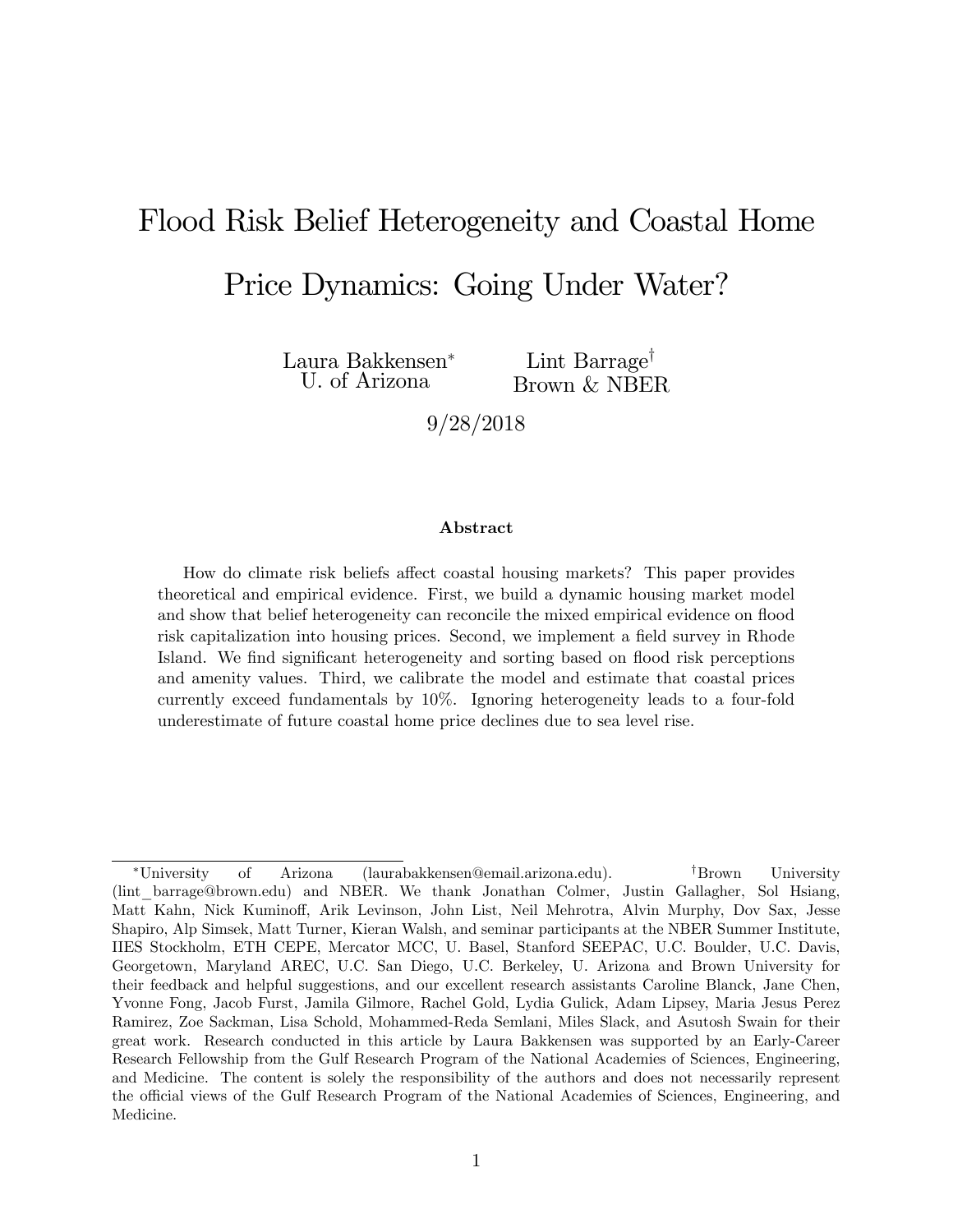## 1 Introduction

How do climate risks affect coastal housing markets? In a world with homogeneous rational expectations, vulnerable housing prices should have already adjusted to incorporate the present value of future áood risk increases due to sea level rise. If, however, agents have heterogeneous beliefs about climate risks, the housing market implications may be starkly different. From an asset pricing perspective, it is well known that heterogeneity in beliefs about the future value of fundamentals can lead to ináated prices and a host of associated risks including bubbles, excess volatility, overinvestment, and credit crises (e.g., Harrison and Kreps, 1978; Abreu and Brunnermeier, 2003; Scheinkman and Xiong, 2003; Geanakoplos, 2010; Simsek, 2013; Xiong, 2013). While heterogeneity appears intuitively relevant for flood and climate risk perceptions in the United States, standard approaches to modeling the economic impacts of sea level rise have assumed homogeneous beliefs, thus potentially underestimating its broader economic ramifications.

This paper studies the implications of heterogeneity in flood risk beliefs for coastal U.S. housing markets. We provide both theoretical and empirical evidence. First, we develop a dynamic housing market model building on recent literature advancements on heterogeneous beliefs and housing prices (e.g., Piazzesi and Schneider, 2009; Favara and Song, 2014, Burnside, Eichenbaum, and Rebelo, 2016). Our theoretical innovation is the introduction of three novel dimensions of heterogeneity, specifically (i) in the housing stock, differentiating coastal from non-coastal homes, (ii) in households' amenity valuations of waterfront living, and (iii) in households' current and future flood risk perceptions. We first present a simplified version of the model and compare its predictions for how flood risks should factor into housing prices with the empirical evidence. A rich literature has generally found mixed results on the capitalization of climatic risks. For example, in a comprehensive national study, Bernstein, Gustafson, and Lewis (2018) find that while sea level rise vulnerability induces a significant discount in the sophisticated (non-owner occupied) housing market segment, it fails to do so in the general owner-occupied segment. Other studies have found results ranging from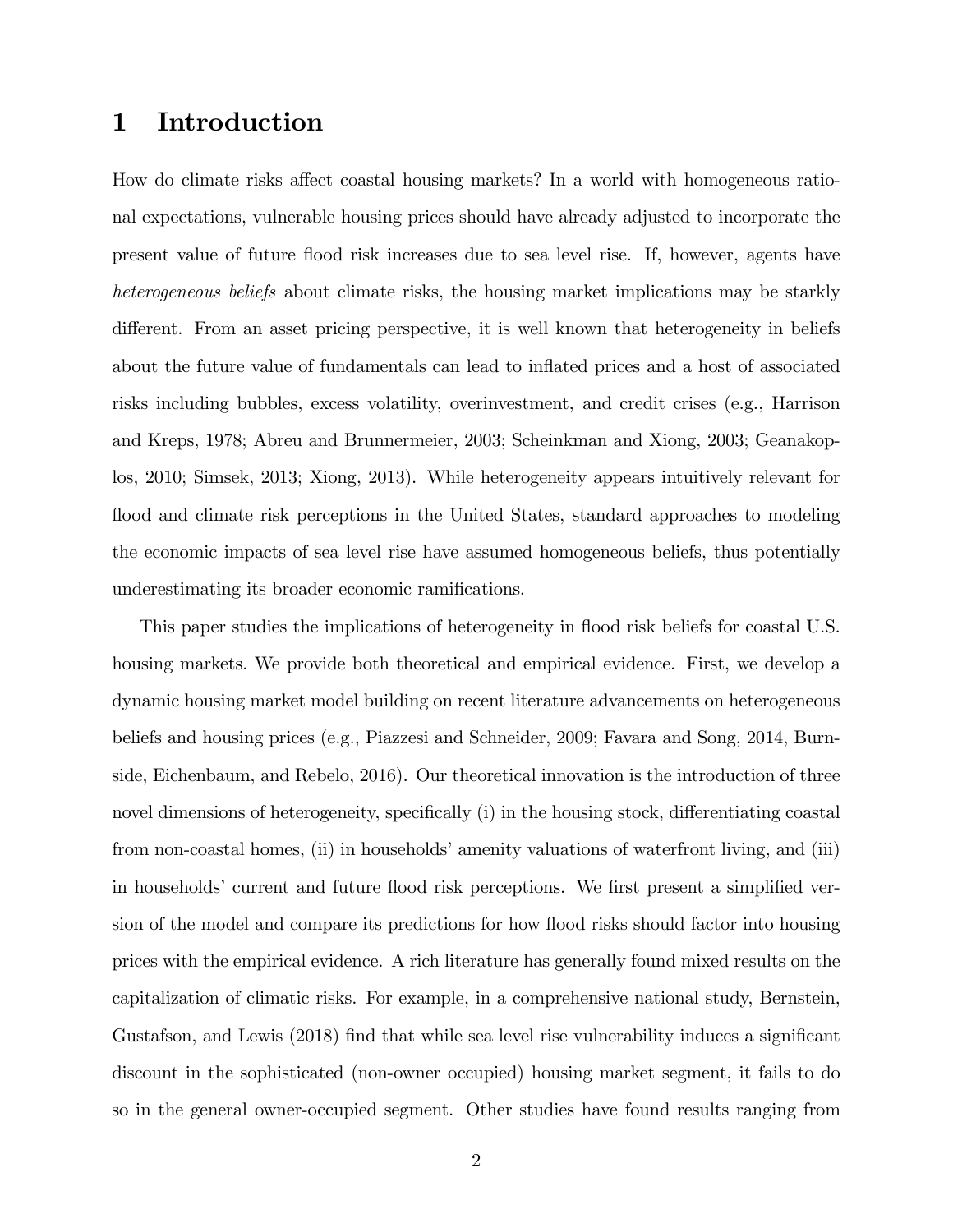zero or positive flood zone premiums to significant negative effects.<sup>[1](#page-2-0)</sup> We demonstrate that a heterogeneous beliefs model can *reconcile these results* through *sorting* resulting in different equilibria depending on the distribution of beliefs and other housing market characteristics. We therefore argue that a heterogeneous agent model matches the empirical evidence strictly better than the benchmark homogeneous rational beliefs model.

Second, in order to provide direct evidence and inform a plausible calibration of beliefs, we implement a door-to-door survey campaign in Rhode Island. Importantly, this methodology enables us to elicit flood risk perceptions and amenity values among both households that did and did not purchase properties on the coast.<sup>[2](#page-2-1)</sup> The results confirm significant heterogeneity, and that selection into coastal homes appears to be driven by both lower risk perceptions and higher amenity values for waterfront living. For example, we find that the majority of coastal residents underestimate their homes' flood risks relative to inundation models, and that  $40\%$  of *flood zone* respondents say they are "not at all" worried about flooding over the next ten years. In contrast, a plurality of respondents living further inland indicate that they would be "very worried" about flooding if they lived on the coast. We also confirm that these differences are not driven by differential expectations of damages, government assistance, or insurance reimbursements in case of a flood.

Third, we present a fully specified and calibrated version of the model in order to quantify the potential implications of these beliefs for coastal housing markets under sea level rise. As the simulations require a specification of both first- and higher-order belief dynamics, here we further introduce a flexible Bayesian learning framework that allows agents to update their áood risk beliefs each period, in line with empirical evidence on response patterns after flood events (Gallagher,  $2014$ ).<sup>[3](#page-2-2)</sup> We also couple sea level rise estimates from the National Oceanic and Atmospheric Administration (NOAA) and the U.S. Army Corps of Engineers

<span id="page-2-0"></span><sup>&</sup>lt;sup>1</sup> See, e.g., Kousky ([2](#page-4-0)010), Bin and Landry, (2013), Atreya and Czajkowski (2016), and Section 2.<br><sup>2</sup> Sections <sup>2</sup> and 4 further metivate the use of stated preference methods by highlighting the limit

<span id="page-2-1"></span><sup>2</sup> Sections [3](#page-10-0) and [4](#page-18-0) further motivate the use of stated preference methods by highlighting the limitations of hedonic approaches in estimating the desired parameters of interest from housing sales data.

<span id="page-2-2"></span> $3$  We consider both rational Bayesian learning and an 'overreactive' updating rule in order to better match the empirical literature's findings on the responses of housing prices (e.g., Hallstrom and Smith,  $2005$ ; Atreya and Ferreira,  $2015$ ) and insurance demand (Gallagher,  $2014$ ) to flood events.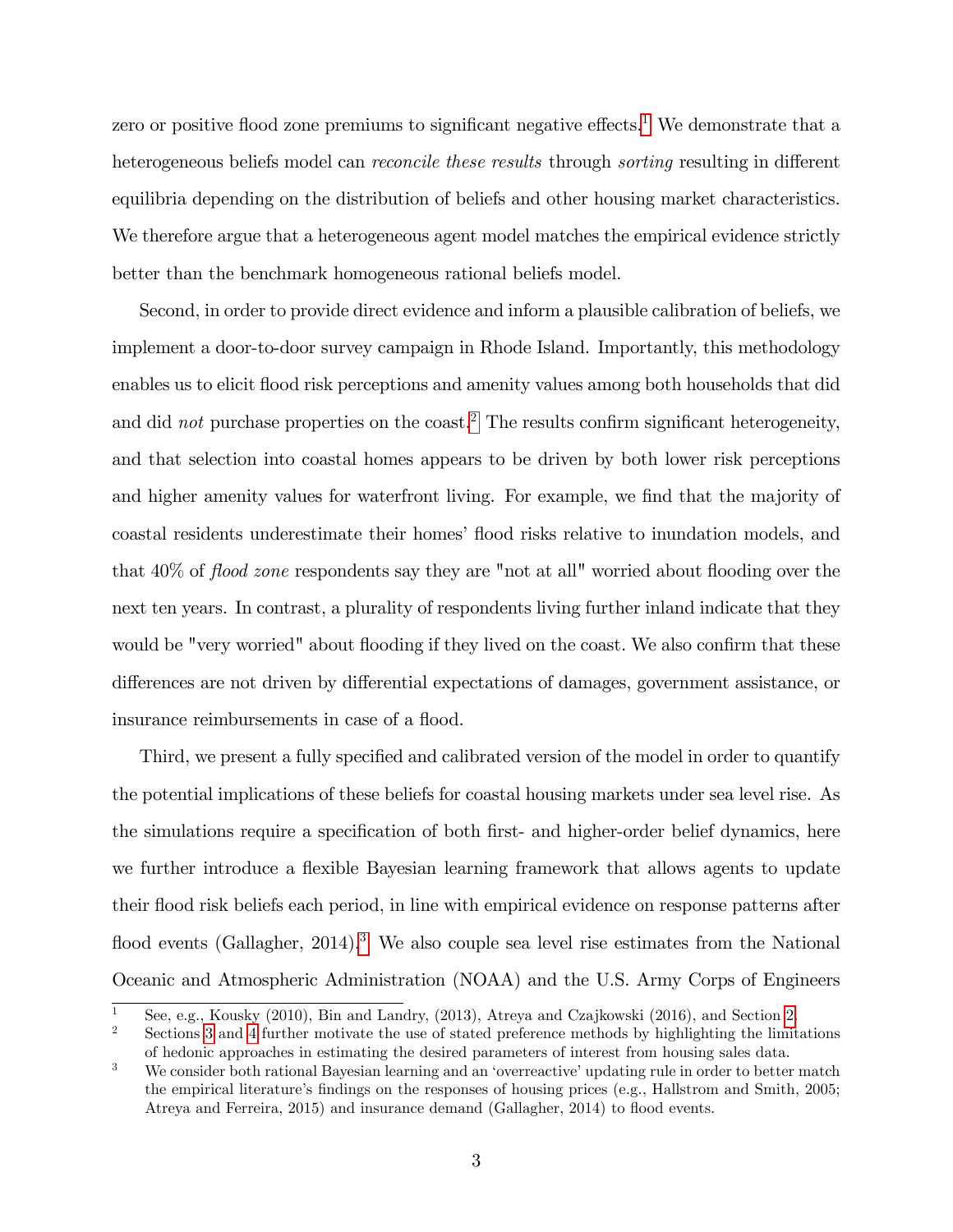with flood risk probabilities from a state-of-the-art geospatial flood model (STORMTOOLS) to estimate current and future property-specific inundation return rates.

The benchmark results imply that coastal housing prices currently exceed fundamentals by 10%, and that ignoring belief heterogeneity may lead modelers to underestimate the outstanding coastal home price declines due to sea level rise over the next 25 years by a factor of four. The estimated overvaluation is economically significant and robust to a range of robustness checks and extensions, such as alternative belief updating rules. We also conduct a hedonic analysis of housing prices in our empirical setting to ensure that the results are robust to, and in line with, revealed preference indicators of coastal amenity valuations and flood zone penalties. The main sensitivity of the results is with regards to higher future áood risk increases or higher population prevalences of áood risk optimism (and/or climate change skepticism), which are projected to increase contemporary coastal home price overvaluations up to 20%. In contrast, for markets dominated by agents with 'realistic' flood risk beliefs (i.e., in line with the scientific forecast), mispricing is predicted to be negligible  $(0-2\%)$ , in line with the empirical literature's findings of significant climate risk penalties in sophisticated markets (Bernstein, Gustafson, and Lewis, 2018). The simulations also reveal that households<sup>*'*</sup> beliefs about long-run flood insurance policy changes can significantly affect coastal housing prices in the present, highlighting the potential power of policy expectations to mitigate - or exacerbate - current inefficiencies.

These findings have important policy and welfare implications. First, they highlight the value of better áood risk information and communication. While the Federal Emergency Management Agency (FEMA) publishes official flood maps, these are backwards-looking and often out of date, with 1 in 6 maps being over 20 years old.[4](#page-3-0) Our framework demonstrates how the absence of accurate flood risk information can threaten the efficiency of coastal housing markets. Second, coastal mispricing creates welfare costs. We quantify the allocative inefficiency of agents with high amenity values for waterfront living being priced out of coastal

<span id="page-3-0"></span><sup>&</sup>lt;sup>4</sup> Authors' calculations based on FEMA National Flood Insurance Program Community Status Book, accessed 02/2017: https://www.fema.gov/national-áood-insurance-program-community-status-book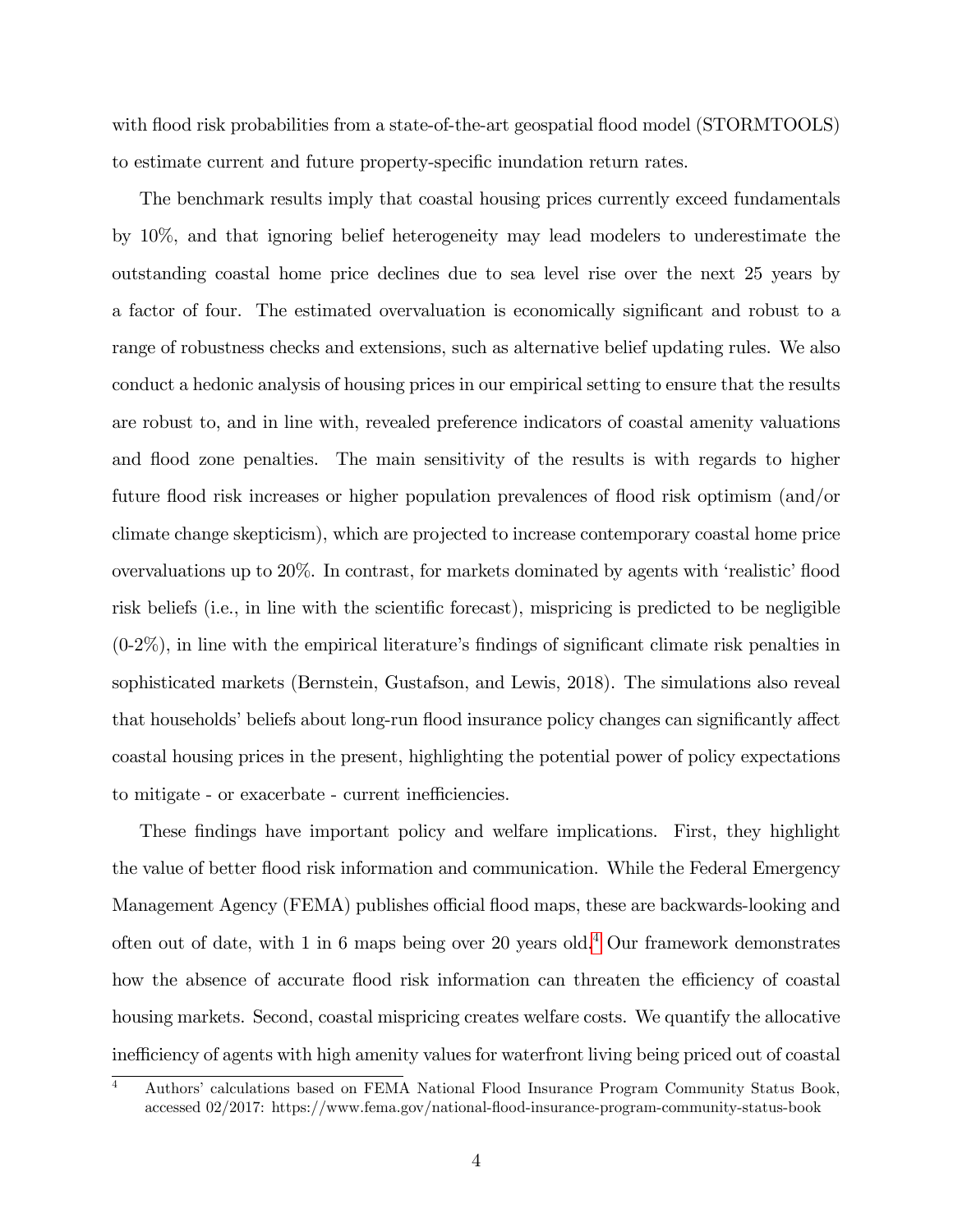areas by agents with lower amenity values but optimistic áood risk beliefs. While we do not model the mortgage origination process and the use of coastal properties as collateral, we note the potential for significant additional welfare costs through this channel.<sup>[5](#page-4-1)</sup> Finally, our results highlight the potential impacts of flood insurance policy reform. The need for changes to the National Flood Insurance Program is well established as the program remains fiscally insolvent. As of the end of the 2017 fiscal year, FEMA owed \$30.4 billion to the U.S. Treasury  $(GAO, 2018a)$ .<sup>[6](#page-4-2)</sup> We model an insurance mandate at actuarially fair rates which would force the internalization of real risk rates and re-align coastal housing prices with fundamentals. Though efficient, this policy raises fundamental distributional concerns. Our simulations moreover highlight a trade-off in the timing of reform: completing policy changes in 15 rather than 25 years can cut allocative inefficiency in half, but triples price volatility in the interim.

## <span id="page-4-0"></span>2 Literature

This paper builds on extremely rich literatures, including prior studies on housing prices and dynamics, residential sorting, and new work analyzing the impact of climate skepticism on asset markets. We first review and highlight our contributions to these broader literatures, and then describe the empirical evidence specific to flood risks, flood events, and housing markets in the subsection below.

First, the literature on housing price dynamics spans contributions from macroeconomics, Önance, and urban economics (see, e.g., recent reviews by Davis and Van Nieuwerburgh, 2014, and Glaeser and Nathanson, 2014). Most closely related to our work are several recent papers that incorporate heterogeneous beliefs into housing market models. Both Piazzesi and Schneider (2009) and Burnside, Eichenbaum, and Rebelo (2016, "BER") present (quasi)-

<span id="page-4-1"></span><sup>&</sup>lt;sup>5</sup> For example, the devaluation of coastal properties could lead to defaults and adverse credit market impacts (see, e.g., Geanakoplos, 2010), thereby exacerbating market incompleteness.

<span id="page-4-2"></span><sup>6</sup> In October 2017, Congress forgave \$16 billion of this debt. In February 2018, FEMA's debt totalled \$20.5 billion (GAO, 2018b) but the fiscal effects of Hurricane Florence are still being determined.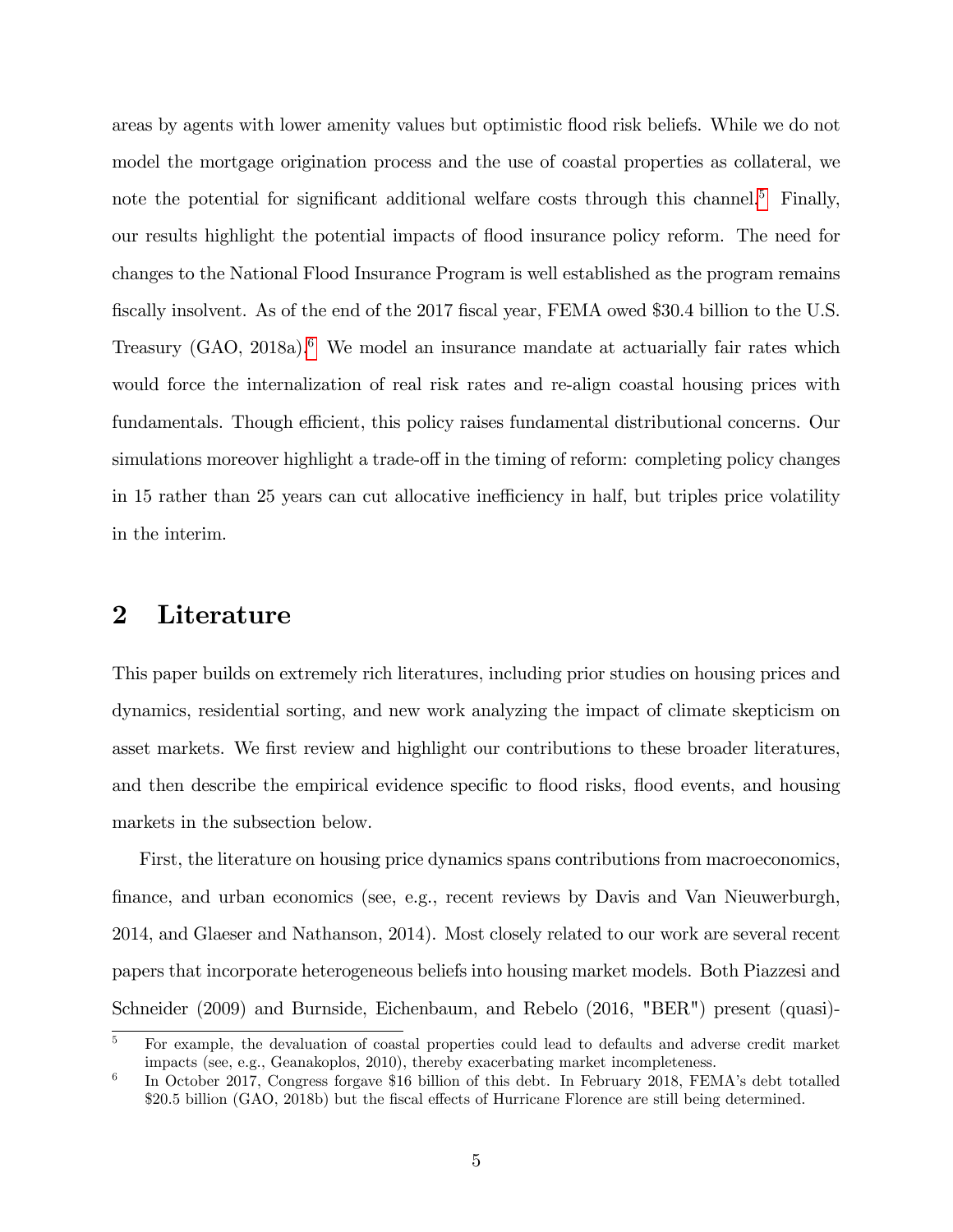linear utility models of housing markets with search-and-matching frictions, and combine their models with Michigan Consumer and American Housing Survey data on households<sup>'</sup> expectations. Piazzesi and Schneider consider a one-time unanticipated shock that makes all renters optimistic about future prices to study the effects of momentum traders. BER present a detailed analysis of "social dynamics" in housing markets. With a known probability, each period the fundamental value of homes may change permanently to a new level. Optimists expect this new value to be higher than 'skeptical' or 'vulnerable' agents. However, agents can 'infect' each other with their opinions, generating social dynamics in beliefs and thus housing booms and busts. Our approach builds on, but differentiates itself from, BER in several ways. On the one hand, we currently abstract from search-and-matching frictions, a major simplification, and do not focus on infectious social dynamics. On the other hand, we extend BER's model by adding several dimensions of heterogeneity relevant for flood risks, by allowing beliefs to evolve in response to external shocks (flood events) in a flexible Bayesian learning framework. More broadly, our paper also presents the first (to the best of our knowledge) application of these heterogeneous beliefs frameworks to formalize the effects of climatic risk belief heterogeneity on coastal housing prices, and we produce both novel survey evidence and a quantification to apply the model to this new area of critical policy importance and academic interest.

Second, another vast literature has studied residential sorting and its implications for hedonic valuations of amenity values, including environmental attributes such as air quality (Kumino§, Smith, and Timmins, 2013). While most of this literature has focused on static settings, recent advances include dynamic structural estimation models of neighborhood choice (Bayer, McMillan, Murphy, and Timmins, 2016, "BMMT"). While our framework takes a fundamentally different approach from these studies, some of our results relate closely. For example, Section [3](#page-10-0) demonstrates the importance of future price and flood risk expectations as a driver of current sorting and thus equilibrium home prices. Ignoring these dynamic considerations can lead to a biased assessment of risk capitalization. These results thus echo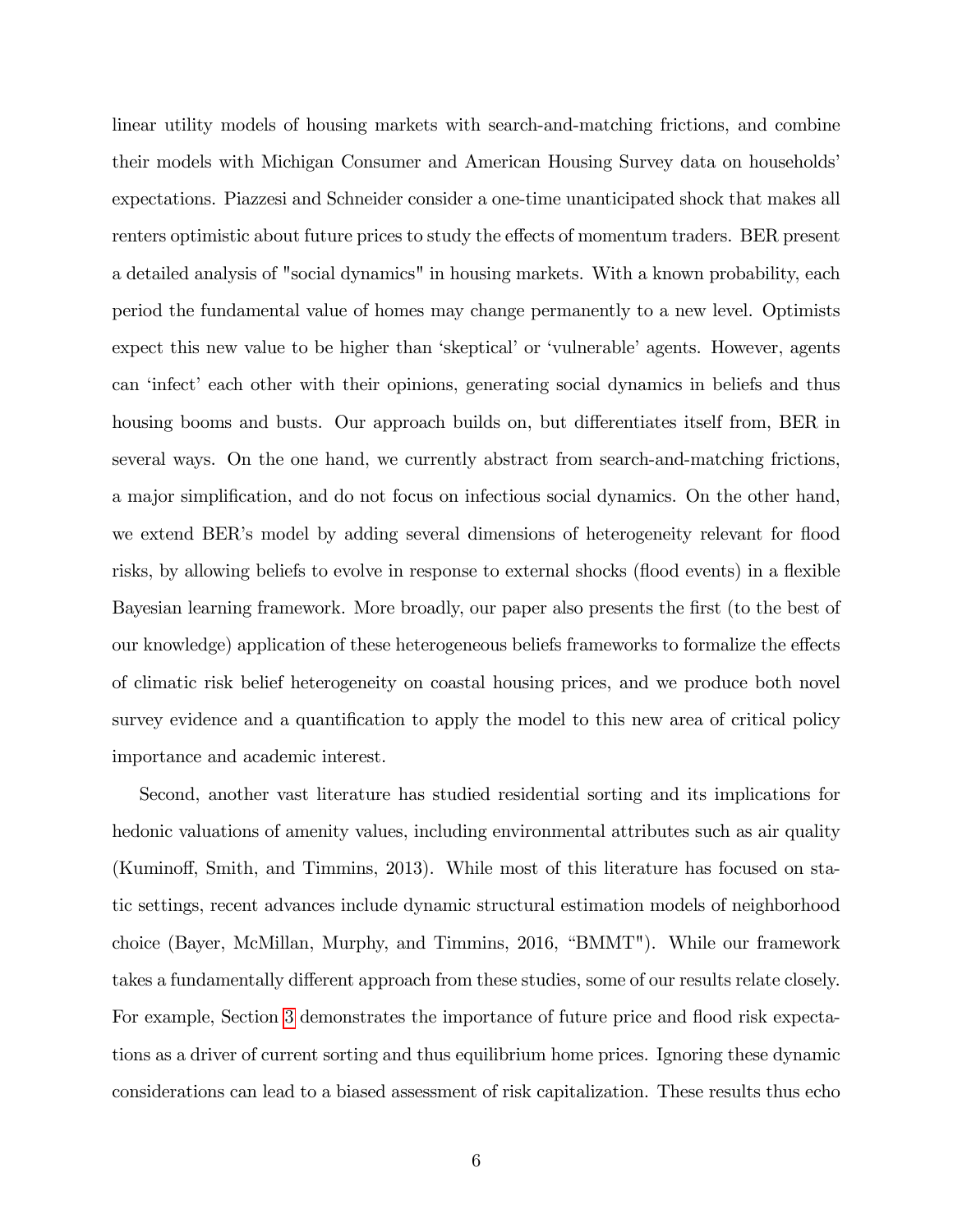BMMT's finding that static estimates of amenity values may over- or under-estimate true values if those amenities are expected to change in the future.

Finally, our study also contributes to new work on the asset pricing impacts of climate skepticism. In an empirical analysis of land markets, Severen, Costello, and Deschenes (2018) find that climate change predictions are incorporated in contemporary prices, but only partly so. They note that counties with greater acceptance of climate change - measured through national survey data from the Yale Project on Climate Change Communication - incorporate future expectations to a greater degree than counties with lower beliefs. As described below, these results echo the Önding of Bernstein, Gustafson, and Lewis (2018) that sea level rise vulnerability is capitalized into owner-occupied housing prices only in areas with sufficiently strong climate change beliefs as measured by the Yale survey. In addition, Kahn and Zhao (2018) present a theoretical framework to analyze the potential impacts of climate change skeptics in a spatial equilibrium between two cities, finding that skeptics would be expected to lower the price of land in the cooler city less impacted by climate change. As accurate pricing of climate risks is essential for markets to incentivize efficient adaptation (Anderson et al., 2018), understanding potential impediments to efficient climate asset pricing is thus important not only for public policy, but also for this emerging literature.

### 2.1 Empirical Flood Risk Literature

One of our core contributions is to present a model of coastal home price dynamics that can match and reconcile the rich yet mixed empirical evidence on flood risk capitalization in housing prices. In this section, we highlight key findings in this literature and connect them with a preview of our model highlights, formally elaborated in Section [3](#page-10-0).

One prominent approach in this literature is to study the effects of flood or sea level rise risk on housing prices. Of particular relevance, Bernstein, Gustafson, and Lewis (2018, "BGL") present highly detailed and comprehensive empirical evidence on sea level rise (SLR) risk impacts on coastal housing markets across the United States. They combine national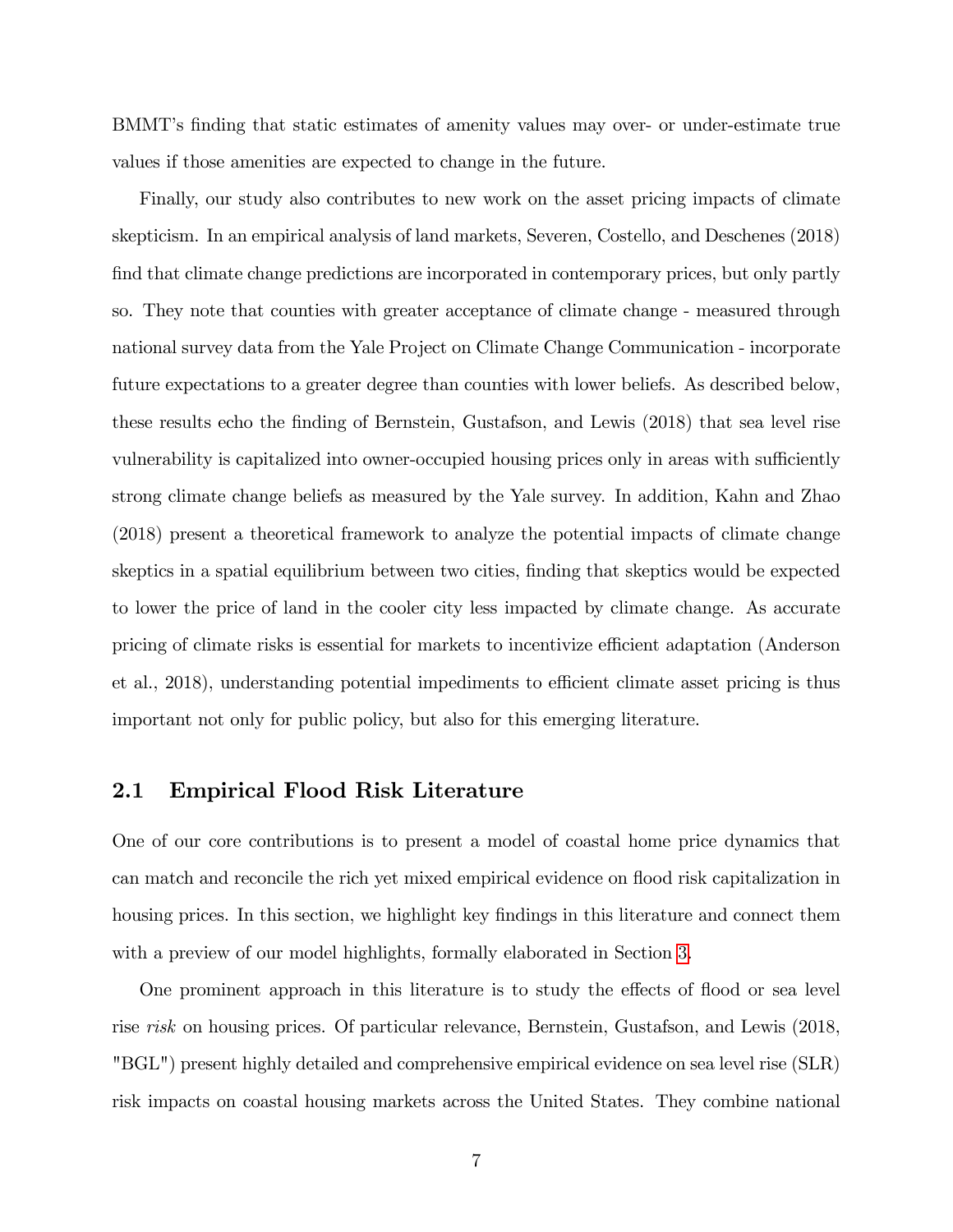Zillow ZTRAX data on housing prices and characteristics from 2007 to 2016 with National Oceanic and Atmospheric Administration (NOAA) elevation and SLR exposure measures, such as whether a home would be inundated at a certain SLR level. Their central finding is that climate risk capitalization is heterogeneous across market segments. In the sophisticated (non-owner occupied) segment, they find a significant and large  $(7\%)$  discount associated with SLR exposure. However, for regular owner-occupied homes, BGL fail to detect a significant SLR vulnerability discount (even when controlling for the amenity value of waterfront proximity in detailed distance bins).

Our model and survey evidence can potentially explain BGL's results as due to *sorting* into vulnerable properties by households with comparatively low concerns over áood and climate risks that deviate from scientific forecasts. In further support of this mechanism, BGL find that, at a national level, sea level rise exposure is significantly and *negatively* correlated with county-level measures of general worry about global warming from the Yale Climate Survey. Only in markets with sufficiently high general reported levels of worry do properties incur significant SLR exposure discounts in the owner-occupied market segment, consistent with our modelís predictions. Intuitively, the more agents with realistic beliefs there are in a housing market, the more likely it is that they will be the marginal buyer pricing the asset.

Finally, our model can also account for BGL's results on the dynamics of climate risk discounts over time and in response to news about sea level rise. Among sophisticated buyers, BGL Önd that coastal homesí sea level rise discount jumps in response to news of worsening sea level rise predictions, and increases over time. This is what our model predicts should occur in markets dominated by agents with realistic beliefs. In contrast, BGL Önd no response to sea level rise news nor a trend over time in the SLR discount among owner-occupied homes. Again, our model and survey results showcase that this lack of response should occur in markets dominated by agents whose beliefs diverge from the scientific forecast, and who are more likely to sort into vulnerable properties as a result. In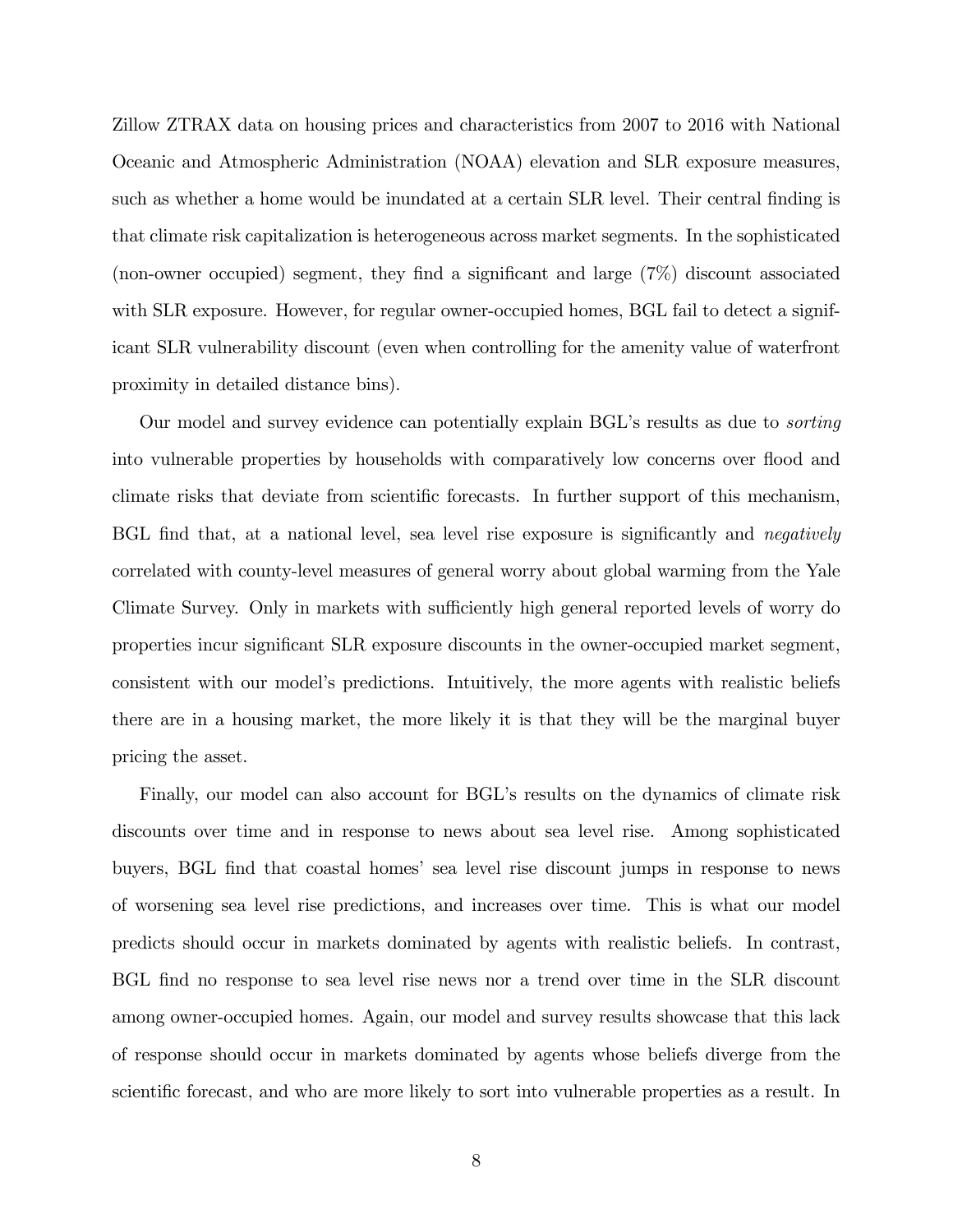discussing the implications of their findings, BGL hypothesize that the lack of internalization of climate risks could expose owner-occupied homes to future value shocks, which are of particular concern given the prominence of housing wealth in households' retirement savings (Campbell, 2006). This paper develops an empirically calibrated structural model of coastal housing prices which can formalize this idea and quantify the potential magnitude of these shocks under different climate, policy, and belief scenarios.

The broader literature has commonly focused on the capitalization of current day flood risk and official flood zone status in specific geographic areas. The relevant policy background is as follows. FEMA produces flood risk maps for most coastal communities across the United States, and designates places with an annual inundation risk exceeding 1 in 100 as "Special Flood Hazard Areas." In principle, this designation activates a flood insurance requirement for homes with federally insured or regulated mortgages. Through the National Flood Insurance Program - the dominant insurer for flooding in the United States - policies may even be available at subsidized rates (see discussion in Section [5](#page-27-0)). In reality, however, flood insurance take-up is surprisingly limited. By some estimates, only 30 to 50 percent of structures in high risk areas are covered by insurance (Harrison, Smersh, Schwartz, 2001; Kousky et al., 2018). This finding is consistent with both limited enforcement of insurance requirements and low flood risk perceptions among flood zone home buyers.<sup>[7](#page-8-0)</sup>

Consistent with this idea, empirical studies generally find weak capitalization of flood risk and flood zone status into coastal housing prices (see meta analyses by, e.g., Daniel, Florax, and Rietveld, 2009; Beltrán, Maddison, and Elliott, 2018). Studies often fail to detect a significant negative effects, or may even find positive premiums for coastal flood zones (e.g., Atreya and Czajkowski, 2016; Bin and Kruse, 2006). Others Önd áood risk discounts that are significant but less than the present value of insurance premiums, suggesting only partial

<span id="page-8-0"></span><sup>7</sup> Of course expectations of damages and public assistance in case of áood events could also explain low insurance take-up; we therefore elicit beliefs of both in our survey. In reality, post-disaster payouts are small, typically in the thousands of dollars, and are not meant to cover total property damage (Kousky, 2013). Indeed, FEMA assistance is capped at \$33k even for eligible individuals whose homes are destroyed by a flood.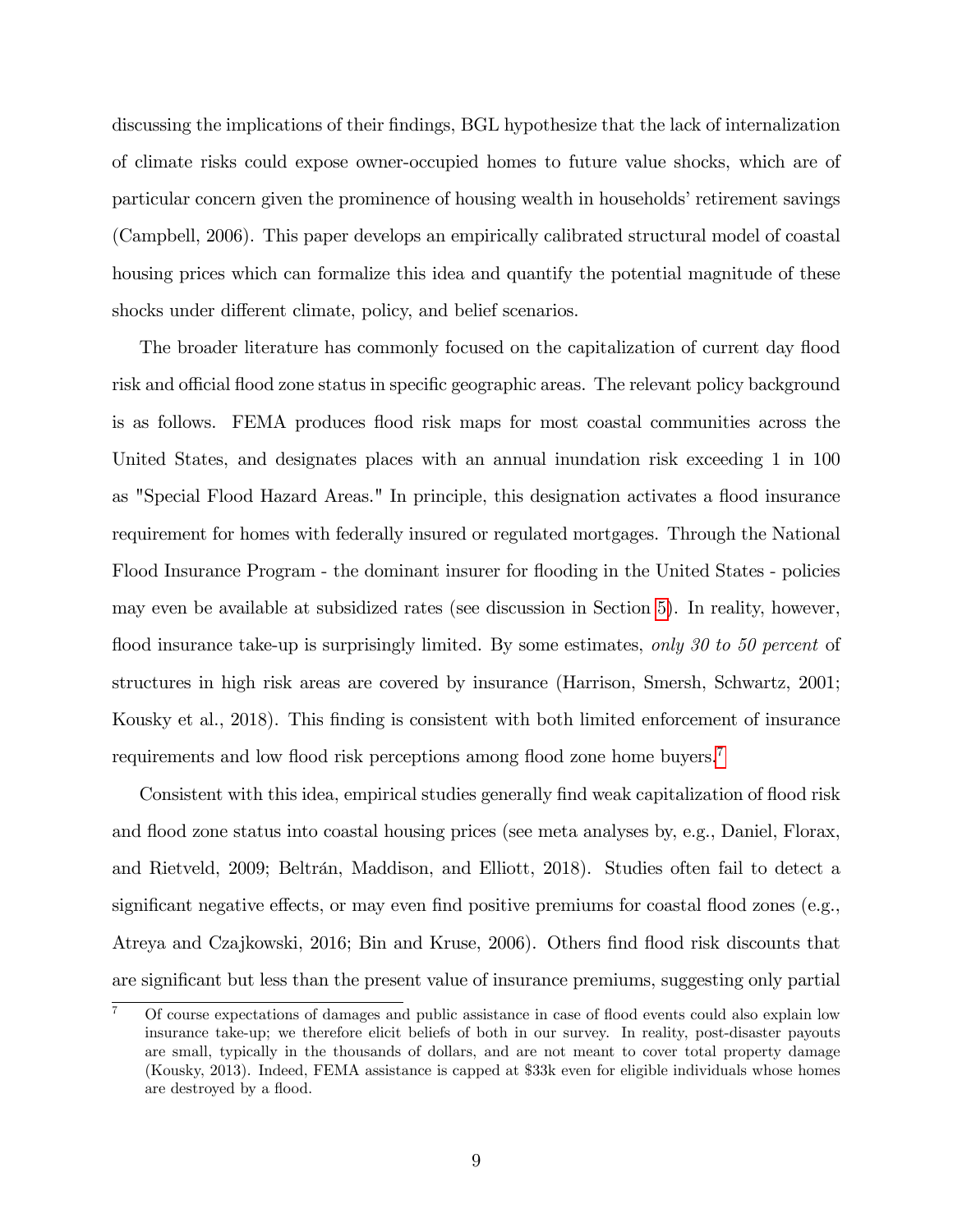capitalization (Harrison, Smersh, Schwartz, 2001). In some cases, studies also find significant flood risk penalties (e.g., Bin, Crawford, Kruse, and Landry, 2008), particularly for inland flood zones, that suggest appropriate internalization of flood risks. Overall, the results of the broader literature thus echo those of BGL that áood risk capitalization is often limited but heterogeneous across markets. Importantly, our model can account for this stylized fact as flood risk penalties are predicted to depend on market-specific variables, such as the distribution of risk beliefs and amenity valuations relative to the size of the coastal housing segment. In contrast, a homogeneous rational beliefs framework would imply full capitalization across all markets and time, counterfactual to the empirical evidence.

A second strand of the literature analyzes the impacts of flood *events* on housing markets. These studies have repeatedly found that prices of properties that are at high risk of, but were not damaged by, a flood typically drop sharply in the aftermath of an event, with impact estimates ranging from around 5-20 percent (e.g., Hallstrom and Smith, 2005; Kousky, 2010; Bin and Landry, 2013; Ortega and Taspinar, 2018). These price áuctuations are difficult to rationalize as based on changes in fundamentals, but are consistent with market participants increasing their implied flood risk beliefs in response to an event. However, studies that track longer run impacts typically find that prices return to baseline within 4-10 years (e.g., Bin and Landry, 2013; Atreya, Ferreira, Kiresel, 2013). Importantly, Gallagher (2014) documents an analogous impact pattern in national áood insurance markets, where take-up rises sharply after flood events, but gradually declines back to baseline within a decade. Given these results, Gallagher (2014) demonstrates that flood risk learning is most consistent with a modified Bayesian updating model. We incorporate these findings from the empirical literature directly into our model and calibration, specifically by allowing for Bayesian learning about flood risks (with and without relevant behavioral adjustments) in the full model specification.

A final new empirical study of note, Gibson, Mullins, and Hill (2017) analyze the impacts of three áood risk signals on property prices in New York City: (i) the Biggert-Waters Flood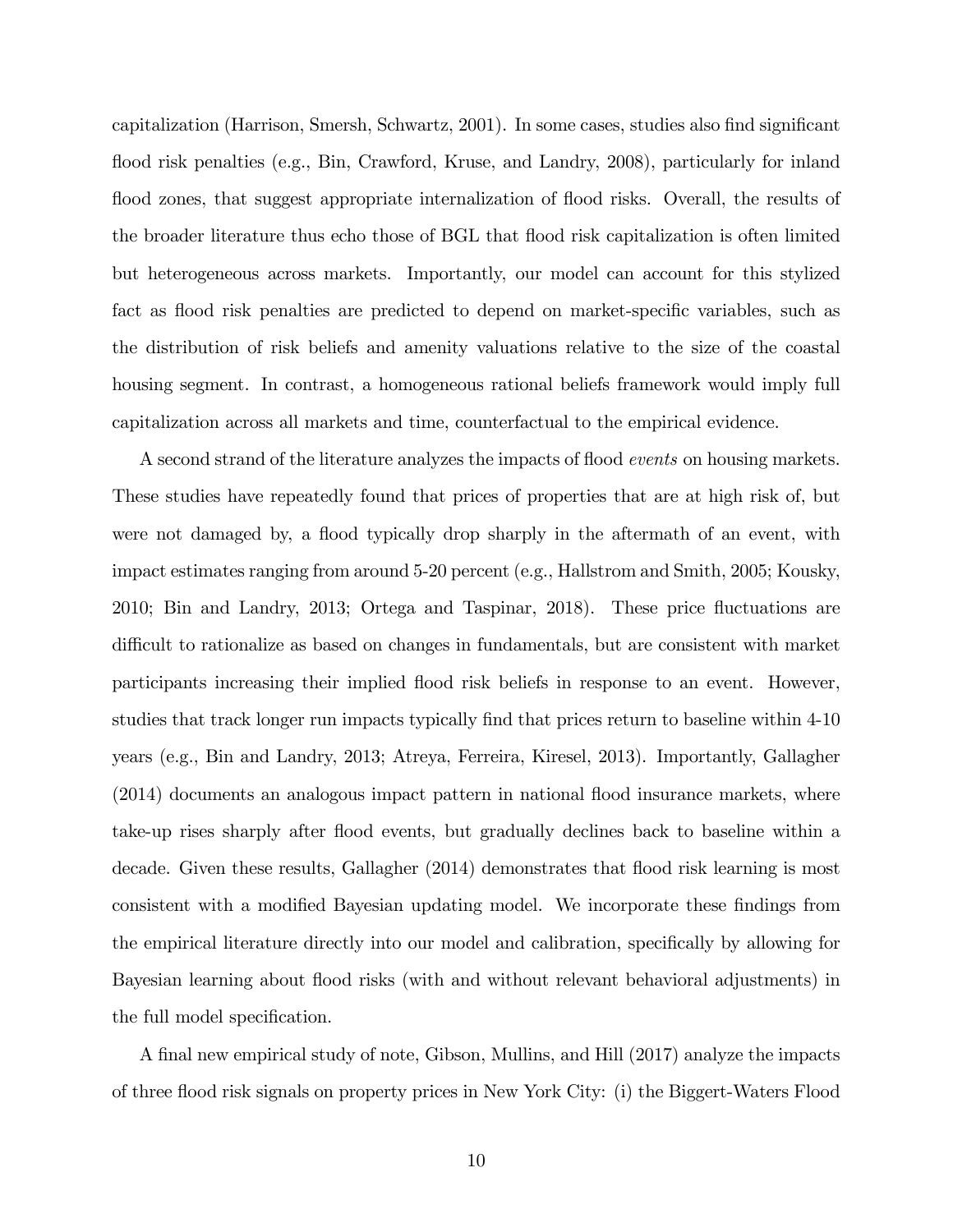Insurance Reform Act (described in Section [5](#page-27-0)), (ii) Hurricane Sandy, and (iii) updates to FEMA flood zone maps. The results indicate significant price declines due to both flooding  $(5-13\%)$  and FEMA map updates  $(18\%)$ , consistent with a significant increase in marginal buyers' flood risk beliefs in response to the event. These empirical findings are yet again difficult to reconcile with a model of rational flood and climate risk beliefs, but can be matched by our framework, where news about flood risks (such as FEMA map updates) can be internalized to varying degrees and at differing rates depending on the distribution of beliefs and housing stock vulnerability, as described in the next section.

## <span id="page-10-0"></span>3 Model Intuition

This section presents a simplified version of our model and illustrates how empirically observed flood risk premiums would be expected to differ under alternative belief distributions. As the purpose of this section is to provide basic intuition, several model elements are left implicit until Section [5](#page-27-0), which presents a full specification with proper formality.

Our setup follows Burnside, Eichenbaum, and Rebelo (2016, "BER") in studying an economy populated by a continuum of agents with linear utility and utility discount rate  $\beta$ . As in BER, agents can own one home or rent, houses cannot be sold short, and there is a fixed stock of houses available for sale  $k < 1$ .<sup>[8](#page-10-1)</sup> We first introduce heterogeneity in the housing stock: fraction  $k_1 < k$  of homes are "coastal" properties (empirically later defined as within 400 feet of the waterfront). Coastal properties differ from inland homes in two dimensions. One, they provide an additional flow utility value of  $\xi^i$ , which is indexed by i to indicate that it may vary across households. Two, each period, coastal homes incur net flood damages  $\delta$  with probability  $\pi_t^*$ . In principle, one could model households as expecting gross

<span id="page-10-1"></span>We thus abstract from (endogenous) housing supply. Empirical estimates find supply in coastal areas to be highly inelastic, driven by topographic constraints (Glaeser, Gyourko, and Saks, 2005; Green, Malpezzi, and Mayo, 2005). Saiz (2010) estimates MSA-level elasticities, finding Miami, Los Angeles, Fort Lauderdale, and San Francisco to have the lowest supply elasticities. In contrast, for a detailed theoretical analysis of how developers of open coastal real estate may respond to climate risks of land and investment destruction, see Bunten and Kahn (2017).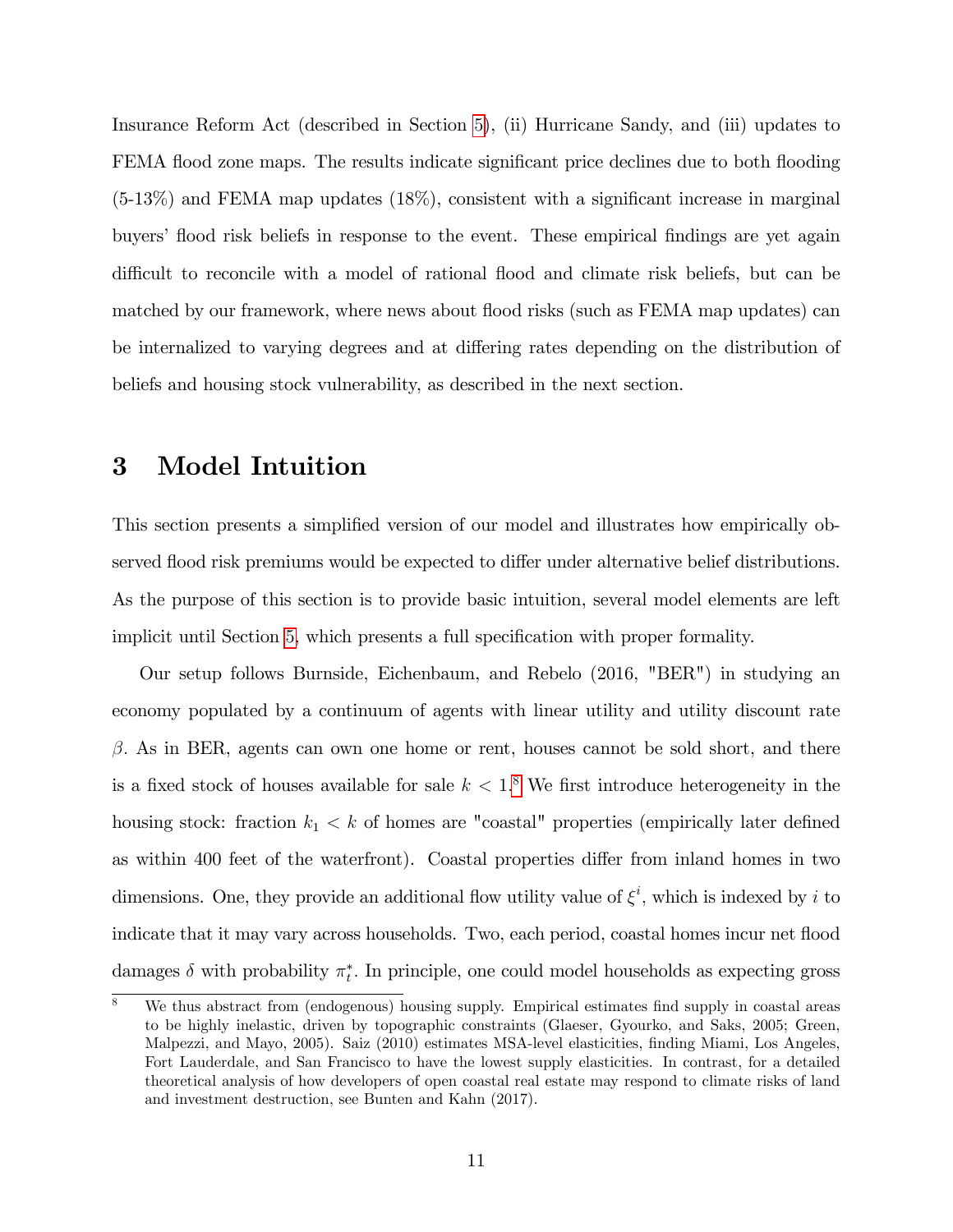damages  $\tilde{\delta}^i$  net of government transfers  $G^i$  in case of a flood, and allow these expectations to vary across households. However, we focus on net damages  $\delta$  as FEMA disaster aid is, in reality, very small (typically a few thousand dollars, Kousky, 2013), and as our survey results suggest that heterogeneity in flood risk concern is not driven by differences in beliefs about public assistance. By the same token, we also leave insurance premiums and payouts implicit in the model, but note that they would be straightforward to add, especially given the linear utility framework. Importantly, however, we allow households to disagree with the official or scientifically forecast flood risk trajectory  $\{\pi_s^*\}_{s=t}^{\infty}$  and hold their own first-order beliefs  $\{\pi_s^i\}_{s=t}^{\infty}$ . Higher-order beliefs are left implicit in the expectations operator here, but made explicit in Section [5](#page-27-0):

The rental market, also as in BER, consists of  $1 - k$  homes which are produced by competitive firms charging a rental rate of  $w$  per period. The flow utilities of owning versus renting a home are given by  $\varepsilon^h$  and  $\varepsilon^r$ , respectively. Each period, households thus face the decision of whether to (i) buy a non-coastal home at price  $P_t^{NC}$ , (ii) buy a coastal home at price  $P_t$ , or (iii) rent (inland). We focus on a frictionless housing market where prices are determined by the valuation of the *marginal buyer*. Letting  $m_t$  index his identity at time t, in equilibrium, the marginal buyer must be just indifferent between his options:

<span id="page-11-0"></span>
$$
-P_t + \beta(\varepsilon^h + \xi^{m_t} - \pi_t^{m_t}\delta + E_t^{m_t}[P_{t+1}]) = \beta(\varepsilon^r - w) = -P_t^{NC} + \beta(\varepsilon^h + E_t[P_{t+1}^{NC}])
$$
 (1)

where  $E_t^{m_t}[P_{t+1}]$  is  $m_t$ 's expectation of the re-sale value of a coastal home in period  $t+1$ . Further defining  $e^h \equiv \varepsilon^h - (\varepsilon^r - w)$  as the net flow utility of being a homeowner rather than a renter, ([1](#page-11-0)) thus yields the following pricing condition for coastal homes:

<span id="page-11-1"></span>
$$
P_t = \beta(e^h + \xi^{m_t} - \pi_t^{m_t} \delta + E_t^{m_t} [P_{t+1}])
$$
\n(2)

Intuitively,  $(2)$  $(2)$  $(2)$  indicates that coastal home prices depend on the marginal buyer's amenity values, current áood risk beliefs, and re-sale value expectations, which, in turn, depend on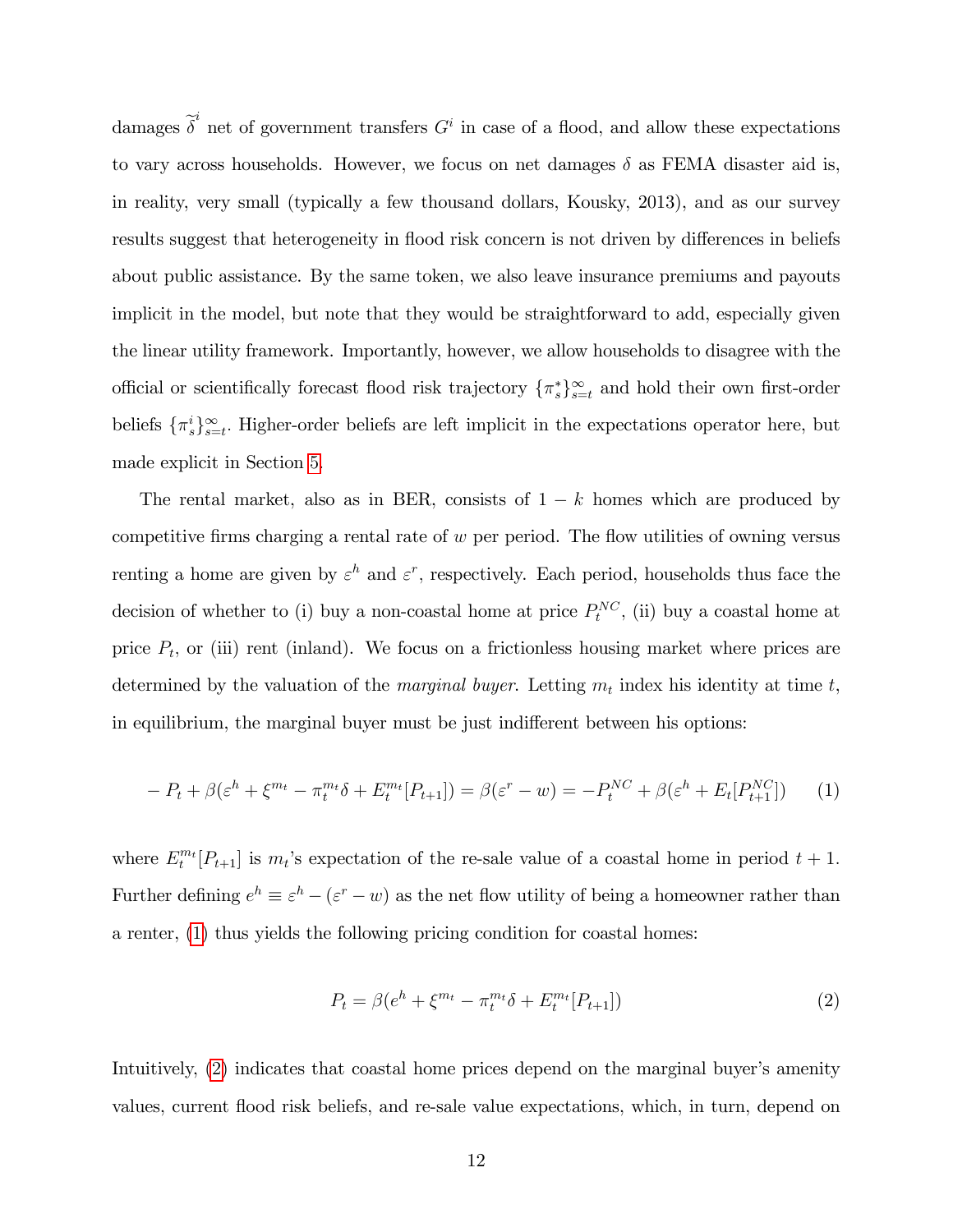the agent's (first- and higher-order) beliefs about future flood risks.

For the remainder of this section, we assume - broadly in line with the survey results - that coastal amenity values are independently and uniformly distributed with  $f_{\xi}(\xi^i) \sim U[0, \Xi]$ . The parameter  $\Xi$  thus denotes the maximum per-period willingness to pay for waterfront living among the population.

### 3.1 Homogeneous Rational Beliefs

We first consider the implications of the benchmark assumption of homogeneous rational flood risk beliefs, implying that  $\{\pi_s^i\}_{s=t}^{\infty} = \{\pi_s^*\}_{s=t}^{\infty}$   $\forall i$  and thus that  $E_t^i[P_{t+1}] = E_t[P_{t+1}]$  $\forall i, t.$  For completeness, consider a housing market which starts in a 'pre-climate change predictions' equilibrium where sea-level rise and its implications for flood risks were not yet a part of official or widely disseminated scientific predictions.<sup>[9](#page-12-0)</sup> If everyone believes that flood risks will remain constant at a low level  $\pi_t^* = \pi^L \forall t$ , the initial  $(t = -1)$  equilibrium coastal home price would be given by the stationary solution to  $(2)$  $(2)$  $(2)$ :

$$
P_{-1} = \frac{\beta(e^h + \Xi(1 - k_1) - \pi^L \delta)}{(1 - \beta)}
$$
(3)

The term  $\Xi(1 - k_1)$  captures the  $k_1^{\text{st}}$  and thus market-clearing amenity value. Through the lens of the model, the empirically estimated hedonic coastal housing premium  $PREM_t^{\text{Coast}}$  $\equiv (P_t - P_t^{NC})$  and the flood risk premium  $PREM_t^{Flood} \equiv \frac{\partial P_t}{\partial \pi_t^*}$  $\frac{\partial P_t}{\partial \pi_t^*}$  should thus correspond to:

$$
PREM_{-1}^{\text{Coast}} = \left[\Xi(1 - k_1) - \pi^L \delta\right] \left(\frac{\beta}{1 - \beta}\right) \lesssim 0 \tag{4}
$$

<span id="page-12-1"></span>
$$
PREM_{-1}^{Flood} = -\delta \left(\frac{\beta}{1-\beta}\right) < 0\tag{5}
$$

The overall coastal premium ([4](#page-12-1)) thus depends on both the amenity value  $\Xi$  and expected damages  $\pi^L \delta$ , and could be positive or negative. The ceteris paribus effect of flood risk ([5](#page-12-1)),

<span id="page-12-0"></span> $9^9$  For example, the Intergovernmental Panel on Climate Change (IPCC) did not release its first Assessment Report until 1990.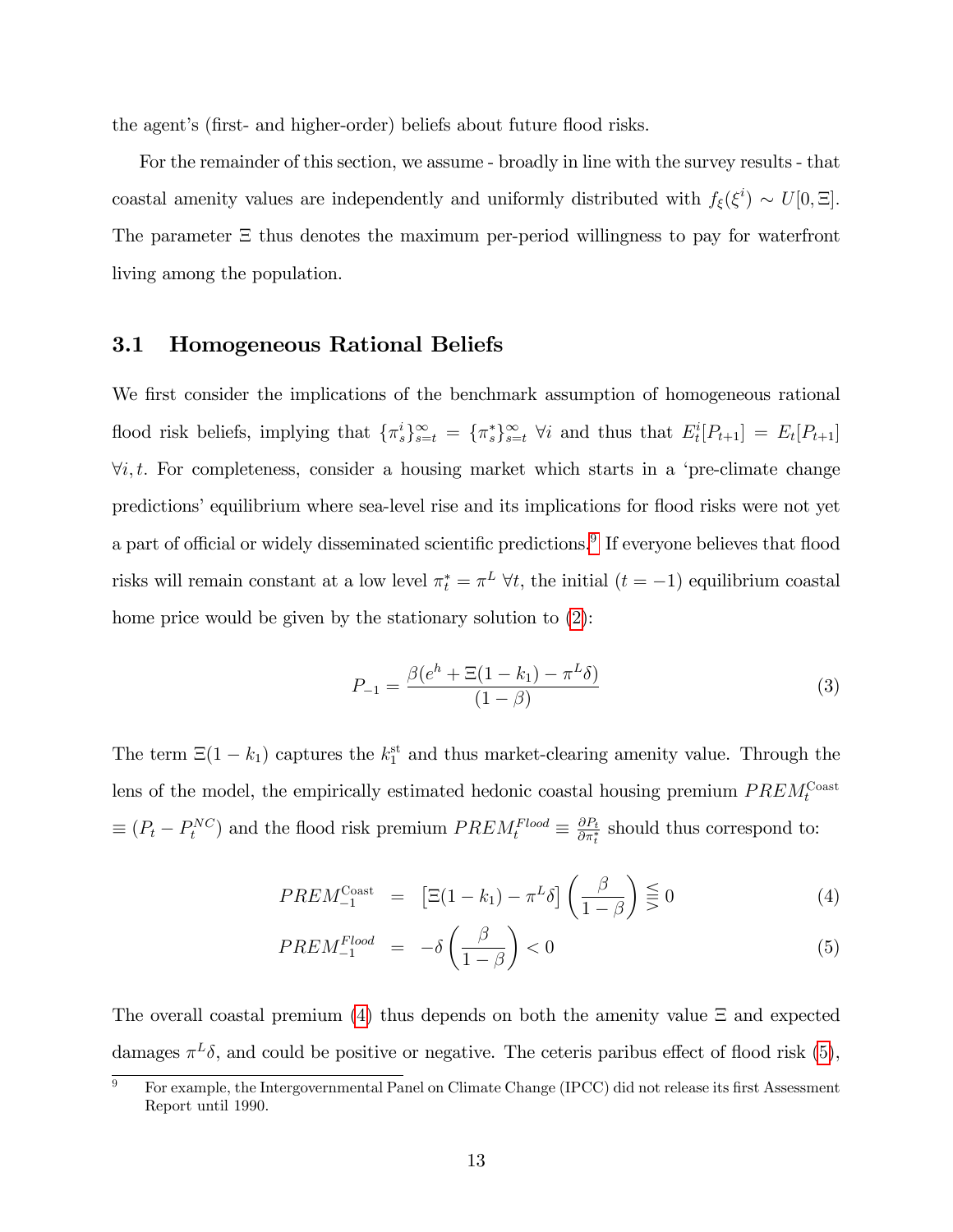however, should be unambiguously negative in the homogeneous rational beliefs model.

Next, consider a stylized representation of climate change expectations where, at  $t = 0$ , it is announced that flood risk will permanently increase to  $\pi^H > \pi^L$  at some future time  $T_1$ . That is, the new scientific forecast is that  $\pi_t^* = \pi^L$  for  $t < T_1$  and  $\pi_t^* = \pi^H$  for  $t \ge T_1$ . In order to derive predictions for the resulting evolution of flood risk premia from  $t = 0$ onwards, the correlation between current and future flood risks must be specified. Since waterfront flood risk is mainly a function of elevation, we first consider a simple relationship with proportional flood risk increase  $\gamma^{SLR}$ :

<span id="page-13-2"></span>
$$
\pi^H = \gamma^{SLR} \cdot \pi^L \tag{6}
$$

It is easy to show (through backwards iteration from the new long-run coastal home price after  $T_1$ ) that the homogeneous rational beliefs model implies that the flood risk premium should immediately fall to reflect the new scientific forecast, and continue to grow more negative until converging to its new long-term value. That is, the flood risk premium should immediately incorporate the present discounted cost of future flood risk increases:

<span id="page-13-1"></span>
$$
PREM_t^{Flood} = -\delta \left(\frac{\beta}{1-\beta}\right) - \underbrace{\left\{\gamma^{SLR} - 1\right\}}_{\text{Current Risk Effect}} \frac{\beta^{T_1+1-t}}{P_{\text{reset}}}
$$
 for  $t \in \{0, 1, ...T_1\}$  (7)

$$
= -\{\gamma^{SLR}\}\delta\left(\frac{\beta}{1-\beta}\right) \text{ for } t > T_1
$$
 (8)

With homogeneous rational beliefs, observed flood risk penalties should thus be unambiguously negative and growing in full anticipation of climate change-induced future risk increases.[10](#page-13-0) This prediction is clearly counterfactual for many segments of the U.S. housing market, as described in Section [2](#page-4-0). Our robustness analysis in Section [6](#page-45-0):3 similarly presents hedonic estimates of the flood risk premium over a longer time horizon (1970-2017) in our

<span id="page-13-0"></span><sup>&</sup>lt;sup>10</sup> Equations ([7](#page-13-1))-([8](#page-13-1)) implicitly assume that damages conditional on a flood event ( $\delta$ ) are not expected to change along with flood risks.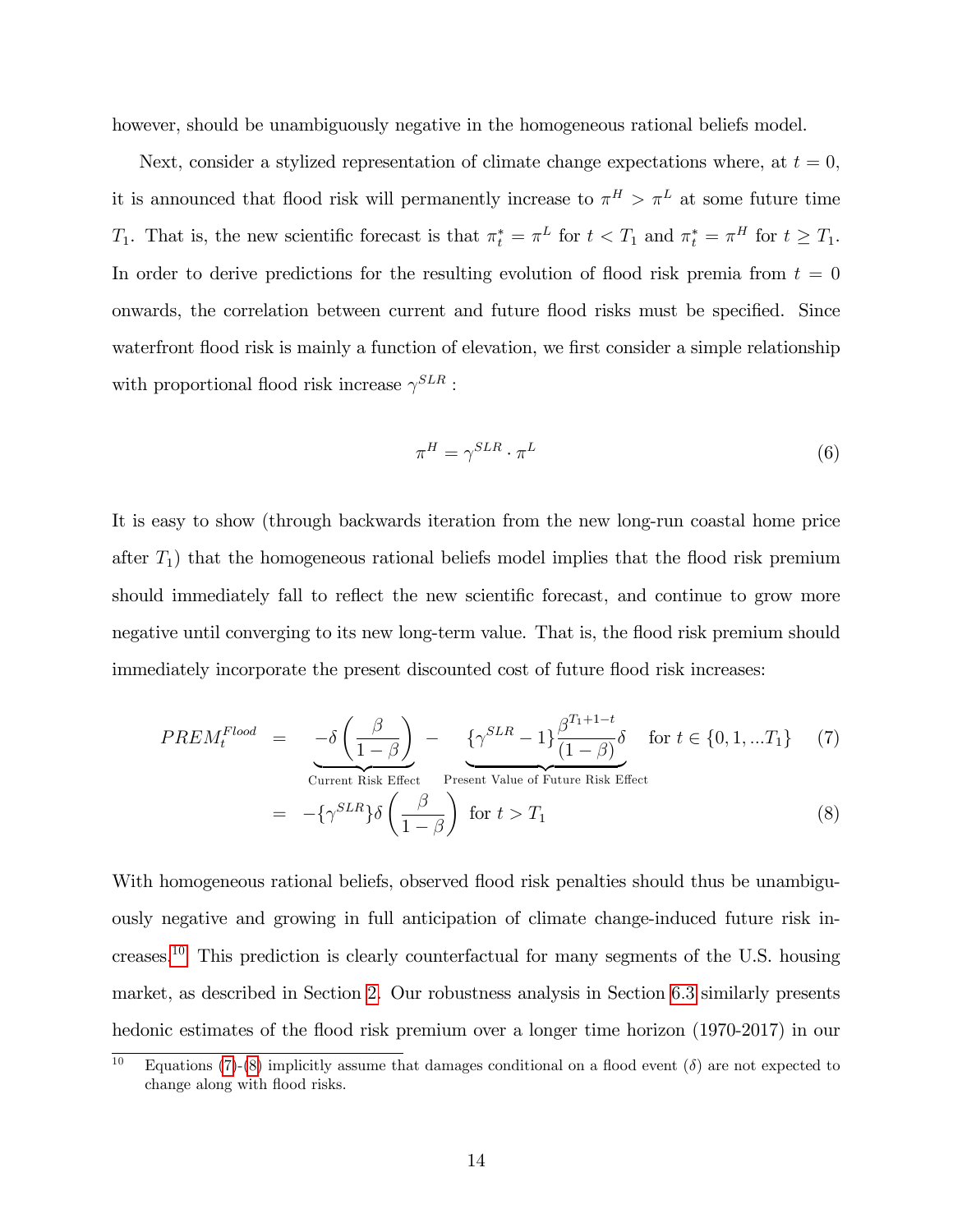empirical setting, which also fails to match this predicted pattern. The next sub-section consequently proposes a generalization of the standard model to accommodate belief heterogeneity as potential explanation of these empirically observed risk capitalization patterns.

#### 3.2 Heterogeneous Beliefs

With heterogeneity, the marginal buyer's flood risk beliefs pricing coastal homes ([2](#page-11-1)) may well diverge from the scientific forecast. In order to illustrate specific examples of equilibria with heterogeneous beliefs, we now generalize the homogeneous beliefs model to allow for two belief types. Fraction  $(1-\theta^o)$  of the population are "realists" who believe in the scientific forecast  $(\{\pi_s^r\}_{s=t}^\infty = \{\pi_s^*\}_{s=t}^\infty)$ , whereas fraction  $\theta^o$  holds more optimistic beliefs with  $\pi_t^o \leq \pi_t^*$  $\forall t.$  In Section [5](#page-27-0), optimists' beliefs are micro-founded via skepticism of the scientific forecast, which they believe to be true only with some prior probability. Here, for ease of illustration, we present a simpler 'reduced-form' specification where optimists' flood risk perceptions lie fraction  $\lambda_t^{Opt} \in [0, 1]$  below official estimates  $\pi_t^*$ :

<span id="page-14-0"></span>
$$
\pi_t^o = (1 - \lambda_t^{Opt}) \cdot \pi_t^* \tag{9}
$$

As before, the market-clearing marginal buyer will be the agent with the  $k_1^{\text{st}}$  valuation for coastal properties. There are now three general cases to consider, which we argue can broadly span the different results observed in the empirical literature.

#### 3.2.1 Case 1

First, if there are more optimists than coastal homes  $(\theta^{\circ} > k_1)$ , it is possible that only optimists will live on the coast. This case occurs if even the realist with the highest possible amenity value  $(\xi^r = \Xi)$  assigns a lower value to buying a coastal home than the (then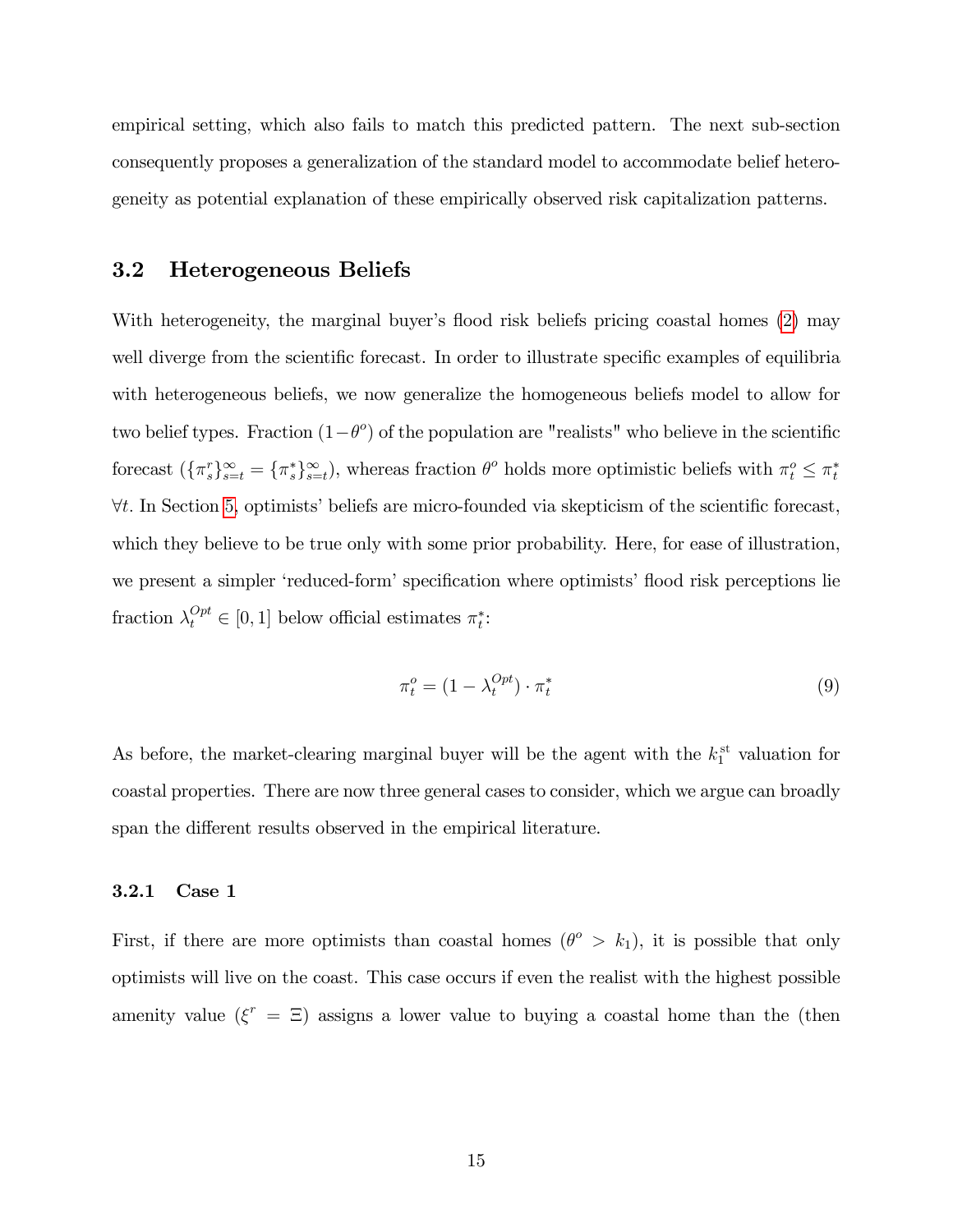marginal) optimist:

<span id="page-15-1"></span>
$$
\underbrace{\beta(e^h + \Xi - \pi_t^r \delta + E_t^r[P_{t+1}])}_{\text{Maximum WTP for coastal home among realists}} < \underbrace{\beta(e^h + \widehat{\xi}^o - \pi_t^o \delta + E_t^o[P_{t+1}])}_{\text{WTP for coastal home of (marginal) optimist}} \tag{10}
$$

In this case, the marginal optimist's amenity value  $\overline{\xi^{\circ}}$  must clear the market:

<span id="page-15-0"></span>
$$
\frac{\theta^o}{\Xi}(\Xi - \widehat{\xi^o}) = k_1 \tag{11}
$$

Rearranging  $(11)$  $(11)$  $(11)$  reveals that  $(10)$  $(10)$  $(10)$  will hold if risk perceptions are sufficiently different:

<span id="page-15-2"></span>
$$
\Xi_{\theta^o}^{k_1} + \{ E_t^r[P_{t+1}] - E_t^o[P_{t+1}] \} < \delta(\pi_t^r - \pi_t^o) \tag{12}
$$

The equilibrium coastal home price in this setting is then defined by:

$$
P_t = \beta (e^h + \Xi \left( 1 - \frac{k_1}{\theta^o} \right) - \pi_t^o \delta + E_t^o [P_{t+1}])
$$

The cross-sectional áood risk premium - estimated as ceteris paribus home price change with respect to *official* risk  $\pi_t^*$  - now differs from the homogeneous model's prediction ([7](#page-13-1)) in two dimensions:

$$
PREM_t^{Flood} = \underbrace{-(1 - \lambda_t^{Opt})\delta}_{\text{Current Risk Effect}} \beta + \underbrace{\Delta E_t^o[P_{t+1}]\beta}_{\text{Future Risk Effect}} \text{for } t \ge 0
$$
\n(13a)

Here,  $\Delta E_t^o[P_{t+1}]$  denotes the change in optimists' expectations of the re-sale value of coastal homes across areas with higher official flood risk.

On the one hand, the current risk capitalization is now attenuated by optimists' discounting of flood risk  $(1 - \lambda_t^{Opt})$  $t^{Opt}_{t}$ ). The survey results suggest that  $50\%$  of coastal homeowners in our sample underestimate their homes' flood risk by  $50\%$  or more, implying a potentially substantive value for  $\lambda_t^{Opt}$  $t_t^{opt}$ . In addition, the *future risk internalization* is generally also atten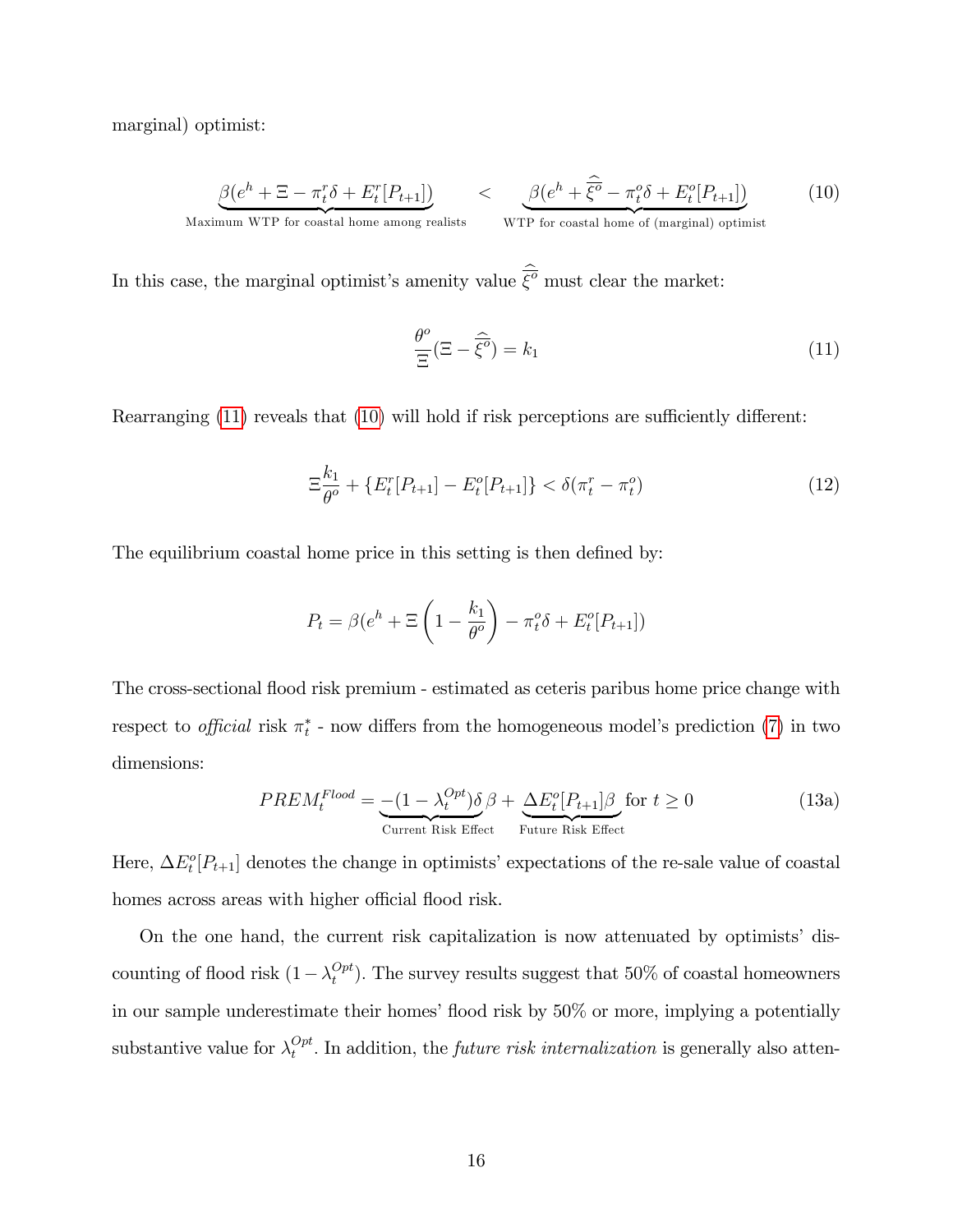uated compared to the homogeneous beliefs case.<sup>[11](#page-16-0)</sup> We formalize this statement in Section [5](#page-27-0). The central point here, however, that a heterogeneous beliefs model can account for the empirically observed under-capitalization of current and future áood risks in markets with a sufficient density of excessively optimistic (or climate skeptical) households.

#### 3.2.2 Case 2

Next, Case 2 occurs when both optimists and realists buy coastal homes. The marginal buyers' valuations are then equated:

<span id="page-16-1"></span>
$$
\beta(e^h + \overline{\xi_t^r} - \pi_t^r \delta + E_t^r[P_{t+1}]) = \beta(e^h + \overline{\xi_t^o} - \pi_t^o \delta + E_t^o[P_{t+1}]) = P_t \tag{14}
$$

Intuitively, the marginal realist in this setting has a sufficiently high amenity value  $\overline{\xi_t^r}$  $\int_{t}^{r}$  so as to equate their coastal home valuation to that of the marginal optimist. The marginal amenity values and thus equilibrium prices are then pinned down jointly by ([14](#page-16-1)) and the market clearing condition:

$$
\frac{\theta^o}{\Xi}(\Xi - \overline{\xi^o}_t) + \frac{(1 - \theta^o)}{\Xi}(\Xi - \overline{\xi^r}_t) = k_1
$$
\n(15)

A ceteris paribus increase in official flood risk  $\pi_t^*$  now has the interesting effect that it will alter the identity and thus amenity values of the marginal buyers, in addition to changing the valuation of áood risks. That is, the cross-sectional áood risk premium (across two otherwise identical housing markets in equilibrium Case 2) would contain impacts of both sorting and potentially underestimated current (and future) risks:

<span id="page-16-2"></span>
$$
PREM_t^{Flood} = (\Delta \overline{\xi_t^r} - \delta + \Delta E_t^r[P_{t+1}])\beta = (\Delta \overline{\xi_t^o} - (1 - \lambda_t^{Opt})\delta + \Delta E_t^o[P_{t+1}])\beta \tag{16}
$$

<span id="page-16-0"></span><sup>&</sup>lt;sup>11</sup> Optimists may underestimate future flood risk levels  $\pi^H$  in ([6](#page-13-2)) either by directly discounting the sealevel rise projection  $(\gamma^{SLR})$ , or indirectly even if they believe that sea-level rise will increase flood risks by factor  $\gamma^{SLR}$  if they apply this factor to an under-estimated baseline flood risk level as in ([9](#page-14-0)).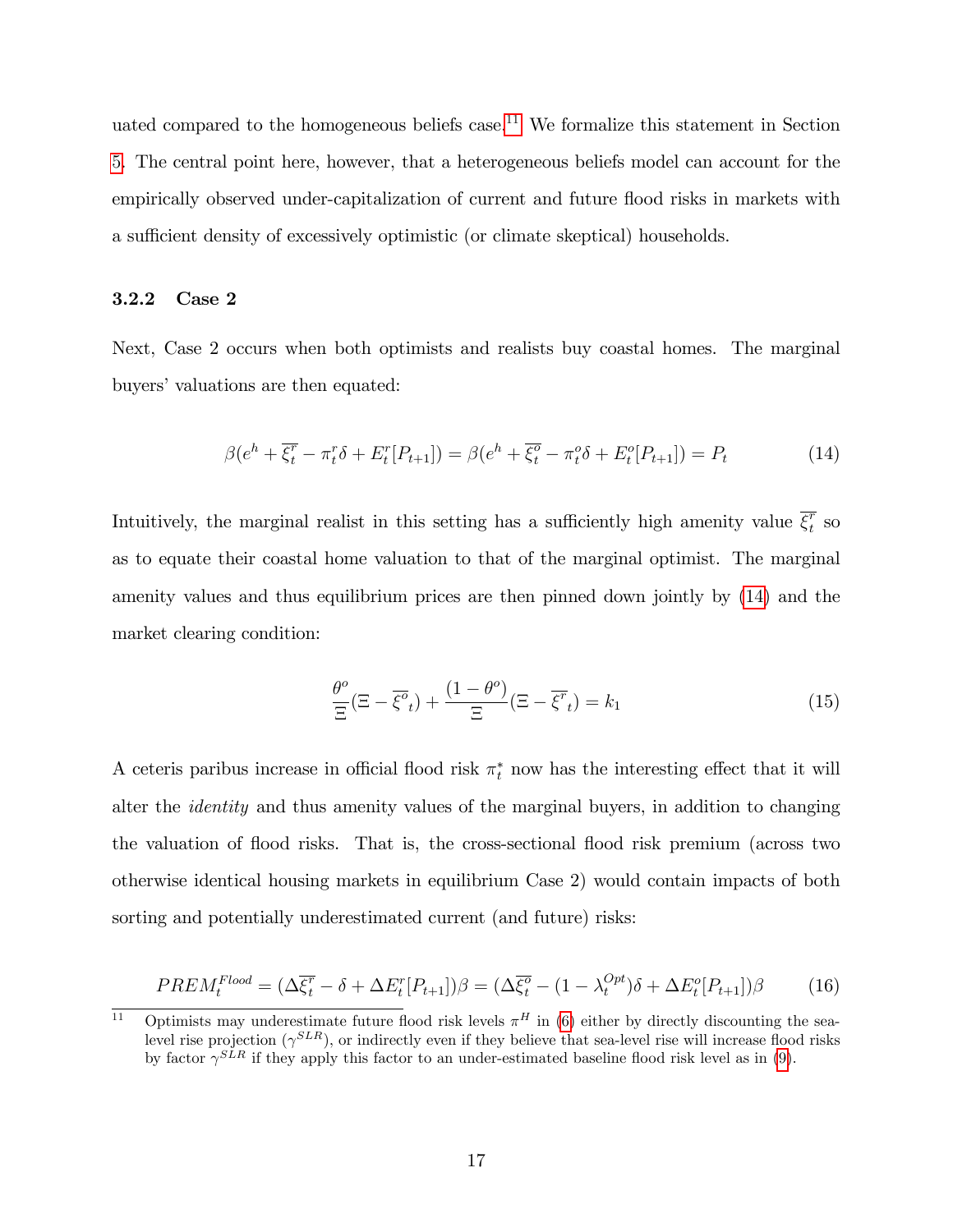Since the direct effect of higher flood risk on optimists' coastal home price valuations is weakly less negative than the realists'  $(-(1 - \lambda_t^{Opt})$  $\sum_{t}^{Opt}$ ) $\delta \geq -\delta\beta$ , and assuming that the same will be true of the corresponding impact on future home price expectations  $(\Delta E_t^o[P_{t+1}] \geq \Delta E_t^r[P_{t+1}]),$ the marginal realist in the higher risk setting must have higher amenity values for waterfront living  $(\Delta \overline{\xi_t^r} > 0)$ , whereas the marginal optimists moving must have lower amenity values  $(\Delta \overline{\xi_t^o} < 0)$ . This comparative static also illustrates the *allocative inefficiency* resulting from heterogeneous flood risk beliefs. Importantly for our purposes, however, ([16](#page-16-2)) highlights why the presence of some market participants with realistic flood risk beliefs is not necessarily sufficient to ensure that those risks are fully capitalized into coastal housing prices, in line with the empirical evidence.

#### 3.2.3 Case 3

Finally, if there are fewer optimists than coastal homes  $(\theta^{\circ} < k_1)$ , the marginal buyer is trivially a realist. In this case, the marginal realist's amenity value  $\overline{\xi}^{\tau}$  must clear the market for coastal homes net of the space already occupied by the optimists:

$$
\frac{(1 - \theta^o)}{\Xi} (\Xi - \widehat{\xi^r}) = k_1 - \theta^o
$$

The equilibrium price in this setting will then satisfy:

<span id="page-17-0"></span>
$$
P_t = \beta (e^h + \Xi \left( 1 - \frac{(k_1 - \theta^o)}{(1 - \theta^o)} \right) - \pi_t^r \delta + E_t^r [P_{t+1}])
$$
\n(17)

The flood risk premium in this type of market would then be:

$$
PREM_t^{Flood} = \underbrace{-\delta\beta}_{\text{Current Effect}} + \underbrace{\Delta E_t^r[P_{t+1}]\beta}_{\text{Future Risk Effect}} \text{for } t \ge 0
$$
 (18)

The current flood risk capitalization in this market thus matches that of the homogeneous rational expectations setting. Since realists will remain marginal buyers, their future risk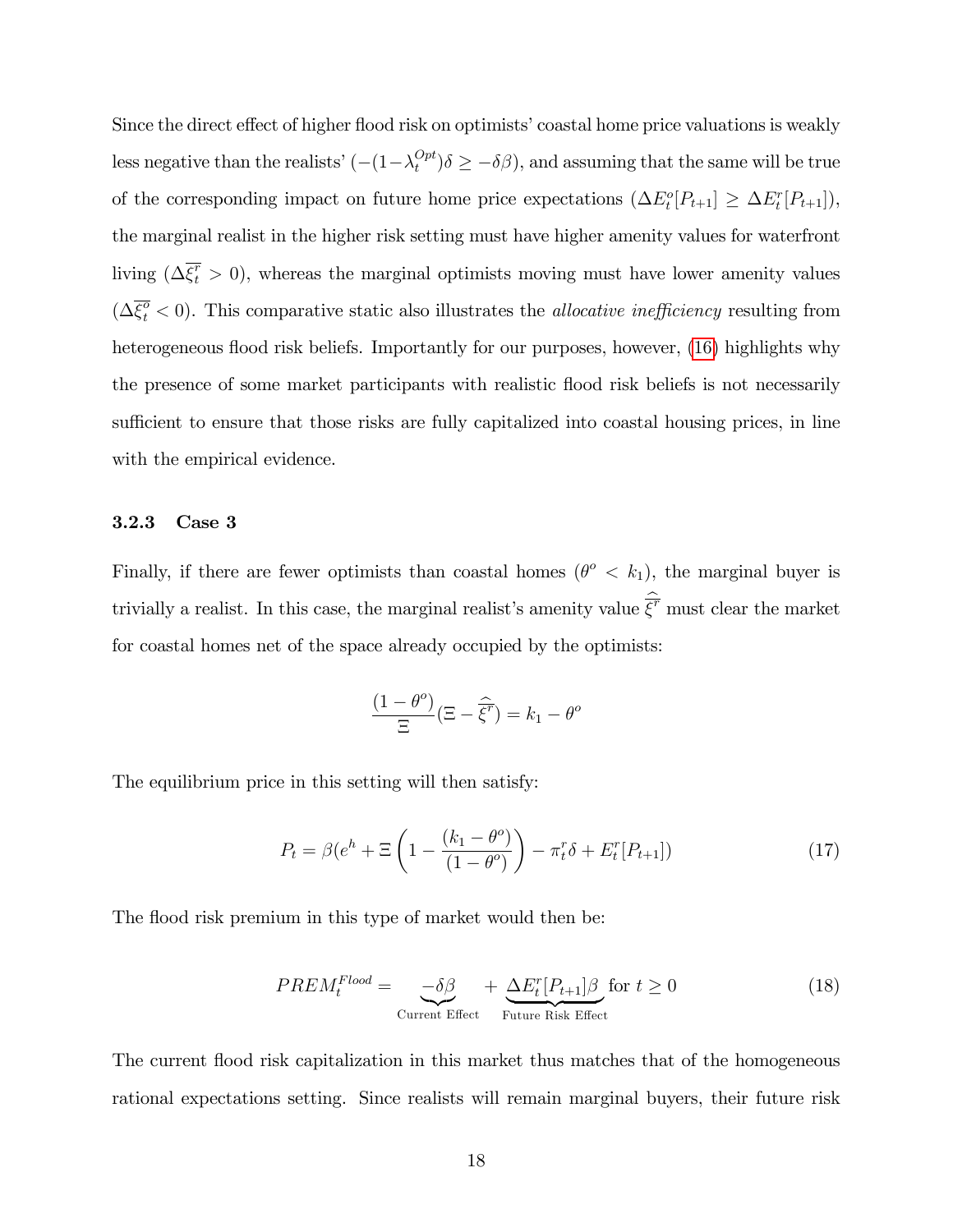internalization should moreover capture the full climate change forecast. It should be noted that coastal home price levels ([17](#page-17-0)) are still distorted in this setting as some optimists with lower amenity values take up coastal real estate that should, from an efficiency perspective, go to realists with higher amenity values. If realists expect that these optimists will one day change their beliefs to match the official forecast, thus exiting the coastal property market, realists would anticipate an additional future devaluation due to this correction to optimists' beliefs. Overall, however, the heterogeneous beliefs model can thus also accommodate the finding that markets dominated by agents with realistic flood risk beliefs are likely to internalize these and future climate risks, again in line with the empirical evidence (Bernstein, Gustafson, and Lewis, 2018).

## <span id="page-18-0"></span>4 Direct Evidence: Field Survey

The analysis thus far indicates that a housing market model with heterogeneity in flood risk beliefs fits the empirical evidence better than a benchmark homogeneous rational beliefs model. At the same time, however, the model illustrates the structural challenges inherent in seeking to isolate risk beliefs from hedonically estimated flood risk premiums. Through the lens of the model, these premiums depend not only on beliefs about the current risk of flooding, but also on expectations about future housing prices  $\Delta E_t^{m_t}[P_{t+1}]$  (and thus implicitly future flood risks) and net flood damages  $\delta$ , which, in turn, may further depend on households' beliefs about factors such as government assistance in case of a flood. We therefore turn to surveys as a methodology that can elicit these beliefs individually, and provide more direct evidence on heterogeneity and sorting. For example, we elicit coastal flood risk perceptions among both residents that did and did not purchase coastal homes, the latter of which cannot be inferred through market transactions, but is critical to the question of sorting. Of course, the results are subject to the well-known limitations of stated preference elicitation. We therefore complement the survey with a hedonic analysis of housing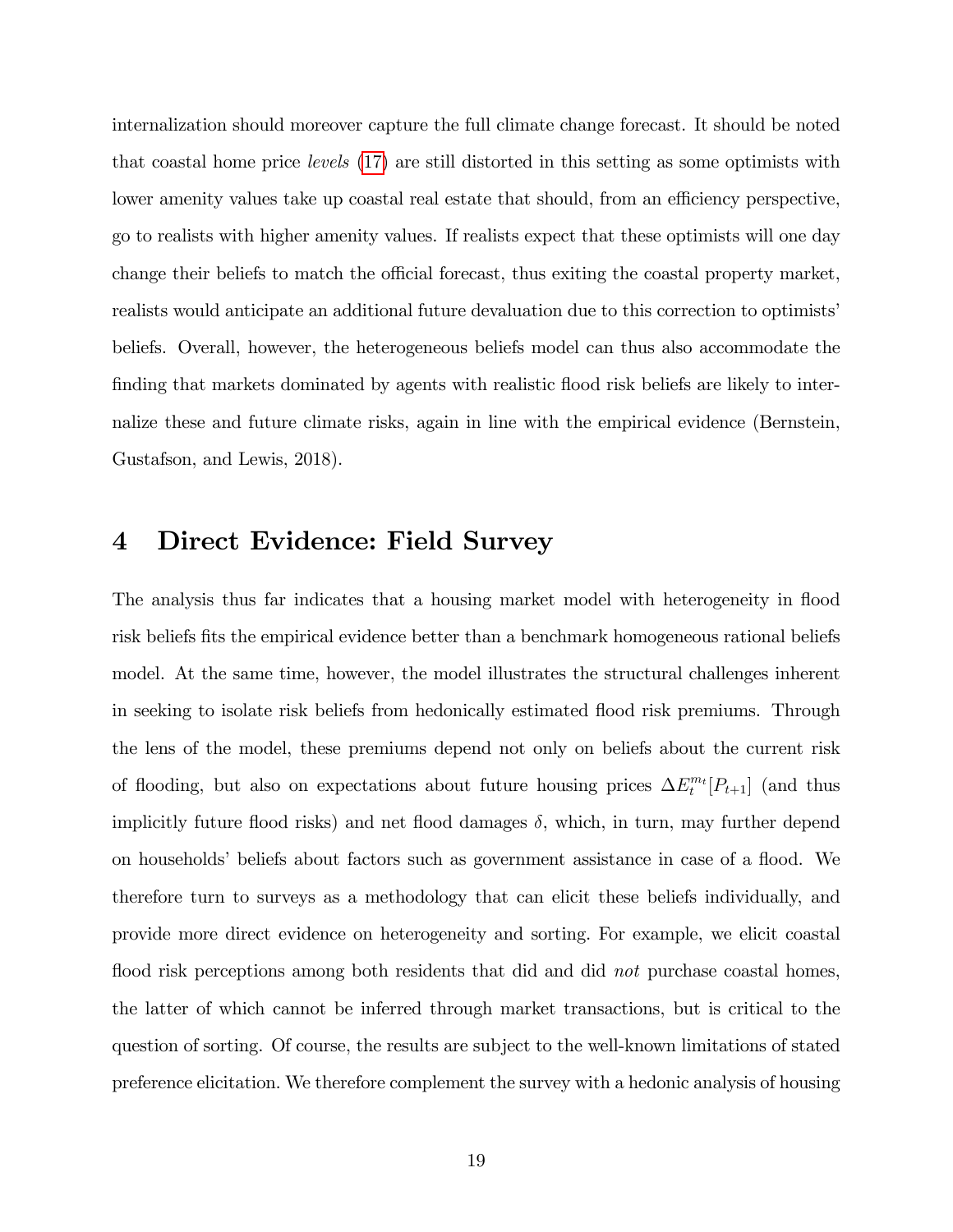prices in our setting, and use its results to inform the robustness analysis in Section [6](#page-45-0):3.

### 4.1 Design

We conduct in-person surveys through a door-to-door campaign in Rhode Island, targeting communities with both coastal (defined as within 400 feet of the coast) and non-coastal homes.<sup>[12](#page-19-0)</sup> The surveys were conducted in two waves across February and July 2017. The survey instruments are provided in the Appendix. The key components of the survey are as follows. First, we elicit households' ceteris paribus willingness to pay  $(WTP)$  for living within 400 feet of the water using a double-bounded dichotomous choice (DBDC) choice contingent valuation mechanism (Hanemann, Loomis, and Kanninen, 1991).<sup>[13](#page-19-1)</sup> Both our use of face-to-face interviews and the DBDC mechanism are motivated by best practices recommendations in Contingent Valuation survey design and implementation (Arrow et al., 1993; Mitchell and Carson, 2013). Guided by the literature on efficient starting bid design (Kanninen, 1993; Alberini, 1995), the three starting bids of \$150, \$250, and \$350 were chosen based on a hedonic estimation of the annualized waterfront living premium using U.S. Census American Housing Survey data for 2013 performed by the authors. The DBDC question was asked early in the survey to avoid bias due to priming with áood risk information (Cameron and James, 1987; Arrow et al., 1993; Hanemann, 1994; Carson and Mitchell, 1995).

Second, we elicit coastal flood risk perceptions. In line with best practices in the risk elicitation literature (Manski, 2004), we consider both quantitative and qualitative subjective risk measures. The quantitative elicitation asks subjects about their perception of the probability of experiencing at least one áood over the course of the next 10 years. Coastal

<span id="page-19-0"></span> $12$  Two key model features motivate the need for an original door-to-door survey campaign rather than leveraging existing survey products. First, while prominent publicly-available surveys exist assessing flood risk perception across the United States (e.g., FEMA, 2013), our model requires the joint distribution of both waterfront living valuation and áood risk perception at the household level. Second, to assess the existence and frequency of optimists in the market, we need to compare homeowner flood risk perception with hydrological áood risk at the property level, the latter of which is often not collected or collected at a courser level (see review by Kellens et al., 2013).

<span id="page-19-1"></span><sup>&</sup>lt;sup>13</sup> For sensitivity, we also estimate WTP using a single-bounded dichotomous choice with the first bid and find the mean WTP to be similar  $(11\% \text{ lower})$ .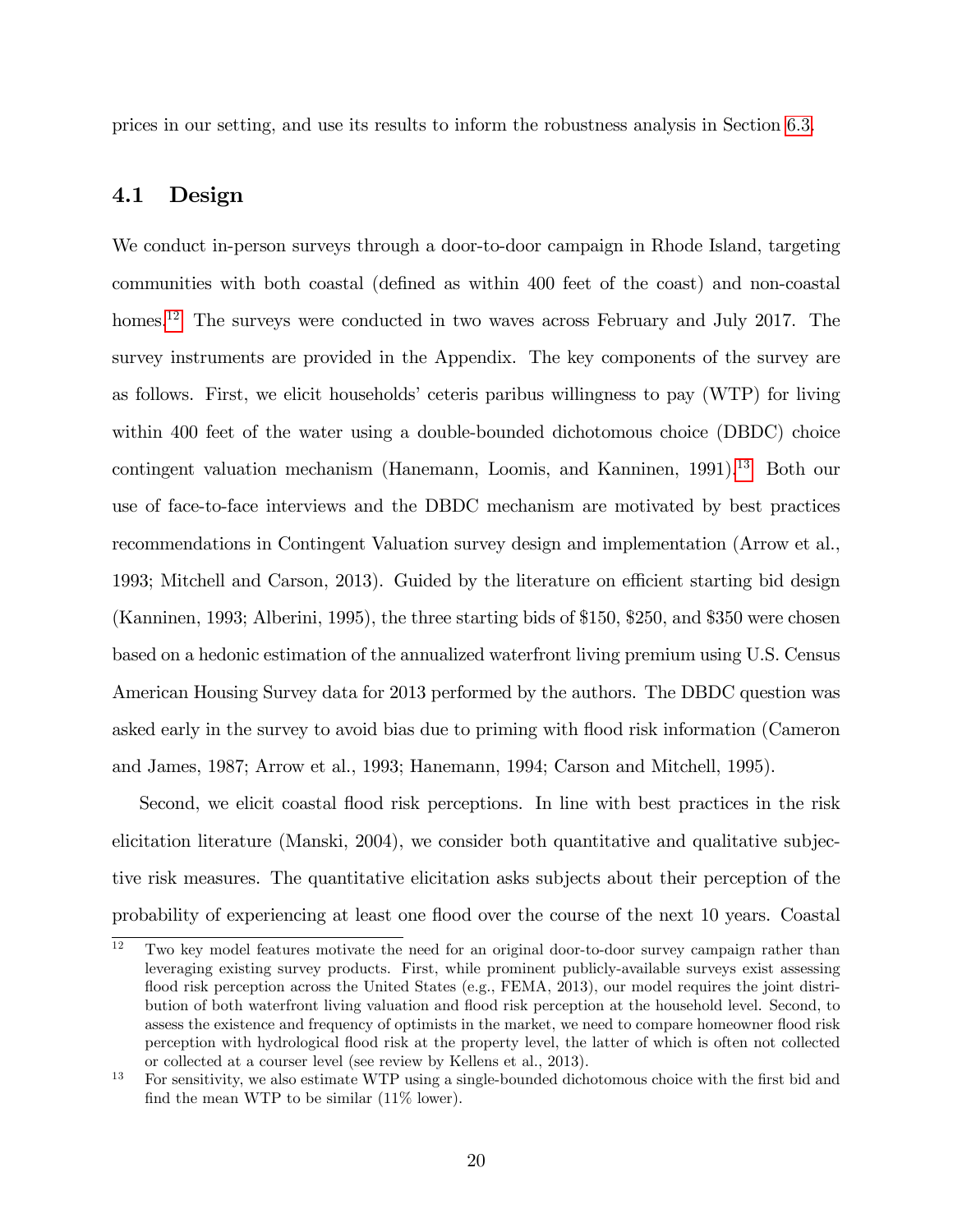residents are asked about their homes specifically, whereas non-coastal residents are asked to consider a home like theirs located within 400 feet of the waterfront in their community. As a visual aid, subjects are shown a table of both natural frequencies and probabilities. Next, as a qualitative measure we ask subjects to indicate how worried they are on a 10-point scale about the risk of a flood affecting their or a coastal home over the next 10 years. This question format is motivated by the Öndings of Schade, Kunreuther, and Koellinger (2012) that such a worry scale performs significantly better as a predictor of demand for insurance against low probability disasters than quantitative subjective probability measures.

Third, the survey asks subjects about several potential confounders that could affect concern about flooding even in the absence of heterogeneity in flood probability beliefs per se, including expectations over áood damages, insurance reimbursements, and government assistance. We also ask about flood experiences and intentions to sell or buy a home in the next five years. Finally, the survey asks subjects about their beliefs about changes in future flood risk and the climate. We supplement demographic information elicited in the survey with publicly available information on home characteristics from tax assessor records.

This section reports results from  $n = 187$  interviews  $(52\% \text{ coastal}, 48\% \text{ non-coastal})$ conducted with households in several Rhode Island communities.<sup>[14](#page-20-0)</sup> Though not designed to be statistically representative, it should be noted that this sample size does compare reasonably with prior survey studies of household flood risk perceptions, particularly ones using face-to-face interviewing techniques.[15](#page-20-1)

<span id="page-20-0"></span><sup>14</sup> The study design and implementation was approved by Brown University and the University of Arizonaís Institutional Review Boards and all surveyors completed the Collaborative Institutional Training Initiative training. Informed consent was obtained from all respondents. Respondents were also compensated \$5 for agreeing to take the survey although some respondents declined compensation. Close to 40% of people who answered their doors agreed to take the survey. The overall response rate (including unanswered doors) of approximately 12.5% was fully in line with DellaVigna, List, and Malmendierís (2012) response rates of 10-15% in their unannounced door-to-door survey treatment groups.

<span id="page-20-1"></span><sup>&</sup>lt;sup>15</sup> For example, Pagneux et al. (2011) present face-to-face interviews on flood risk perceptions with  $n = 112$ subjects in Iceland. Lindell and Hwang (2008) present a mail survey with  $n = 321$  responses. Kellens, Zaalberg, and De Maeyr (2012) utilize  $n = 266$  complete online surveys (based on 313 responses). See also meta analysis by Kellens, Terpstra, and De Maeyer (2013).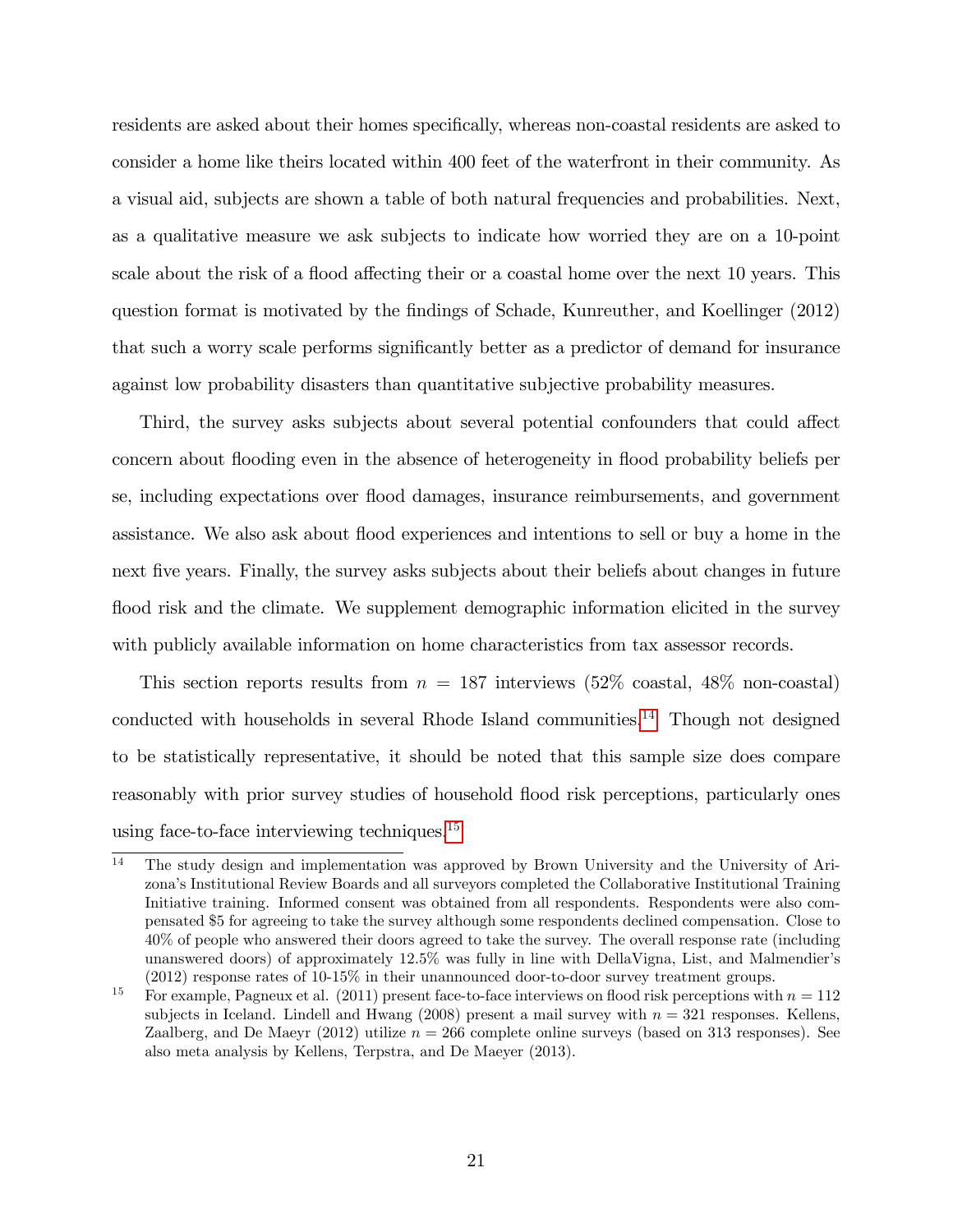### 4.2 Survey Results

First, we find strong evidence of heterogeneity in flood risk perceptions. In line with the sorting mechanism implied by the model, we find that coastal residents appear significantly less concerned than inland residents when asked about their coastal áood risk perceptions, as shown in Figure 1. Perhaps more strikingly, we also find that those living in official FEMA high-risk flood zones appear significantly *less* worried about flood risks than those whose homes are outside the flood zone, as shown in Figure 2.



Figure 1

Of course one may be concerned that a low degree of worry could be driven by differences in expectations over losses conditional on a flood, rather than flood risk itself. Figure 3 showcases the distribution of expected flood damages (as percentage of home value) net of expected insurance reimbursements and government assistance.<sup>[16](#page-21-0)</sup> While flood zone residents generally expect slightly lower damages, they also expect less insurance and government assistance (see Table 1). The net damage expectations are thus very similar across the two

<span id="page-21-0"></span><sup>&</sup>lt;sup>16</sup> Households whose estimates imply flood damages in excess of 100% of home values are re-coded as 100% damage estimates.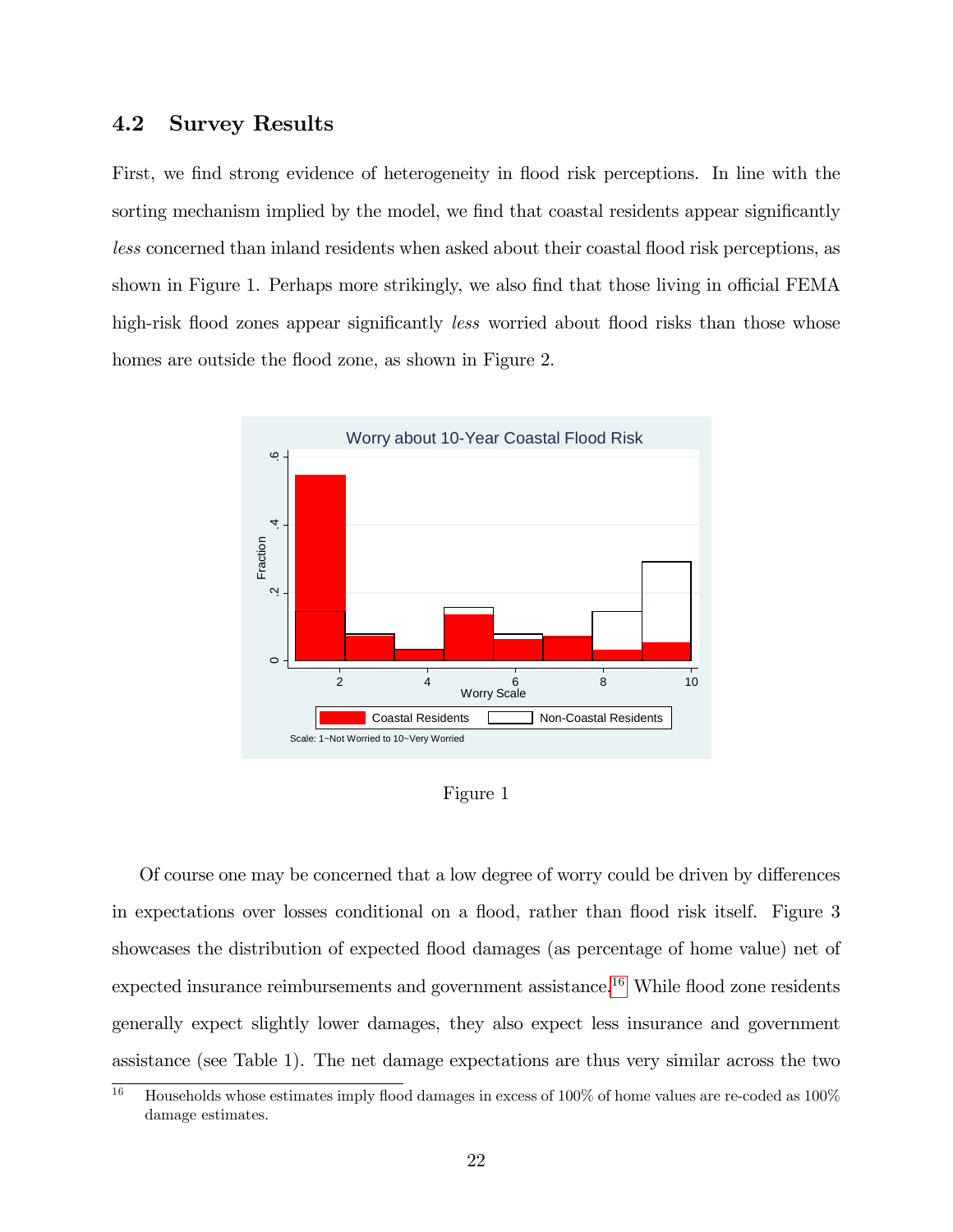groups, and the means are statistically indistinguishable, suggesting that differences in flood worries are not driven by differential expectations of damages or ex-post flood assistance.



Figure 2



Figure 3

Table 1 presents differences in means and t-tests for their significance across the two groups. Both demographics and home characteristics appear similar across áood zone and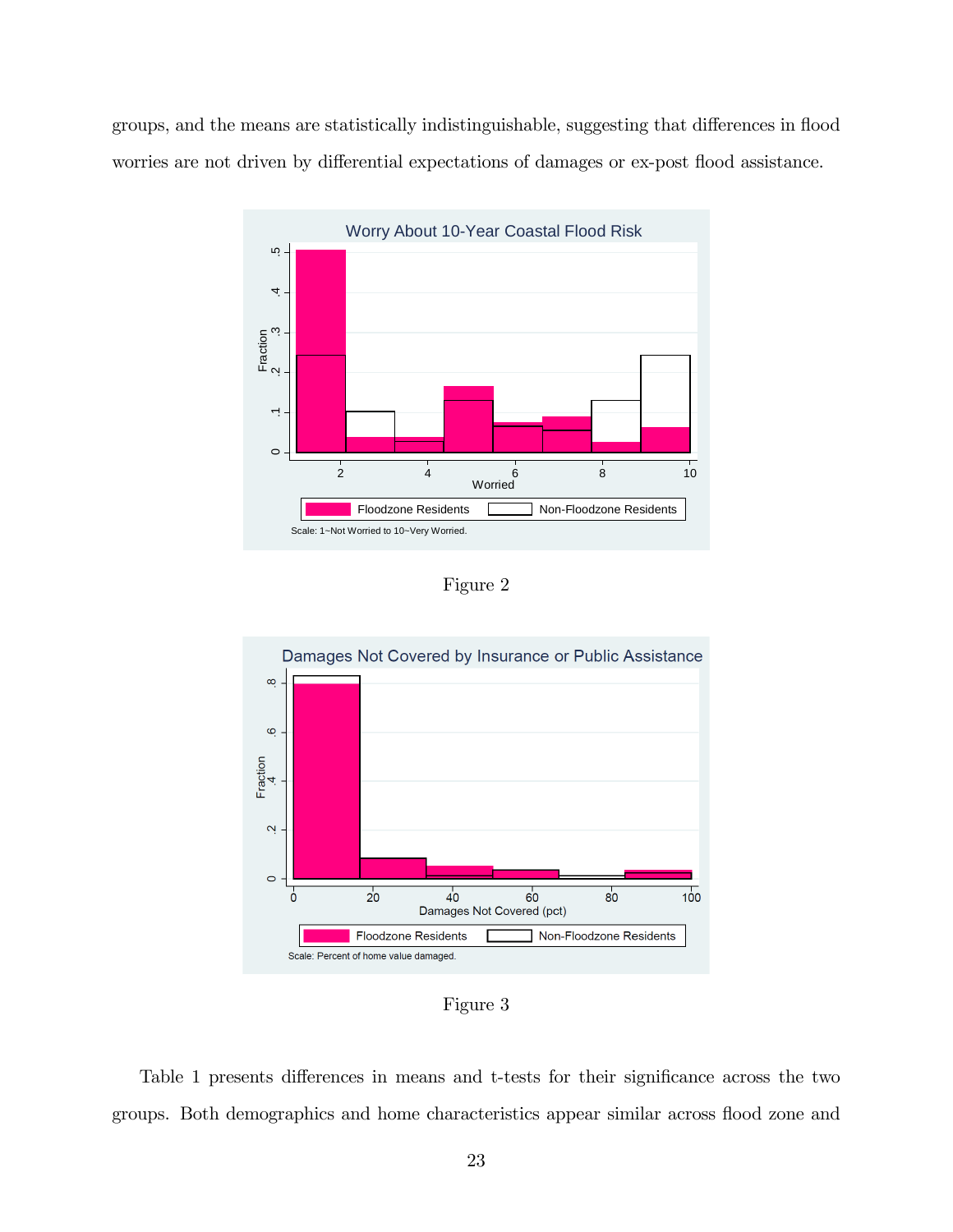| Variable                         | Non-Flood Zone                                                               | Flood Zone | Difference (SE) |  |  |  |  |
|----------------------------------|------------------------------------------------------------------------------|------------|-----------------|--|--|--|--|
| Flood Worry Index $(1-10)$       | 5.62                                                                         | 3.65       | $1.97***$       |  |  |  |  |
|                                  |                                                                              |            | (0.46)          |  |  |  |  |
| Flood Probability (midpoints)    | 0.27                                                                         | 0.24       | 0.02            |  |  |  |  |
|                                  |                                                                              |            | (0.05)          |  |  |  |  |
| Age                              | 53.09                                                                        | 52.74      | 0.34            |  |  |  |  |
|                                  |                                                                              |            | (2.25)          |  |  |  |  |
| Household Income                 | 118.72                                                                       | 130.39     | $-11.67$        |  |  |  |  |
|                                  |                                                                              |            | (9.37)          |  |  |  |  |
| Education Index $(1-9)$          | 6.92                                                                         | 7.00       | $-0.08$         |  |  |  |  |
|                                  |                                                                              |            | (0.31)          |  |  |  |  |
| Household Size                   | 3.10                                                                         | 2.55       | $0.55***$       |  |  |  |  |
|                                  |                                                                              |            | (0.20)          |  |  |  |  |
| Property Area (square feet)      | 10,884                                                                       | 8,049      | $2,835***$      |  |  |  |  |
|                                  |                                                                              |            | (932)           |  |  |  |  |
| Flood Damages                    | 41.7%                                                                        | 33.5%      | $8.2\%$         |  |  |  |  |
| % of Perceived Home Value        |                                                                              |            | $(6.3\%)$       |  |  |  |  |
| Flood Damages                    | 194.1                                                                        | 117.9      | 76.2            |  |  |  |  |
| \$'000's:                        |                                                                              |            | (51.0)          |  |  |  |  |
| Expectation of Gov't Assistance: | 15.1%                                                                        | $10.6\%$   | $4.5\%$         |  |  |  |  |
| % of Flood Damages               |                                                                              |            | $(3.5\%)$       |  |  |  |  |
| Expectation of Insurance:        | 63.1%                                                                        | 50.3%      | 12.9%**         |  |  |  |  |
| % of Flood Damages               |                                                                              |            | $(5.1\%)$       |  |  |  |  |
| $***$                            | $(***) \sim$ significant difference for two-sided t-test at 5\% (1\%) level. |            |                 |  |  |  |  |

Table 1: Differences in Sample Means: Flood Zone Residents

non-flood zone residents. Beyond exhibiting highly significantly *lower* flood risk concerns, flood zone residents differ from non-flood zone residents mainly in having smaller households and homes. The central take-home point is thus that we find evidence of significant heterogeneity in concerns about flooding that does not appear to be driven by differences in confounders such as government or insurance assistance expectations.

The results presented thus far focus on flood risk perceptions measured by a worry index. However, we also elicit numerical flood risk beliefs. Figure 4 compares these perceptions with respondents' homes' 10-year flood risk estimates derived from storm surge elevation risk models (described in Section [5](#page-35-0):1:1). Importantly, this estimation takes into account each property's elevation. The sample is restricted to coastal homes so that responses reflect flood risk estimates specific to respondents' homes. Assessments that agree with the storm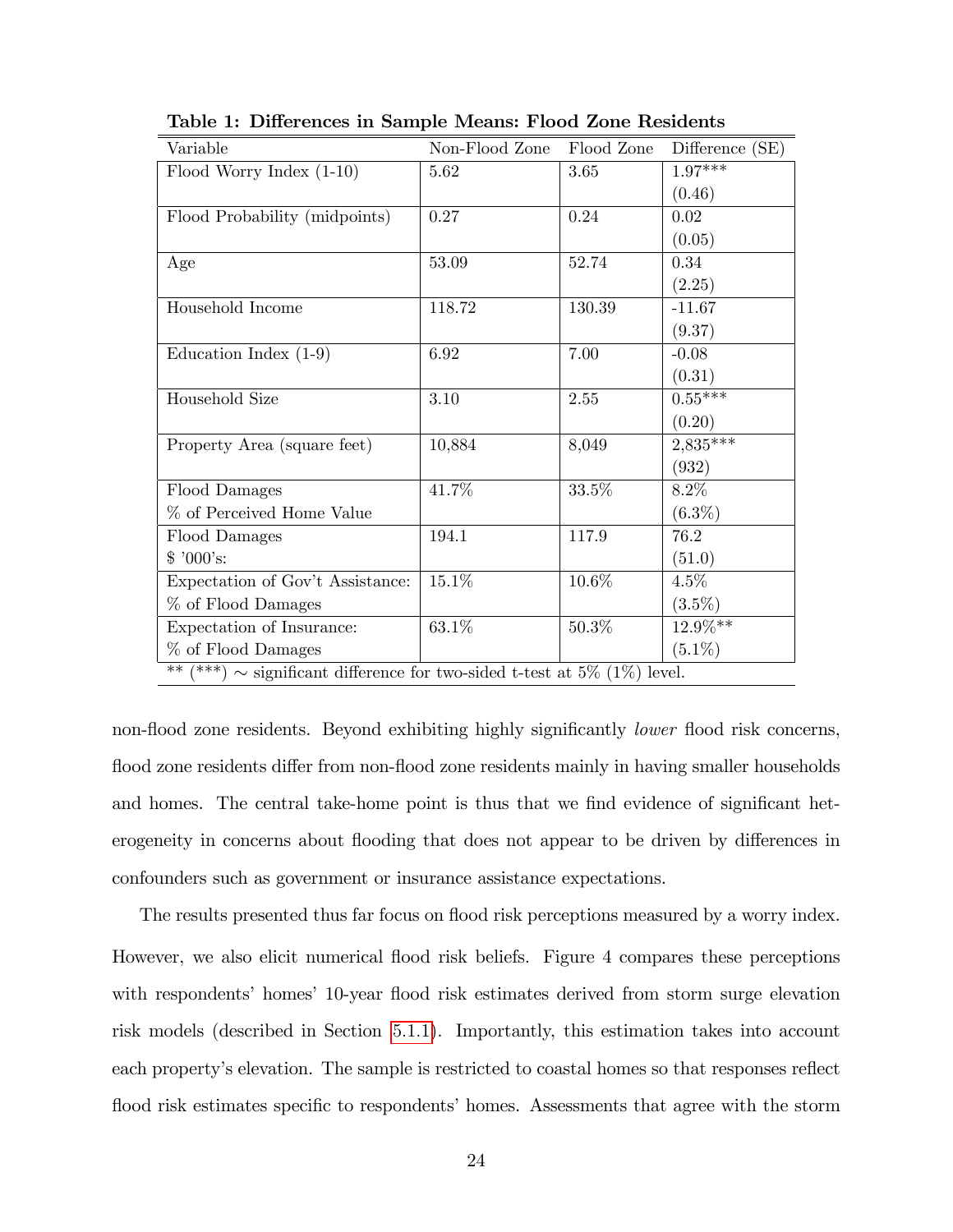surge model should be near the  $45^{\circ}$  line. However,  $70\%$  of answers lie beneath the  $45^{\circ}$  line, again suggesting that many coastal residents underestimate the flood risks they face.



Figure 4. Note: Red lines span range of 10-year flood risk probability in respondent's answer (e.g.,  $5-10\%$ ) on the y-axis, with blue circles marking the mid-points of each range.

With regards to flood risk perceptions, the survey provides evidence on two additional elements of the model. First, households that have experienced a naturally caused flood at their homes are significantly more likely to be concerned about flooding (see Appendix Figure A1). Second, coastal residents who are very worried about flooding are significantly more likely to plan on selling their homes within the next five years, as shown in Figure  $5:^{17}$  $5:^{17}$  $5:^{17}$ 

<span id="page-24-0"></span> $17$  Defining "very worried" households as those rating their flood worry at a 9 or 10 out of 10, the difference in intent to move is significant with a p-value of 0.0375 for one-sided and 0.075 for two-sided t-test, respectively.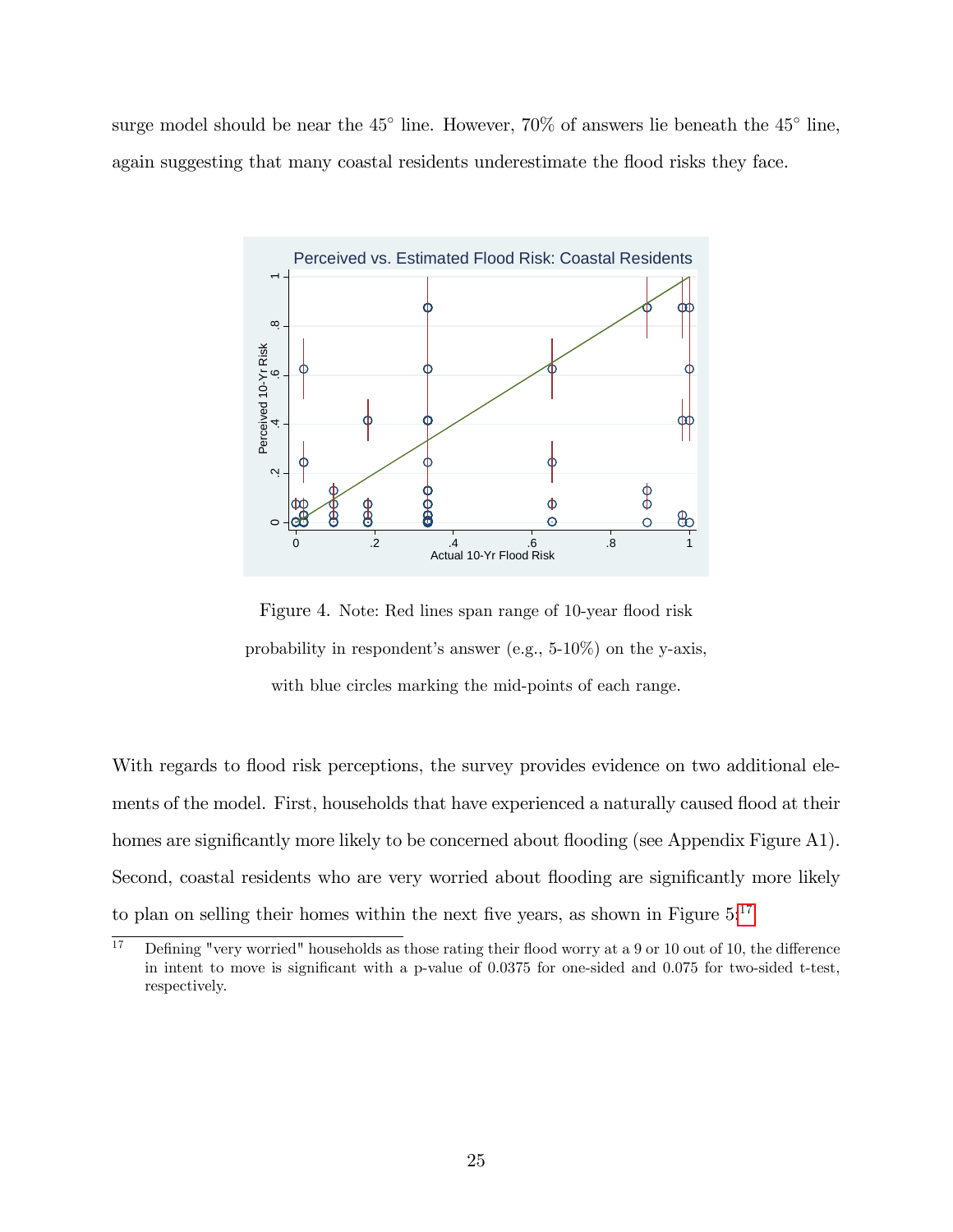

Figure 5

Both results are in line with the model's central mechanisms that households learn about flooding from past events, and are more likely to select out of coastal property markets as their flood risk perceptions increase.

The second main goal of the survey is to assess household-specific willingness-to-pay (WTP) for living within 400 feet of the waterfront. While we also present hedonic housing price estimates for comparison (see Appendix), these confound amenity values, sorting, and future coastal home price expectations, and provide information only on the marginal buyers. We therefore use the survey both in an effort to elicit ceteris paribus valuations, and to gauge the distribution of amenity values across agents who did not purchase coastal homes. The survey question thus asks households about their WTP assuming that all other home attributes - including environmental risks - remain unchanged compared to their current homes. If households ask for clarification, surveyors were instructed to explain that this includes flood risks, and that the question asks strictly about the amenity value of living by the water without changes in flood risks or insurance requirements. Estimation details are presented in the Appendix.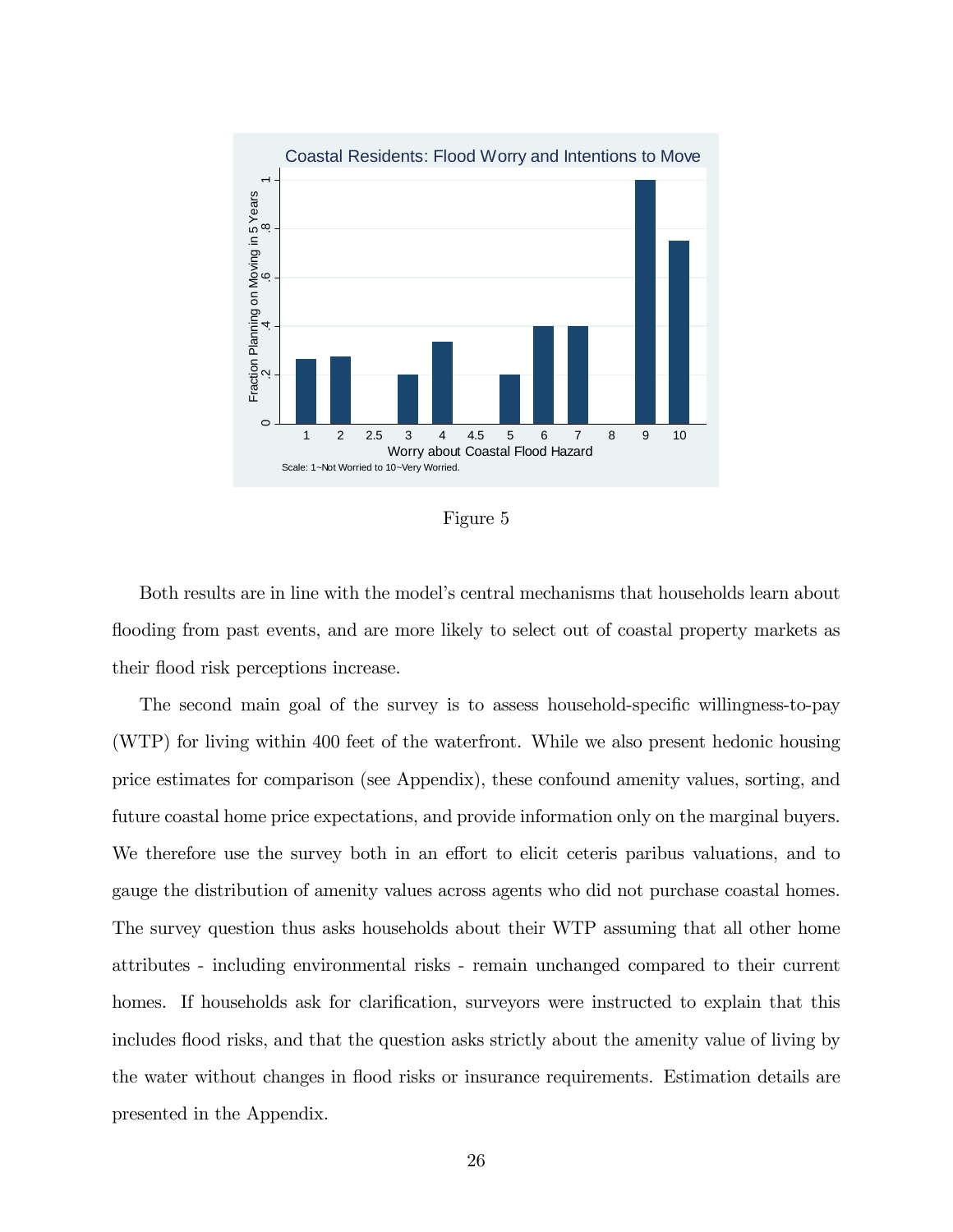Figure 6 plots the joint sample distribution of coastal amenity values and flood risk perceptions among coastal (circles) and non-coastal (xís) residents. The results indicate that selection into coastal homes is driven by a combination of higher amenity values and lower flood risk concerns, in line with the core mechanisms of the model. Figure 6 also provides a visual gauge on allocative ine¢ ciency, which appears to be mild in our sample: few non-coastal households hold waterfront amenity values above those of coastal residents.



Figure 6

With regards to risk belief types, we classify respondents as 'optimists' if they underestimate coastal 10-year flood risk by at least  $\sim 50\%$ . Specifically, respondents are 'optimists' if their subjective coastal 10-year flood risk assessment in our study area is between  $0-5\%$ . In fact, FEMA high flood risk zone residents' annual flooding probability is at least  $1\%$ , implying a 10-year probability of at least one flood around  $9.6\%$ .<sup>[18](#page-26-0)</sup> While the mean of amenity values is slightly higher for optimists than for realists, the distributions appear sufficiently similar in the two populations that we maintain the assumption of equal  $\xi$  distributions

<span id="page-26-0"></span><sup>&</sup>lt;sup>18</sup> While not all coastal homes in our sample are in a FEMA flood zone due to their elevation, other homes' risks exceed 1% per year. As we estimate the average annual áood risk for coastal homes in our sample to exceed  $1\%$  per year (see Section [5](#page-35-0).1.1), using a  $1\%$  figure is thus conservative.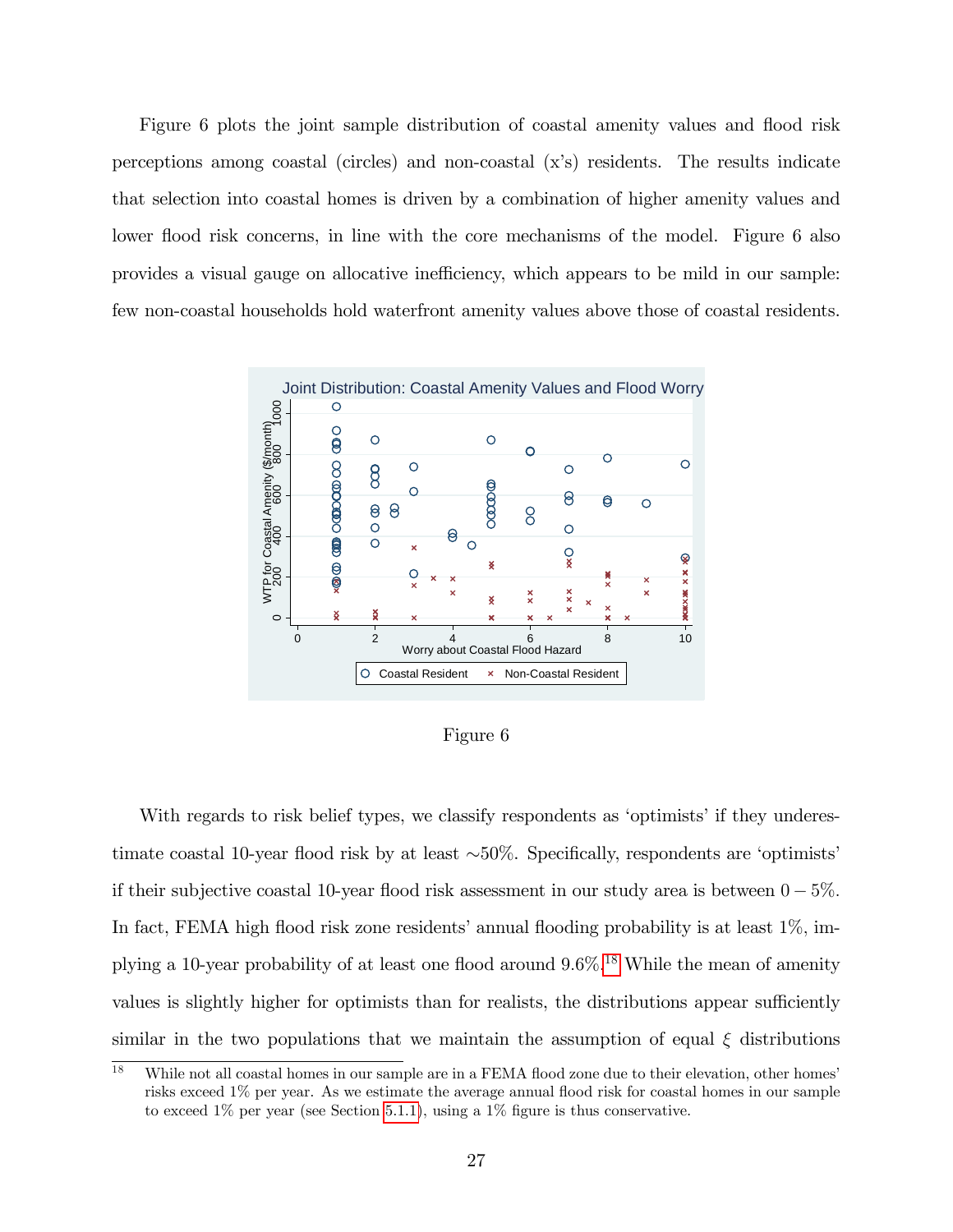as a benchmark in the calibration below. Finally, the results indicate that the majority of respondents expect future flood risks to be at least "somewhat greater" than current risks. Figure 7 plots the distribution of these beliefs across types. As expected, realists are more likely to assume higher future flood risk increases than optimists. However, even the majority of optimists anticipates some increase in flood risks. Informed by these results, the full model assumes that optimistic agents anticipate the possibility of a future flood risk increase at time  $T_1$ , and become Bayesian learners at this time with some positive prior on the probability that flood risks have indeed risen.



Figure 7

## <span id="page-27-0"></span>5 Full Structural Model

This section presents the remaining structural assumptions and the solution method employed to simulate future coastal home price trajectories under competing belief, áood risk, and policy scenarios.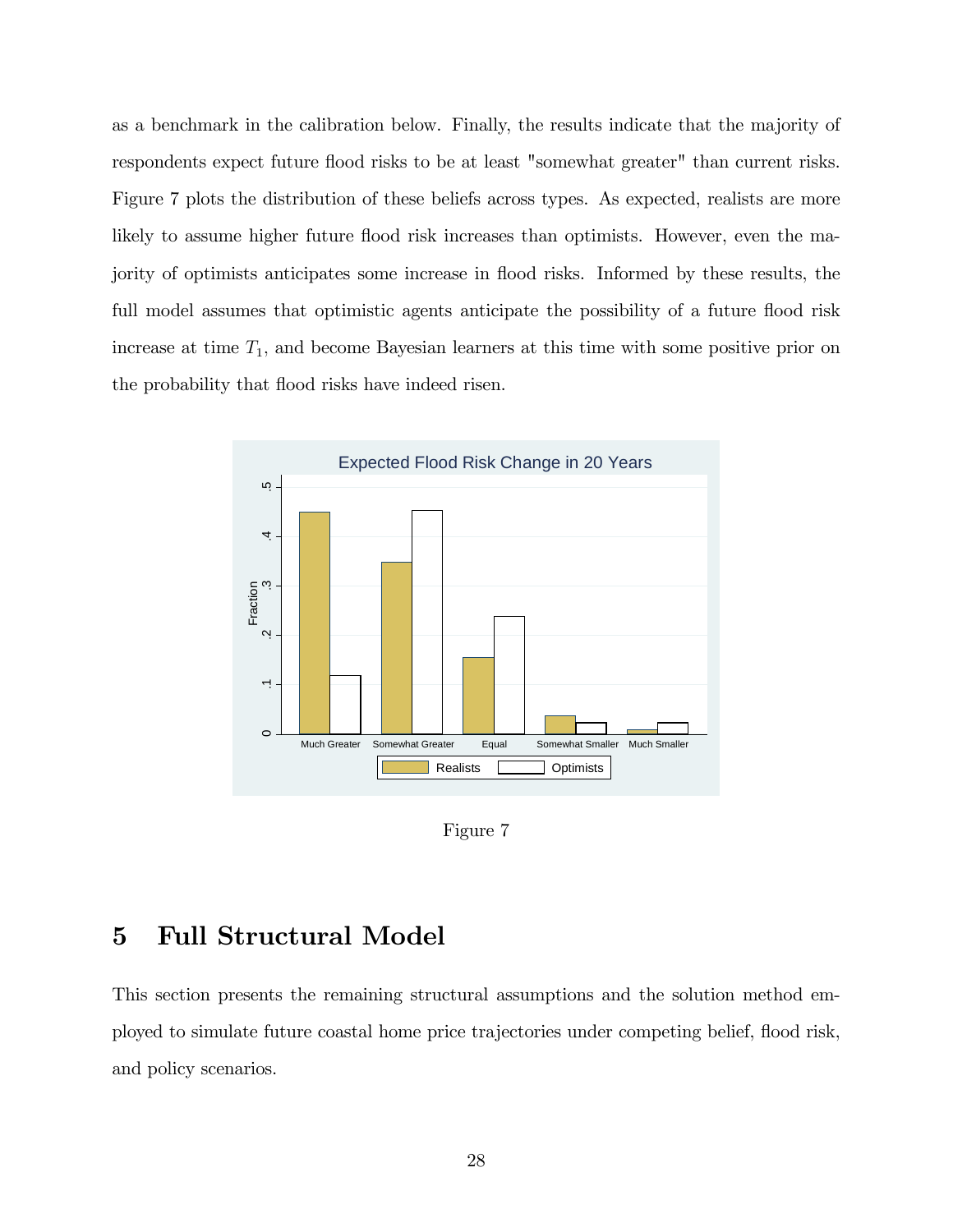#### 5.0.1 Flood Risk Beliefs

First, based on the survey results, we assume that both realists and optimists anticipate that a flood risk change may happen in the future. However, only realists immediately adopt the official forecast  $\{\pi_s^*\}_{s=t}^{\infty}$  as their belief. We stress that this assumption is *conservative* in that more rationality will generally lead us to predict less mispricing of coastal homes. That is, relaxing assumptions of rationality and introducing some degree of optimism among realists would only strengthen the magnitude of our predicted mispricing of coastal homes. We therefore adopt fully informed realists as conservative benchmark assumption.

Optimists are modeled as aware but skeptical of the scientific forecast. Their prior beliefs are such that they initially assign a probability  $0 < q_{T_1}^o < 1$  to the possibility that flood risk will truly rise to higher level  $\pi^H$  at time  $T_1$ , and believe that official estimates are wrong and flood risk remains at the low level  $\pi^L$  at and after  $T_1$  with positive probability  $(1 - q_{T_1}^o)$ . Formally, our updating framework is an adaptation from Dieckmann (2011) for the present setting. Optimists' contemporaneous flood risk beliefs at time  $t \geq T_1$  are given by:

$$
\pi_t^o = q_t^o(\pi^H) + (1 - q_t^o)(\pi^L)
$$

Beliefs are then updated each period based on whether or not flood events occur:

<span id="page-28-0"></span>
$$
q_{t+1}^o|_{\text{Flood}=1} = \Pr(\pi^H|\text{Flood}=1) = \frac{\pi^H \cdot q_t^o}{\pi^H q_t^o + (1 - q_t^o)\pi^L}
$$
(19)  

$$
q_{t+1}^o|_{\text{Flood}=0} = \Pr(\pi^H|\text{Flood}=0) = \frac{(1 - \pi^H) \cdot q_t^o}{(1 - \pi^H)q_t^o + (1 - q_t^o)(1 - \pi^L)}
$$

While the benchmark specification assumes rational Bayesian updating, we also consider a behavioral extension introducing an overreaction parameter to better match the empirical literature's evidence on the speed at which, e.g., insurance demand responds to flood events (Gallagher, 2014). The results are fully robust to these alternative specifications. Figure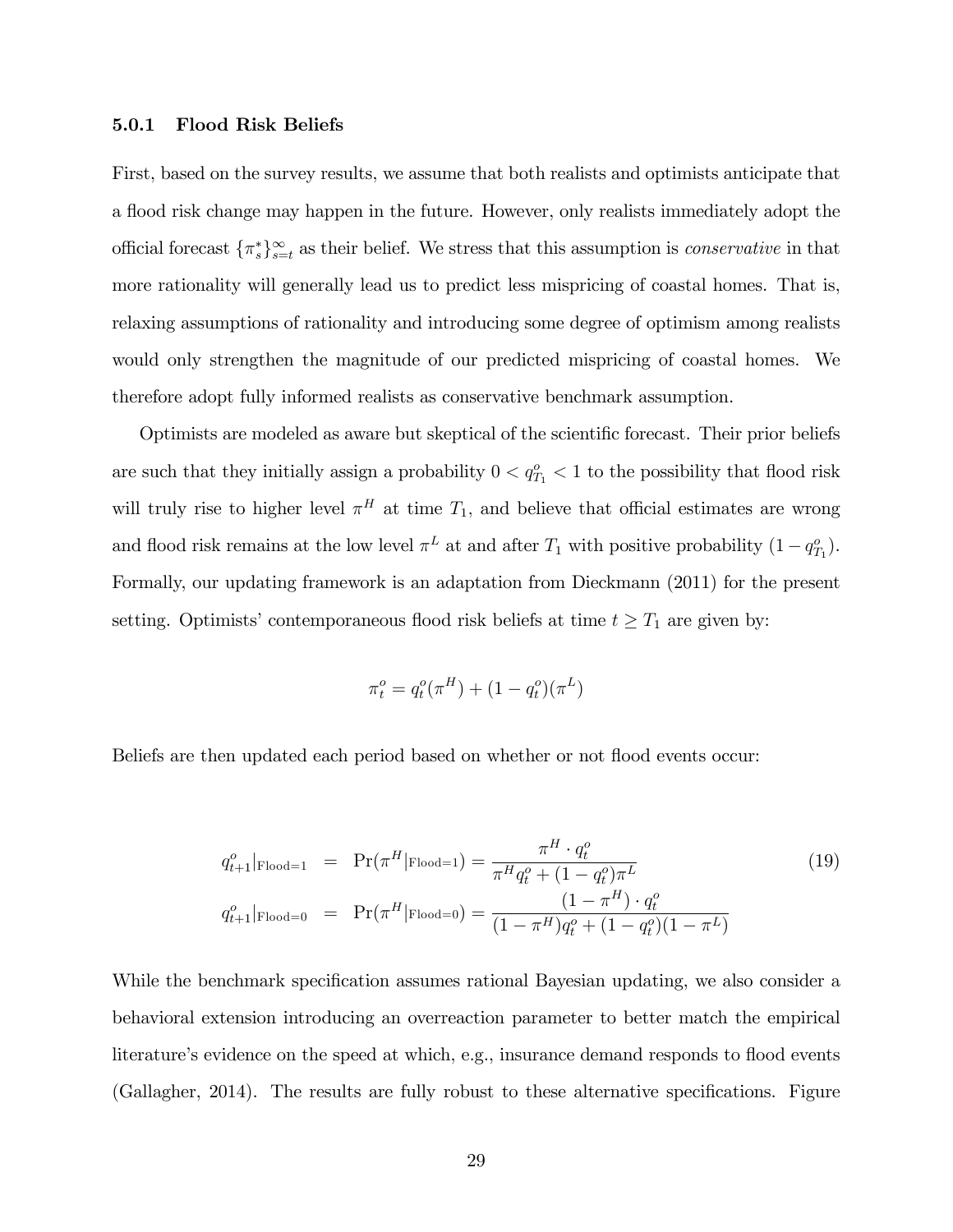8 presents an example sequence of optimists' and realists' flood risk beliefs that change in response to underlying risk changes as well as flood events:



Figure 8

Next, with regards to higher order beliefs, our benchmark assumption is that realists have rational higher order expectations of optimists' belief changes, meaning they take into account that, in each future period  $t + j$  a flood will occur with probability  $\pi_{t+j}^r$  and change optimists' beliefs according to ([19](#page-28-0)). We stress two aspects of this assumption. First, it is again conservative in that more rationality will generally lead us to predict less mispricing of coastal homes. Second, this assumption does not imply that realists know optimists' future beliefs - only that they understand optimists' updating *rules*. In contrast, optimists do not anticipate the possibility of future changes in their own beliefs beyond  $T_1$ , including with regards to their expectations of realists' future beliefs about their (optimists') flood risk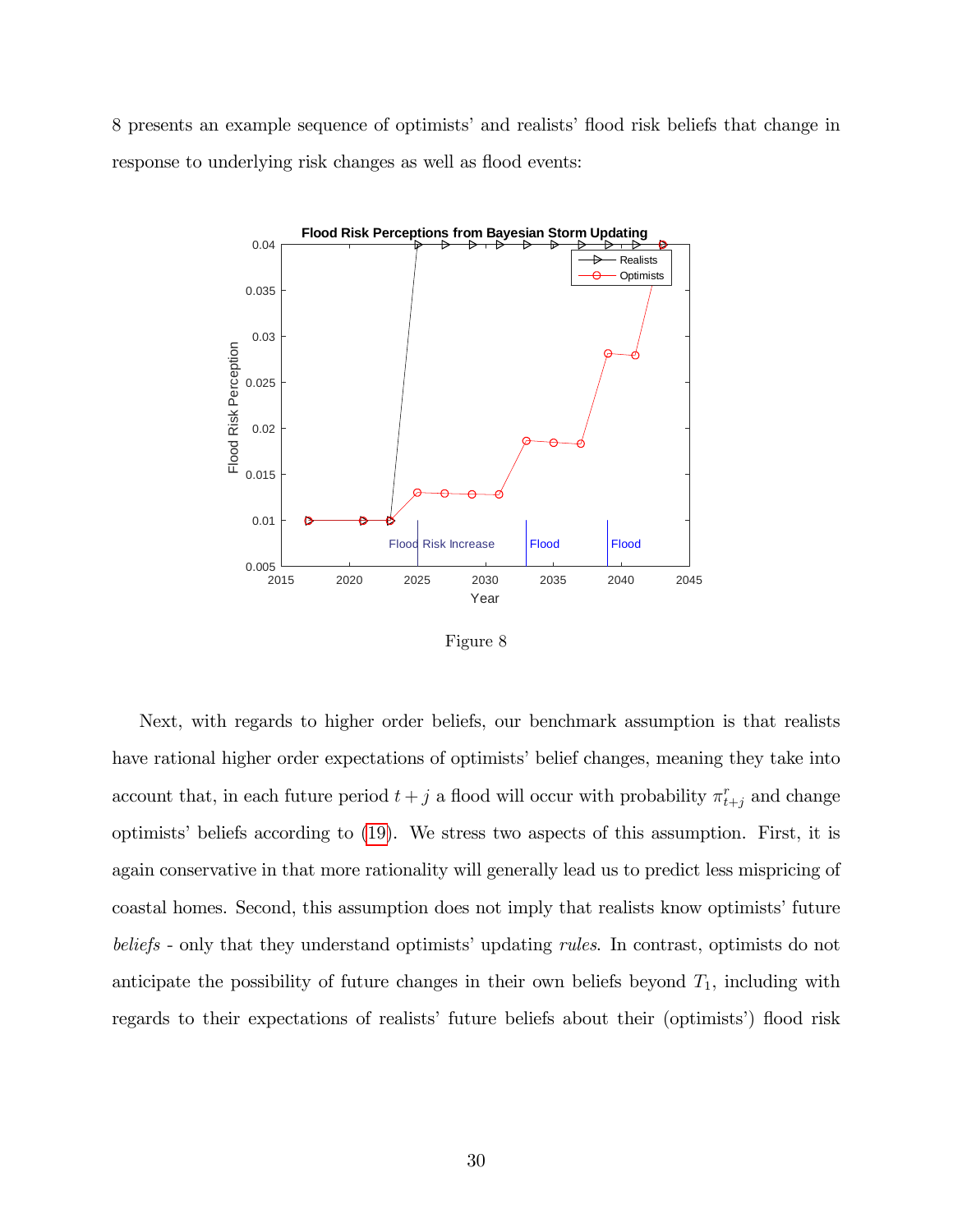perceptions. Together, the benchmark case thus implies that, for example, at  $t > T_1$ :

$$
E_t^o[\pi_{t+1}^o] = \pi_t^o
$$
\n
$$
E_t^r[\pi_{t+1}^o] = \pi_t^r [(q_{t+1}^o|\text{Flood}=1)(\pi^H) + (1 - q_{t+1}^o|\text{Flood}=1)(\pi^L)]
$$
\n
$$
+ (1 - \pi_t^r) [(q_{t+1}^o|\text{Flood}=0)(\pi^H) + (1 - q_{t+1}^o|\text{Flood}=0)(\pi^L)]
$$
\n(20)

While contemporaneous flood risk beliefs are common knowledge, agents may thus have different expectations of how optimists' beliefs will evolve in the future. We again stress that these are conservative assumptions. If, instead, we assumed that realists failed to anticipate optimists' potential future learning about higher flood risks, they would overestimate optimists' future willingness-to-pay for vulnerable properties, and thus the re-sale price of coastal homes, further contributing to contemporaneous overvaluations.

#### 5.0.2 Solving the Model

We solve for pricing dynamics through backwards iteration. At the core of our approach is the notion that flood risk valuation disagreements will not persist indefinitely. Arguably the most likely scenario forcing effective belief convergence will be continued reform efforts of the National Flood Insurance Program (NFIP). Congress enacted NFIP in 1968 due to rising damages from flooding and limited private market insurance penetration. To this day, NFIP remains the dominant insurer for flooding in the United States, with more than five million policies in force as of January 2017 covering more than \$1.2 trillion of property and contents (FEMA, 2017; Moore, 2017). NFIP is, however, considered to be fiscally unsustainable and has been labeled as a "high risk" program due its failure to charge actuarially fair rates for many of its policies  $(GAO, 2017)$ . One in five policies has traditionally been officially subsidized, charging less than half of full risk levels on average (CBO, 2014). The extent to which even full risk rates are actuarially fair is moreover an open question (CBO, 2014). The Biggert-Waters Flood Insurance Reform Act of 2012 sought to bring the program closer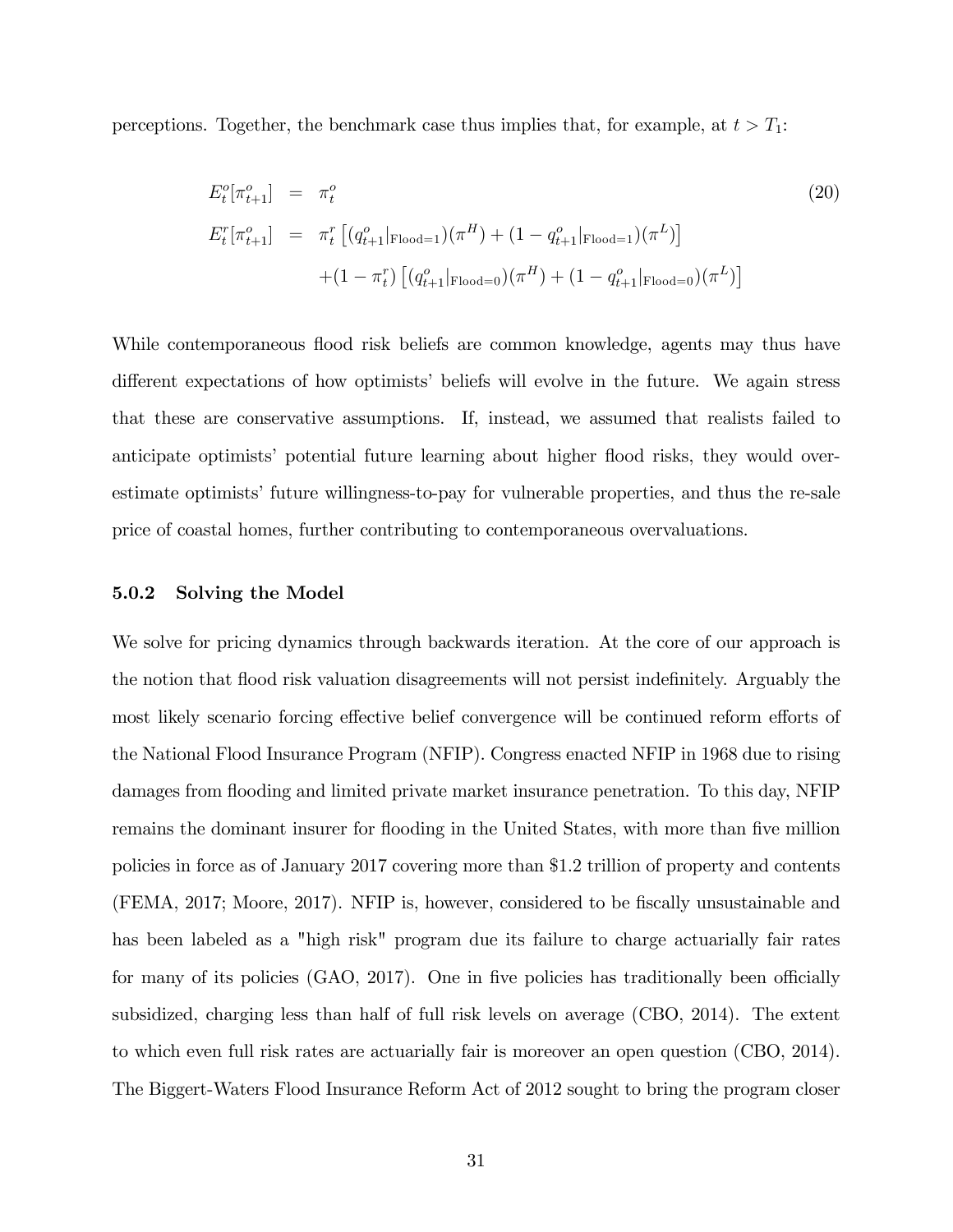into Öscal balance through insurance subsidy phase-outs and immediate price increases for lapsed or new policies, including those for newly sold properties which would be charged o¢ cial full risk rates (FEMA, 2013). However, due to concerns over homeowner impacts, the Homeowner Flood Insurance Affordability Act of 2014 partially repealed and modified Biggert-Waters.[19](#page-31-0) Looking toward the future, however, a move towards real risk rates and more strictly enforced insurance mandates is highly likely.

In theory, a fully enforced flood insurance requirement at actuarially fair rates would force all agents - regardless of personal beliefs - to internalize the true flood risk. In the context of our model with linear utility, policy reform mandating real risk-rate áood insurance is thus equivalent to a convergence of (effective) flood risk beliefs towards their true value  $\pi^*$ .<sup>[20](#page-31-1)</sup> We thus formally assume that, at some future time  $T$ , effective flood risk beliefs will become homogeneous at the true risk value  $\pi_T^*$ . At time  $T-1$ , the realists and optimists each hold expectations over the announced value of  $\pi^*_T$ ,  $E^r_{T-1}[\pi^*_T]$  and  $E^o_{T-1}[\pi^*_T]$ , respectively. Note, again, that  $E_{T-1}^{\circ}[\pi_T^*]$  need not equal the optimists' actual flood risk beliefs and can reflect their beliefs about the mandated flood insurance risk rates.

Given assumptions about beliefs, it is then straightforward to solve for time  $T-1$  prices. Once  $\pi^*$  becomes common knowledge, both optimists and realists will be in the market for coastal property and the marginal buyer will consequently be the one with the  $k_1^{\text{st}}$  amenity value  $\overline{\xi} = \Xi(1 - k_1)$ . Consequently, at time  $T - 1$ , realists expect the price of coastal homes at time  $T$  and thereafter to be given by the stationary solution to  $(2)$  $(2)$  $(2)$ :

<span id="page-31-2"></span>
$$
E_{T-1}^r[P_T] = \frac{\beta(e^h + \Xi(1 - k_1) - E_{T-1}^r[\pi_T^*]\delta)}{(1 - \beta)}
$$
\n(21)

<span id="page-31-0"></span> $\frac{19}{19}$  Specifically, the HFIAA impacts policyholders heterogeneously, by lowering the rate of future premium increases for some, eliminating rate increases for others, and providing premium refunds to a subset who paid the full risk rate on new insurance purchases (FEMA, 2014).

<span id="page-31-1"></span><sup>&</sup>lt;sup>20</sup> Alternatively, one might also argue that, in the very long run, flood risk beliefs must converge as sea levels continue to rise to the point of making annual áood risks undeniable (approaching unity as sea levels rise to reach current coastal properties' elevation). While we focus our analysis on medium-run flood risk increases, we note that, in the very long run, beliefs will almost surely converge even in the absence of policy reform.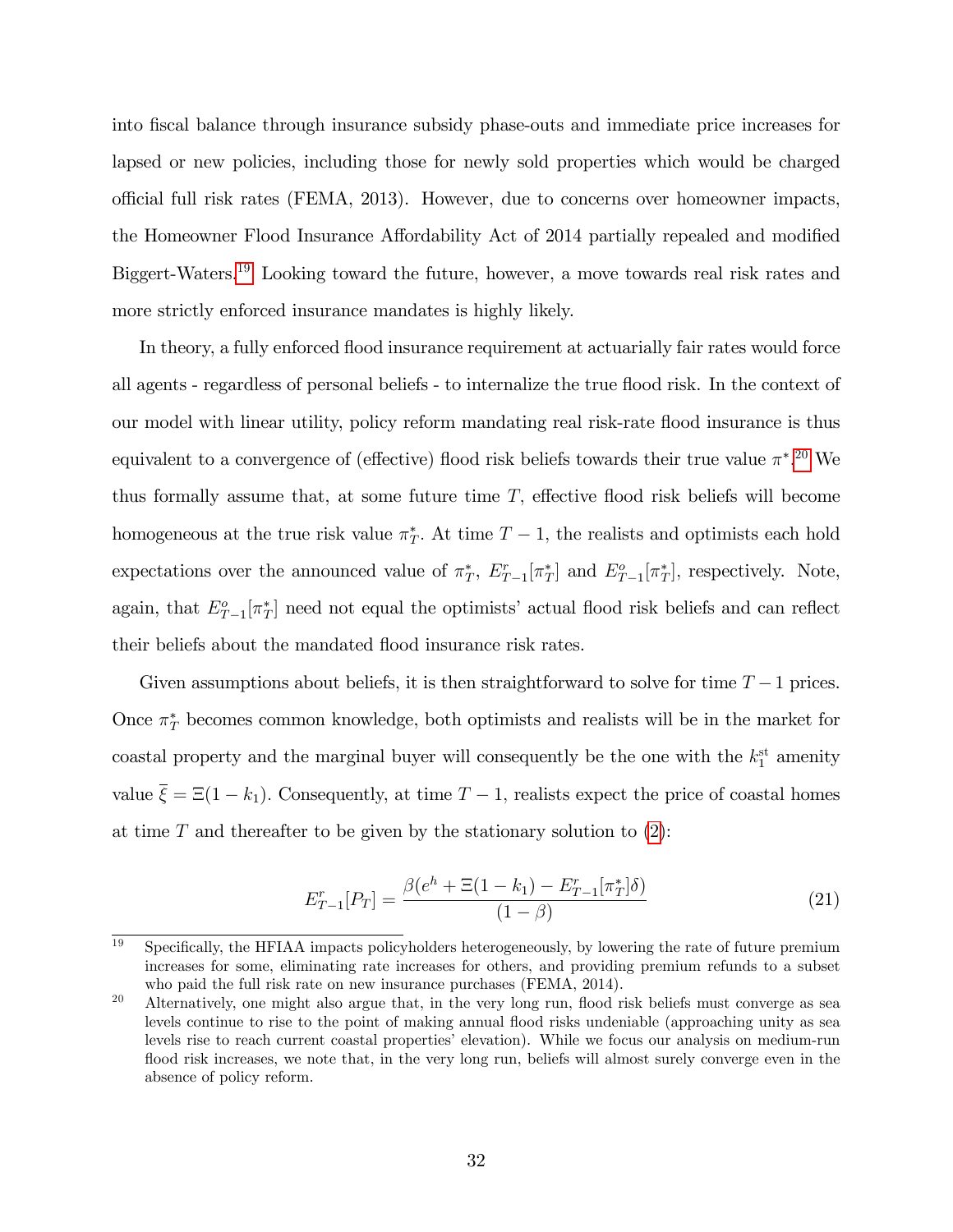Optimists reason analogously, but with a potentially different expectation over the flood risk announcement  $E_{T-1}^o[\pi_T^*]$  defining  $E_{T-1}^o[P_T]$ . Given both groups' price expectations, condition ([12](#page-15-2)) determines the identity of the marginal buyer at  $T-1$ . In particular, if:

<span id="page-32-0"></span>
$$
\Xi_{\theta^o}^{k_1} + \{ E_{T-1}^r[P_T] - E_{T-1}^o[P_T] \} < \delta(\pi_{T-1}^r - \pi_{T-1}^o) \tag{22}
$$

only optimists are in coastal real estate (Case 1) at  $T-1$  and the market-clearing price is:

$$
P_{T-1} = \beta(e^h + \Xi \left(1 - \frac{k_1}{\theta^o}\right) - \pi_{T-1}^o \delta + E_{T-1}^o[P_T])
$$

Conversely, if ([22](#page-32-0)) does not hold, both types are in the coastal market (Case 2) and the price at  $T-1$  solves:

$$
P_{T-1} = \beta (e^{h} + \overline{\xi}^{\sigma}{}_{T-1} - \pi^{o}_{T-1} \delta + E^{o}_{T-1}[P_{T}])
$$
  

$$
\overline{\xi}^{\sigma}{}_{T-1} = \Xi (1 - k_{1}) - \delta (1 - \theta^{o}) (\pi^{r}_{T-1} - \pi^{o}_{T-1}) + (1 - \theta^{o}) \{E^{r}_{T-1}[P_{T}] - E^{o}_{T-1}[P_{T}]\}
$$

Next, consider  $P_{T-2}$  to illustrate the process of finding prices further back in time. At time  $T-2$ , the identity of the marginal buyer once again depends on whether:

<span id="page-32-1"></span>
$$
\Xi_{\theta^o}^{k_1} + \{ E_{T-2}^r [P_{T-1}] - E_{T-2}^o [P_{T-1}] \} < \delta(\pi_{T-2}^r - \pi_{T-2}^o) \tag{23}
$$

Importantly, however, each type's expectation of next period prices now depends on his expectation of his own as well as others' expectations about the marginal buyer and flood risk beliefs in the subsequent periods. For example, the realists' prediction at time  $T - 2$ of the coastal home price at time  $T-1$  depends on his expectation over who the marginal buyer will be at  $T-1$ , informally  $\sim E_{T-2}^r(m_{T-1})$ . The realist understands that the marginal buyer at time  $T-1$  will be determined by condition ([22](#page-32-0)). Consequently, his time  $T-2$ expectation of prevailing beliefs at time  $T-1$   $(E_{T-2}^r[\pi_{T-1}^r]$  and  $E_{T-2}^r[\pi_{T-1}^o])$  determines his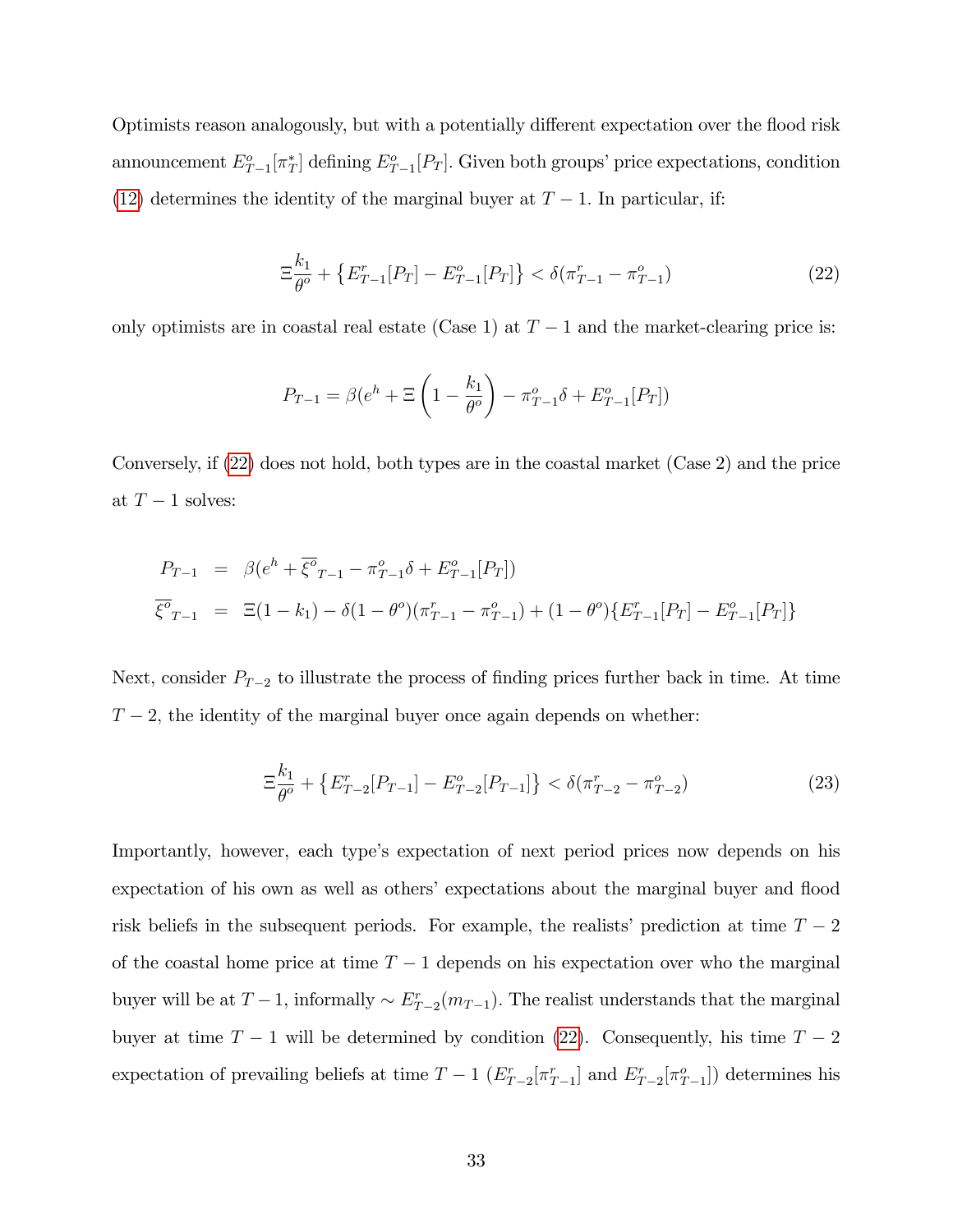forecast for the future marginal buyer, which, in turn, determines his price expectations:

$$
E_{T-2}^r[P_{T-1}] = \text{If } [\Xi_{\theta^o}^{k_1} + \{E_{T-2}^r[E_{T-1}^r[P_T]] - E_{T-2}^r[E_{T-1}^o[P_T]\} < \delta(E_{T-2}^r[\pi_{T-1}^r] - E_{T-2}^r[\pi_{T-1}^o])]
$$
\n
$$
\Rightarrow E_{T-2}^r(m_{T-1}) \sim \text{optimists (Case 1)}
$$
\n
$$
\Rightarrow E_{T-2}^r[P_{T-1}] = \beta(e^h + \Xi\left(1 - \frac{k_1}{\theta^o}\right) - E_{T-2}^r[\pi_T^o]\delta + E_{T-2}^r[E_{T-1}^o[P_T]] \tag{24}
$$

Otherwise :  $E_{T-2}^r(m_{T-1}) \sim$  optimists and realists (Case 2)

$$
\Rightarrow E_{T-2}^r[P_{T-1}] = \beta(e^h + E_{T-2}^r[\overline{\xi^o}_{T-1}] - \pi_{T-1}^o \delta + E_{T-2}^r[E_{T-1}^o[P_T]])
$$
(25)  
where :  $E_{T-2}^r[\overline{\xi^o}_{T-1}] = \Xi(1 - k_1) - \delta(1 - \theta^o)(E_{T-2}^r[\pi_{T-1}^r] - E_{T-2}^r[\pi_{T-1}^o])$ 

$$
+(1-\theta^o)\{E_{T-2}^r[E_{T-1}^r[P_T]]-E_{T-2}^r[E_{T-1}^o[P_T]]\}
$$

Here, the expectations of the price at time  $T$  are again given by  $(21)$  $(21)$  $(21)$  and the analogous expression for optimists, but based on time  $T-2$  expectations, i.e.:

$$
E_{T-2}^j[E_{T-1}^i[P_T]] = \frac{\beta(e^h + \Xi(1 - k_1) - E_{T-2}^j[E_{T-1}^i[\pi_T^*]]\delta)}{(1 - \beta)} \text{ for } i, j \in \{0, r\}
$$

Analogous calculations for optimists yield their time  $T - 2$  expectations of re-sale prices at time  $T-1$ ,  $E_{T-2}^{\circ}[P_{T-1}]$ . Given each type's respective price expectations, we can then use ([23](#page-32-1)) to identify the marginal buyer at time  $T-2$ , and solve for the market-clearing  $P_{T-2}$ accordingly. Defining the notation  $\mathbf{E}_{s:t}^{i,j...i} \equiv E_s^i[E_{s+1}^j[...E_t^i[.]]]$ , the algorithm to solve for a general  $P_t$  follows the same procedure and can be illustrated as follows: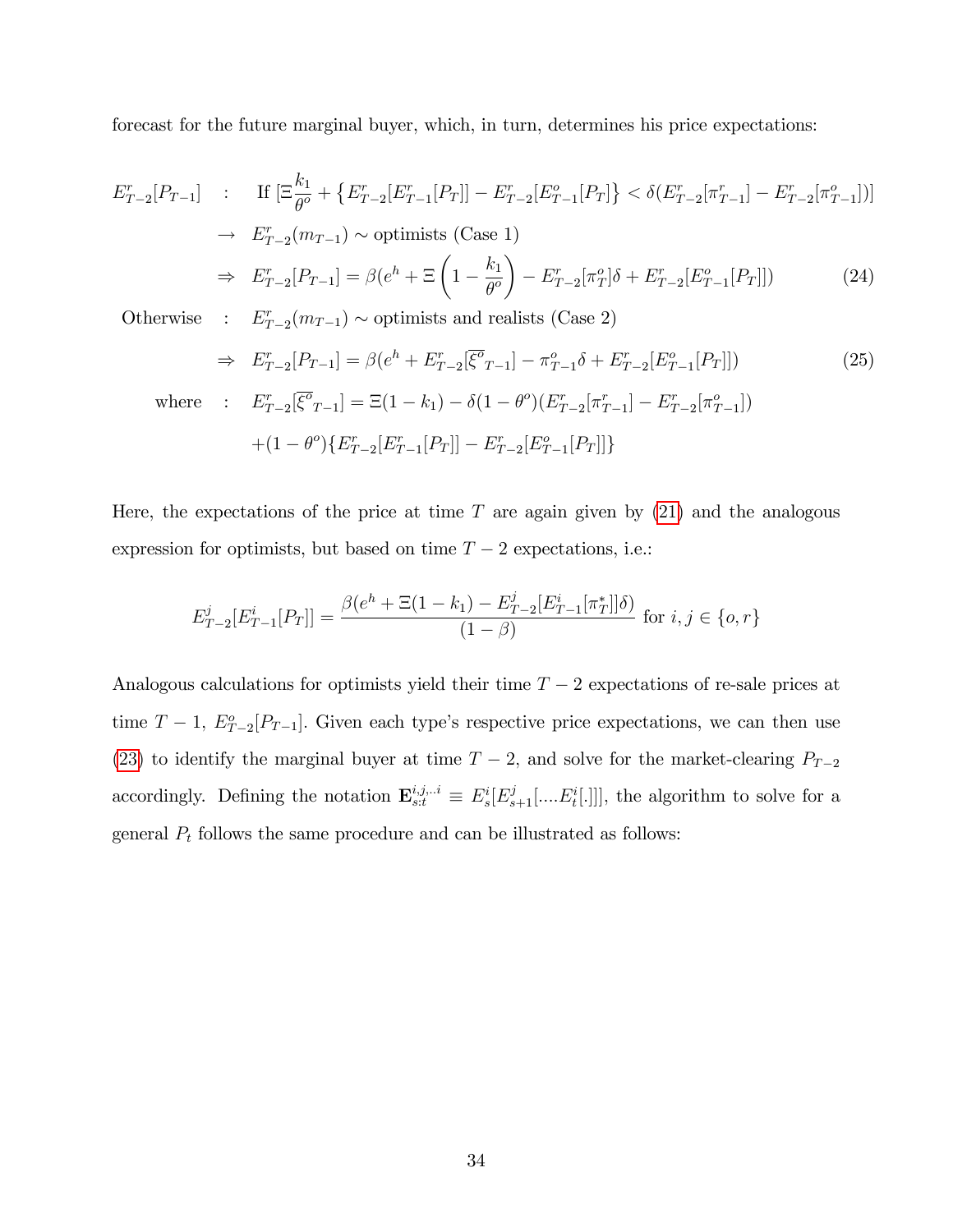<span id="page-34-1"></span>
$$
\begin{pmatrix}\n\mathbf{E}_{t:T-1}^{r,r,\ldots r}[\pi_{T}^{*}] & \mathbf{E}_{t:T-1}^{r,r,\ldots c}[\pi_{T}^{*}] & \cdots \\
\mathbf{E}_{t:T-1}^{r,r,\ldots r}[\pi_{T}^{*}] & \mathbf{E}_{t:T-1}^{r,r,\ldots c}[\pi_{T}^{*}] & \cdots \\
\mathbf{E}_{t:T-1}^{r,r,\ldots r}[\pi_{T}^{*}] & \mathbf{E}_{t:T-1}^{r,r,\ldots c}[\pi_{T}^{*}] & \cdots \\
\cdots & \cdots & \cdots \\
\vdots & \cdots & \cdots \\
\mathbf{E}_{t:T-2}^{r,r,\ldots}[\pi_{T-1}^{r}] & \mathbf{E}_{t:T-2}^{r,r,\ldots c}[\pi_{T-1}^{r}] & \cdots \\
\mathbf{E}_{t:T-2}^{r,r,\ldots c}[\pi_{T-1}^{r}] & \mathbf{E}_{t:T-2}^{r,r,\ldots c}[\pi_{T-1}^{r}] & \cdots \\
\cdots & \cdots & \cdots \\
\mathbf{E}_{t:T-2}^{r,r,\ldots c}[\pi_{T-1}^{r}] & \mathbf{E}_{t:T-2}^{r,r,\ldots c}[\pi_{T-1}^{r}] & \cdots \\
\mathbf{E}_{t:T-2}^{r,r,\ldots c}[\pi_{T-1}^{r}] & \mathbf{E}_{t:T-2}^{r,r,\ldots c}[\pi_{T-1}^{r}] & \cdots \\
\cdots & \cdots & \cdots \\
\mathbf{E}_{t:T-2}^{r,r,\ldots c}[\pi_{T-1}^{r}] & \mathbf{E}_{t:T-2}^{r,r,\ldots c}[\pi_{T-1}^{r}] & \cdots \\
\cdots & \cdots & \cdots \\
\vdots & \cdots & \cdots \\
\mathbf{E}_{t:T-2}^{r,r,\ldots c}[\pi_{T-1}^{r}] & \mathbf{E}_{t:T-2}^{r,r,\ldots c}[\pi_{T-1}^{r}] & \cdots \\
\cdots & \cdots & \cdots \\
\mathbf{E}_{t:T-2}^{r,r,\ldots c}[\pi_{T-1}^{r}] & \mathbf{E}_{t:T-2}^{r,r,\ldots c}[\pi_{T-1}^{r}] & \cdots \\
\cdots & \cdots & \cdots \\
\mathbf{E}_{t:T-2}^{r,r,\ldots c}[\pi_{T-1}^{r}] &
$$

On the one hand, accounting for dynamic belief heterogeneity in a non-stationary setting thus clearly introduces a curse of dimensionality which limits our ability to consider a richer set of belief types.<sup>[21](#page-34-0)</sup> On the other hand, however,  $(26)$  $(26)$  $(26)$  enables us to compute proper equilibrium price dynamics while flexibly accounting for different belief and policy reform structures, in a setting that strictly generalizes the benchmark homogeneous beliefs framework.

#### 5.0.3 Policy Reform Beliefs

The last structural element is to specify agents' beliefs about enforced policy rates (or commonly held long-run beliefs) after time  $T$ ,  $\pi^*_T$ . As a conservative benchmark, we again assume

<span id="page-34-0"></span><sup>21</sup> Calculating the  $P_{T-n}$  price requires iteratively imputating  $2 \times (\sum_{n=1}^{n-1}$  $_{k=0}$  $2(2^k))-2$  expectations.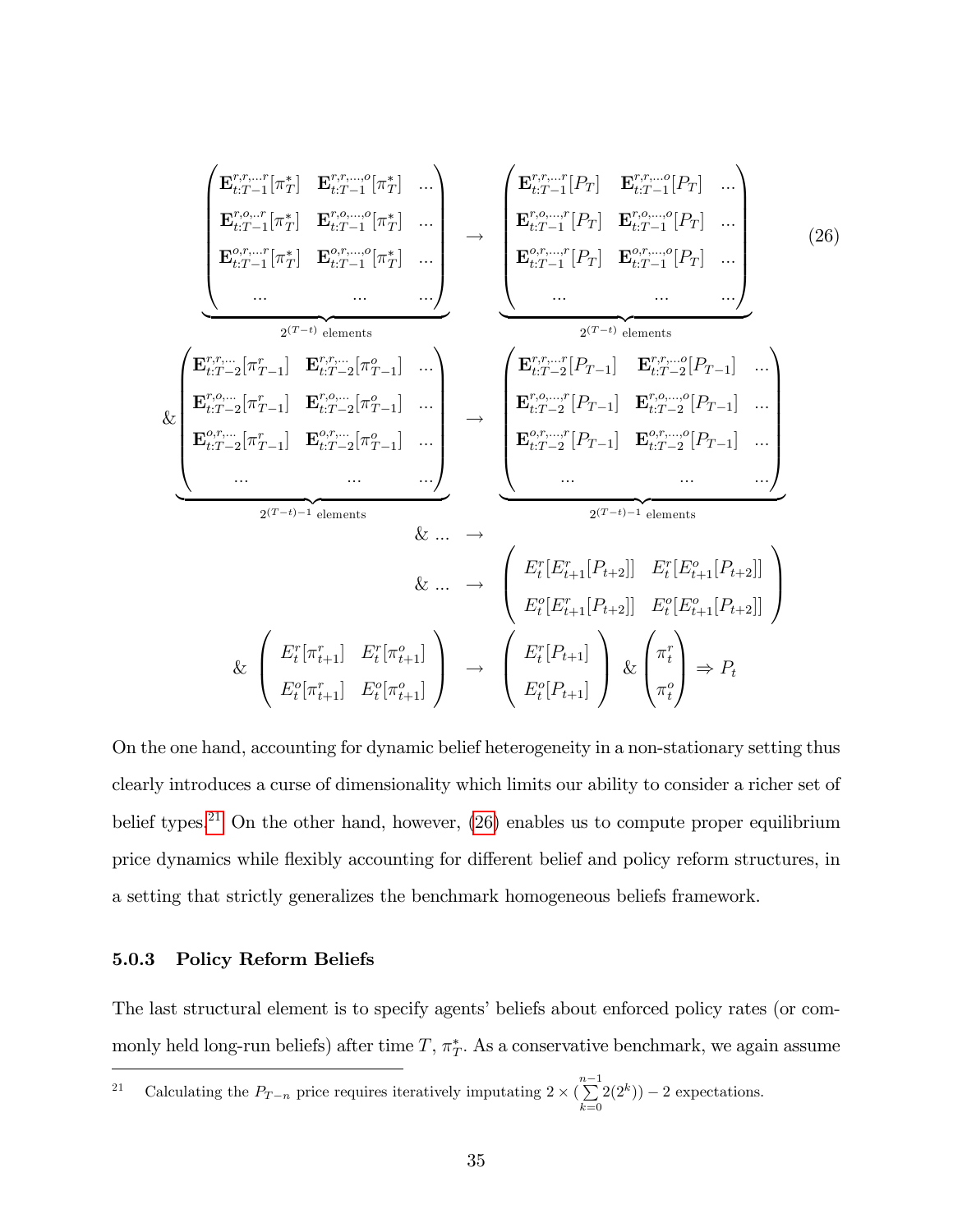that realists correctly anticipate long-run rates/beliefs:

$$
E_t^r[\pi_T^*] = E_t^r[\pi_T^r] = \pi_T^*
$$

For optimists, we consider beliefs in the range of their own and realists' flood risk beliefs:

<span id="page-35-1"></span>
$$
E_t^o[\pi_T^*] \in [E_t^o[\pi_T^o], E_t^o[\pi_T^r]] \tag{27}
$$

with a benchmark assumption that optimists believe that enforced rates after time  $T$  will correspond to the population-weighted average of beliefs at the time:

<span id="page-35-2"></span>
$$
E_t^o[\pi_T^*] = (\theta^o)E_t^o[\pi_T^o] + (1 - \theta^o)E_t^o[\pi_T^r]
$$
\n(28)

Intuitively, the two extremes nested by ([27](#page-35-1)) can be thought of as follows. On the one hand, if  $E_t^o[\pi_T^*] = E_t^o[\pi_T^o]$ , this means that optimists believe that everyone will eventually agree with them, or, equivalently, that the government will offer and require cheap flood insurance at a risk rate corresponding to optimists' beliefs. Naturally, these beliefs boost optimists' valuation of coastal properties. In contrast, if  $E_t^o[\pi_T^*] = E_t^o[\pi_T]$  this means that optimists anticipate that they will eventually be forced to purchase flood insurance at risk rates corresponding to realists' beliefs. However, the implications of this assumption are arguably at odds with the empirical evidence on the impacts of changes in flood insurance requirements (e.g., Gibson, Mullins, Hill, 2017). Consequently, our benchmark scenario assumes  $(28)$  $(28)$  $(28)$ , though we assess robustness to the range of  $(27)$  $(27)$  $(27)$  in Section  $(6.3)$  $(6.3)$  $(6.3)$ .

#### 5.1 Model Calibration

#### <span id="page-35-0"></span>5.1.1 Flood Risks

Coastal áood risk is broadly determined by two main channels: (1) by the sea level, which is projected to increase in the coming decades, thereby increasing áood risk through high tide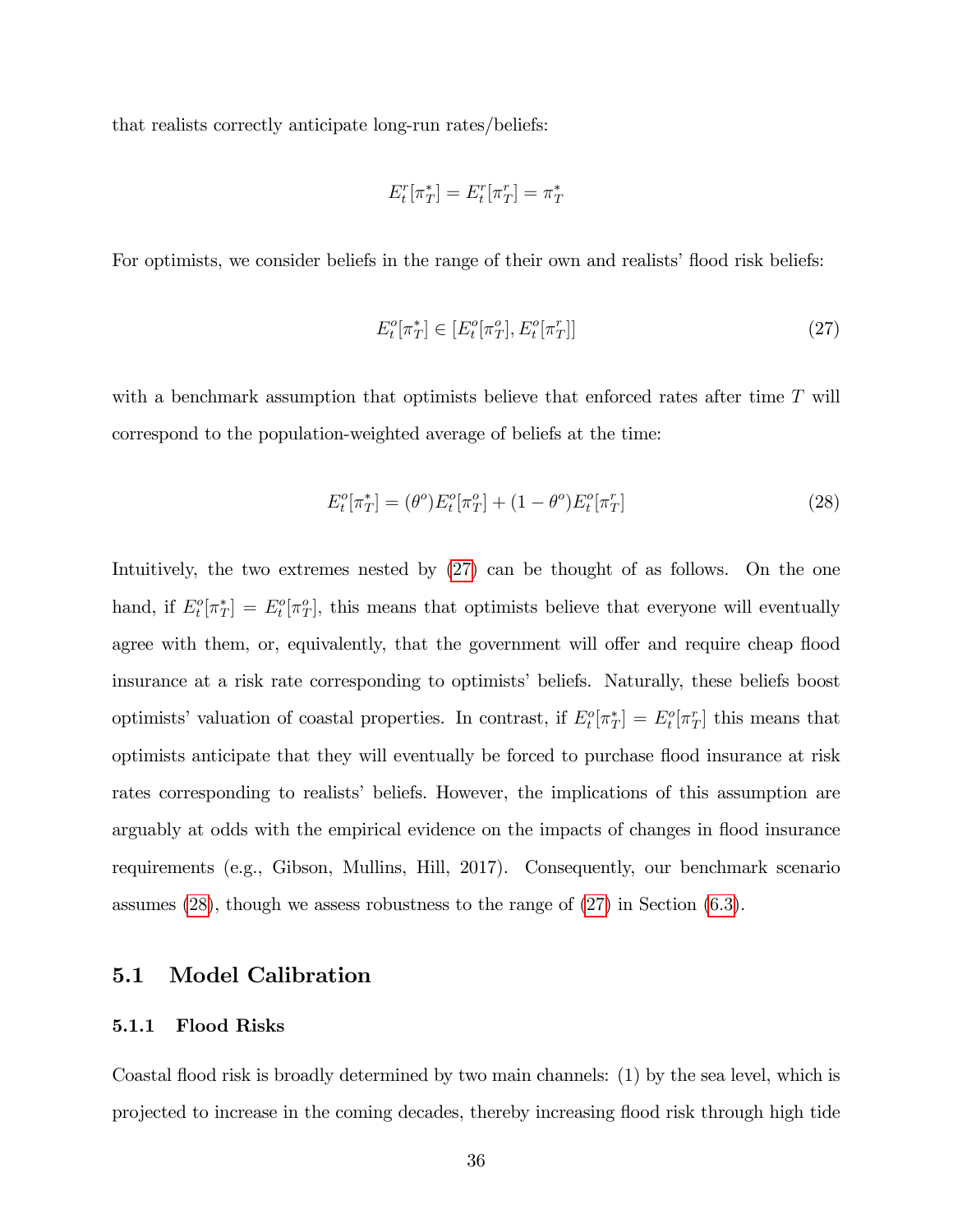impacts (Rahmstorf, 2007), and (2) by extreme event surges such as tropical cyclones and other storms (Emanuel, Sundararajan, and Williams, 2008; Knutson et al, 2010). We utilize future sea level rise projections for Newport, RI, from the U.S. Army Corps of Engineers (USACE, 2017) and NOAA (Blank, Lubchenco, and Dietrick, 2012). In order to translate sea level rise to coastal inundation probabilities, we further utilize STORMTOOLS, a set of Rhode Island inundation maps and flood return rates under various projections of sea level rise developed by partners including the University of Rhode Island and NOAA (SAMP,  $2017$ <sup>[22](#page-36-0)</sup> We use these estimates to project both current and future annual flood risks for each of the coastal homes in our sample. Figure 9 below presents the resulting distribution, which shifts right as sea levels rise, reflecting the increased probability of inundation. The average property in our sample faces a baseline annual áood risk of over 7%, increasing to 15% with 1 foot of sea level rise. However, flood events here are defined as the water level reaching the ground height of the property structure or higher if surge occurred at high tide, so that not all 'flood events' would cause serious damage. Consequently, we use more conservative áood risk probabilities in the calibration below.

<span id="page-36-0"></span> $22$  A full explanation of the methodology can be found at http://www.beachsamp.org/stormtools/.

While the STORMTOOLS approach is arguably the most comprehensive publicly available sea level rise inundation layer for Rhode Island, the approach assumes additive inundation increases from sea level rise and does not account for local flood mitigation strategies that may change over time.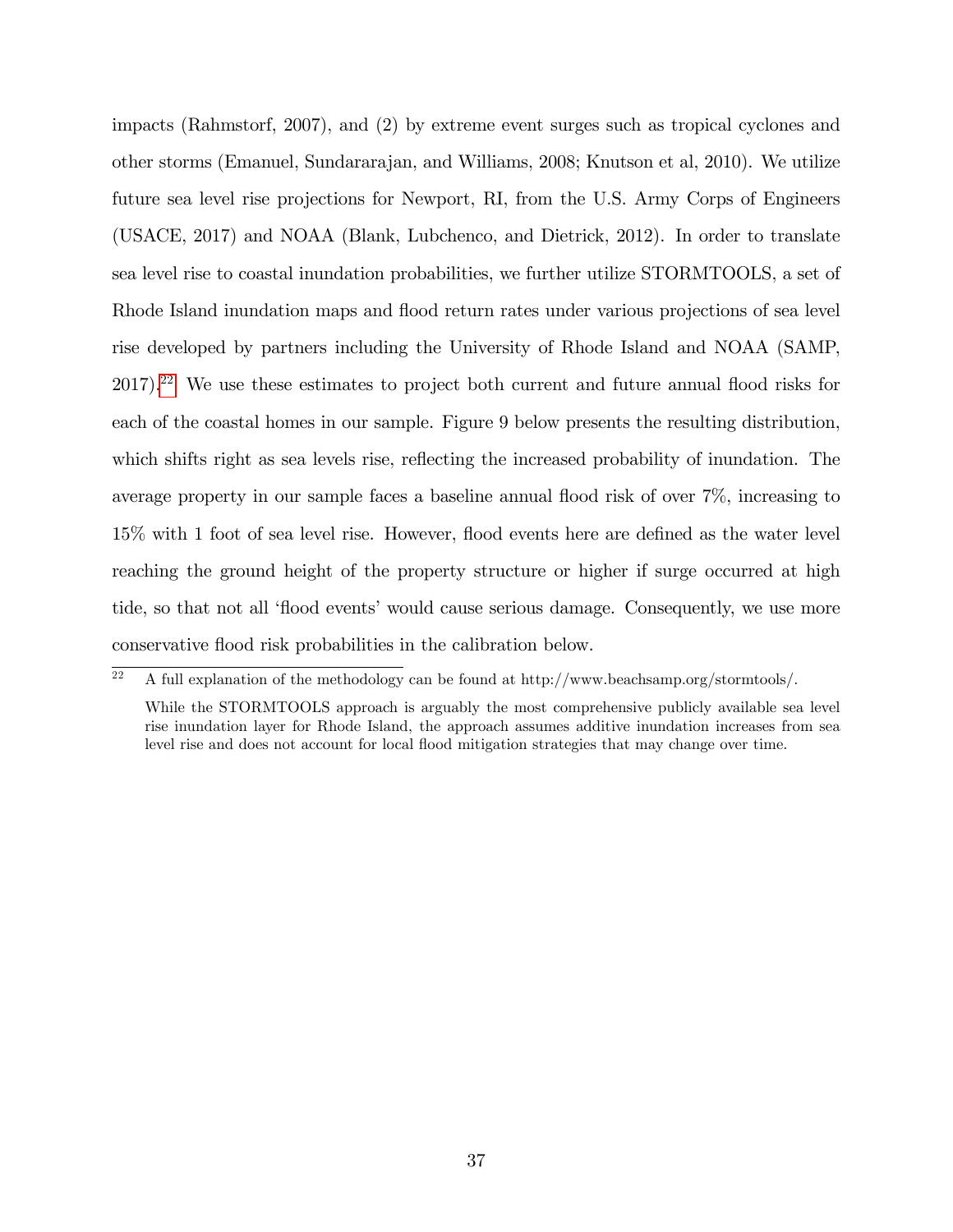|             | Parameter                          | Value            | Source                                              |
|-------------|------------------------------------|------------------|-----------------------------------------------------|
| $k_1$       | Share of coastal homes             | 0.134            | Authors' calculation from RIGIS properties          |
|             |                                    |                  | and coastline                                       |
| $\theta^o$  | Share of optimists                 | 0.35             | Survey: Share estimating $\pi_{10yr}^{Flood} < 5\%$ |
| $\Xi$       | Max. coastal amenity $\xi$ (\$/yr) | \$7.7k           | Survey: Max WTP within $10\%$ of med. home price    |
| $\delta$    | Flood damages $(\$)$               | \$65.65k         | Survey: Med. damage/price $\times$ Med. price       |
| $e^h$       | Net value of own home living       | 2.98<br>Variable | Match initial med. coastal home price \$410k        |
| $\beta$     | Annual discount factor             | 0.98             |                                                     |
| $\pi_L$     | Initial annual flood risk          | $1\%$            | <b>FEMA</b>                                         |
| $\pi^H$     | New higher flood risk              | $4\%$            | STORMTOOLS; elevation mapping                       |
| $T_1$       | Flood risk increase                | 2023             |                                                     |
| T           | Policy reform period               | 2043             |                                                     |
| $q_{T_1}^o$ | Optimists' prior $Pr(\pi = \pi^H)$ | 0.1              |                                                     |
|             | Flood events: 2031, 2037           |                  |                                                     |

Table 2: Benchmark Model Calibration



Figure 9

### 5.1.2 Calibration Summary

Based on the survey and flood risk assessment, this section presents our calibration. Table 2 summarizes key parameters for the benchmark scenario.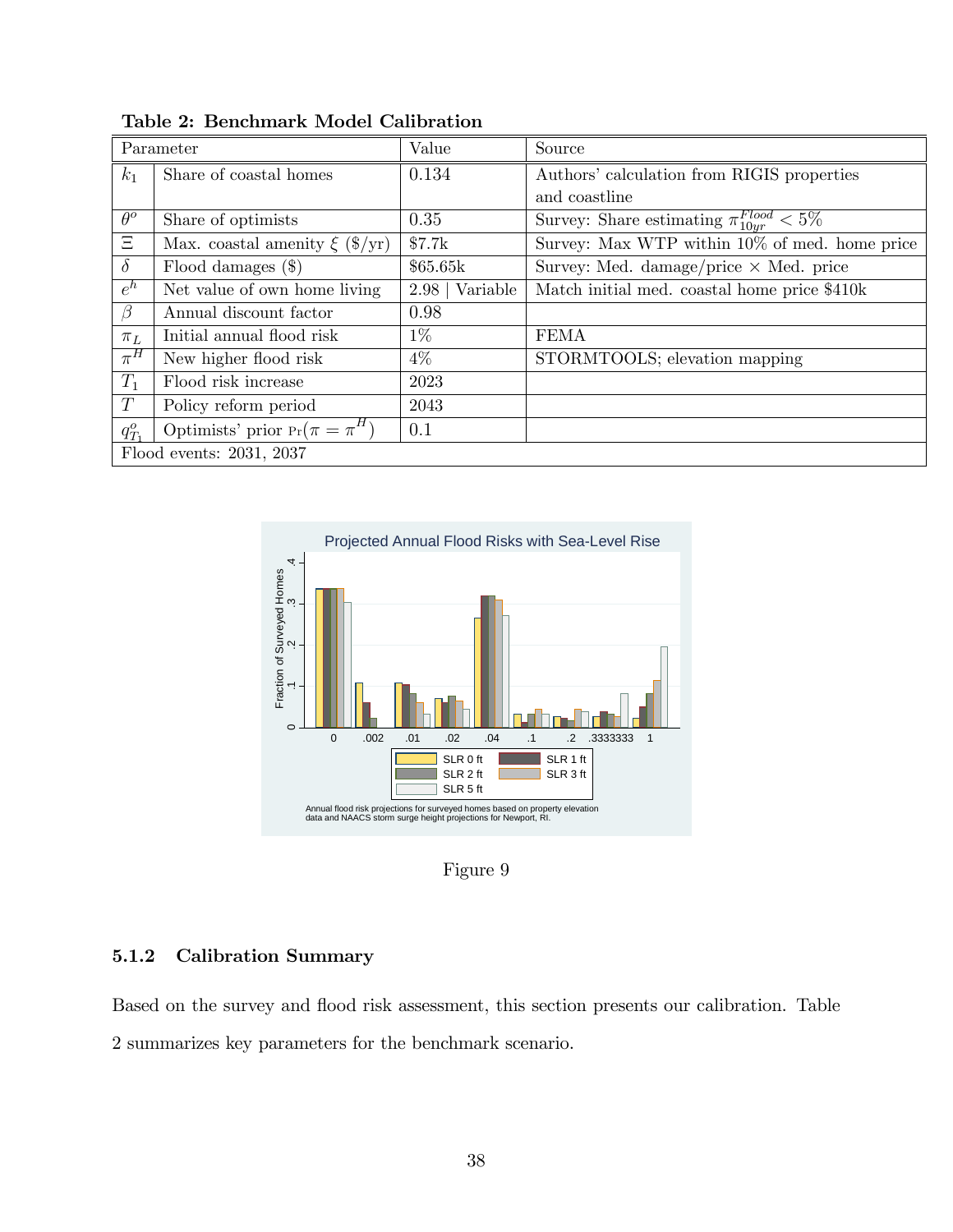Several points should be noted. First, we select the net value of living in an owner-occupied home  $e^{h}$  to match the 2017 median coastal home price in our setting of \$410k. That is, we begin the model simulations in today's housing market rather than a past 'pre-climate change awareness' equilibrium as considered in the theoretical discussions of Section [3](#page-10-0). Intuitively, this is because there is no unique empirical counterpart to the theoretical device of an initial climate change announcement. We do, however, discuss price dynamics in the context of their full trajectory from initial to long-run fundamental values.

Second, there are at least two approaches to varying belief distributions across model runs. Our preferred approach calibrates  $e^h$  to match observed 2017 coastal home prices conditional on the estimated benchmark share of optimists  $(\theta^{\circ} = 35\%)$ , and conducts counterfactual simulations that change the optimist share while holding  $e^{h}$  fixed. Intuitively, this approach simulates where coastal housing prices should or would be in 2017 under alternative belief structures, holding constant their fundamental value. An alternative approach  $("Alt.")$  is to hold the model's predictions for the 2017 housing price fixed at \$410k by re-calibrating  $e^h$  across belief scenarios. Intuitively, this approach illustrates the potential pitfalls of interpreting todayís housing prices through the lens of a homogeneous rational beliefs model, and thus over-estimating their fundamental value  $e^h$ . Results for both are presented below.

Next, while the calibration makes arbitrary assumptions about the number and timing of future flood events, we show later on that these do not affect the main results (see Table 5), as current prices and fundamental values depend only on expectations of storm events, not on their realizations. Other calibration notes include the following. For computational reasons, we run the model with one period corresponding to two calendar years, and adjust the relevant calibration parameters accordingly.[23](#page-38-0) For reasons described above, we adopt the FEMA lower bound on flood event risk of 1% as a conservative measure of baseline risk. As for future risk, we focus on a 1 foot of sea level rise scenario based on USACE projections over

<span id="page-38-0"></span><sup>&</sup>lt;sup>23</sup> The bi-annual calibration features  $\beta' = 0.9702$ ,  $\pi'_L = 1.99\%$ ,  $\pi'_H = 7.84\%$ , and flow values doubled.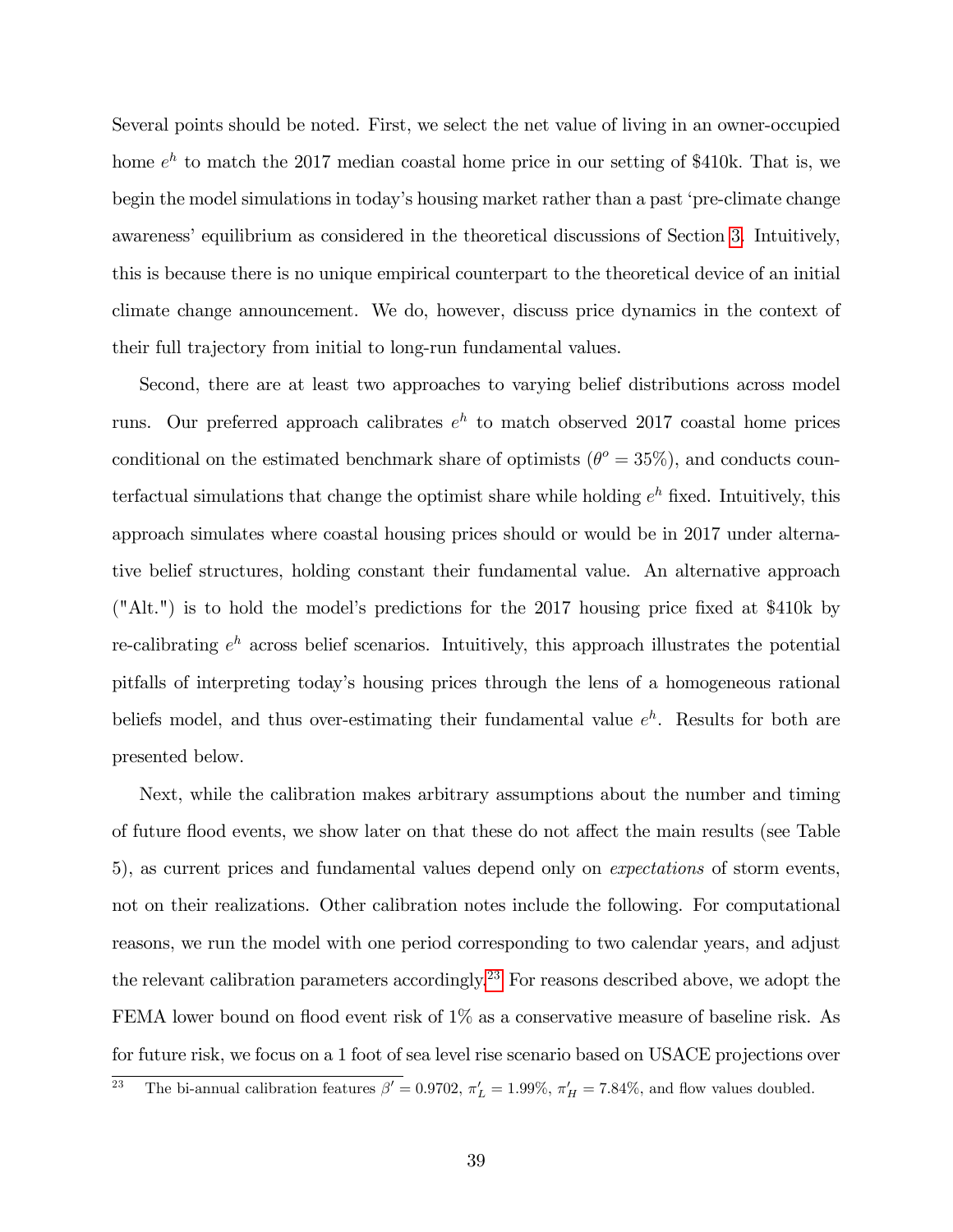the time horizon of our simulation. Again, however, we select a more conservative annual probability of 4% in order to represent the probability of a serious event. The sensitivity analysis below also consider 2% and 6%. Finally, the benchmark share of optimists represents a re-weighted average of the survey population to correct for over-sampling of coastal homes.

## 6 Quantitative Results

#### 6.1 Main Results

Figure 10 presents the main results for the benchmark calibration. We run the model varying the percentage of optimists from 0% to our sample population estimate of  $\hat{\theta}^{\circ} = 35\%$ . Table 3 summarizes the results numerically. The first central finding is that flood risk belief heterogeneity leads to a significant overvaluation of coastal homes compared to their fundamental value (black line with stars) implied by the homogeneous rational beliefs model. Our benchmark estimates imply that current coastal housing prices exceed fundamentals by 10%. Economically, an overvaluation of this magnitude would be highly significant. For comparison, during the Great Recession, the median U.S. home sale price decline from peak  $(Q1 2007)$  to trough  $(Q1 2009)$  was about  $19\%$ <sup>[24](#page-39-0)</sup>

<span id="page-39-0"></span> $\frac{24}{24}$  While prices fell over a shorter time horizon during the Great Recession, it should be noted that the speed of the corrections in Figure 12 is a function of the assumed storm event and policy reform schedule. Faster policy reform (or belief changes) would imply a faster price decline to fundamentals.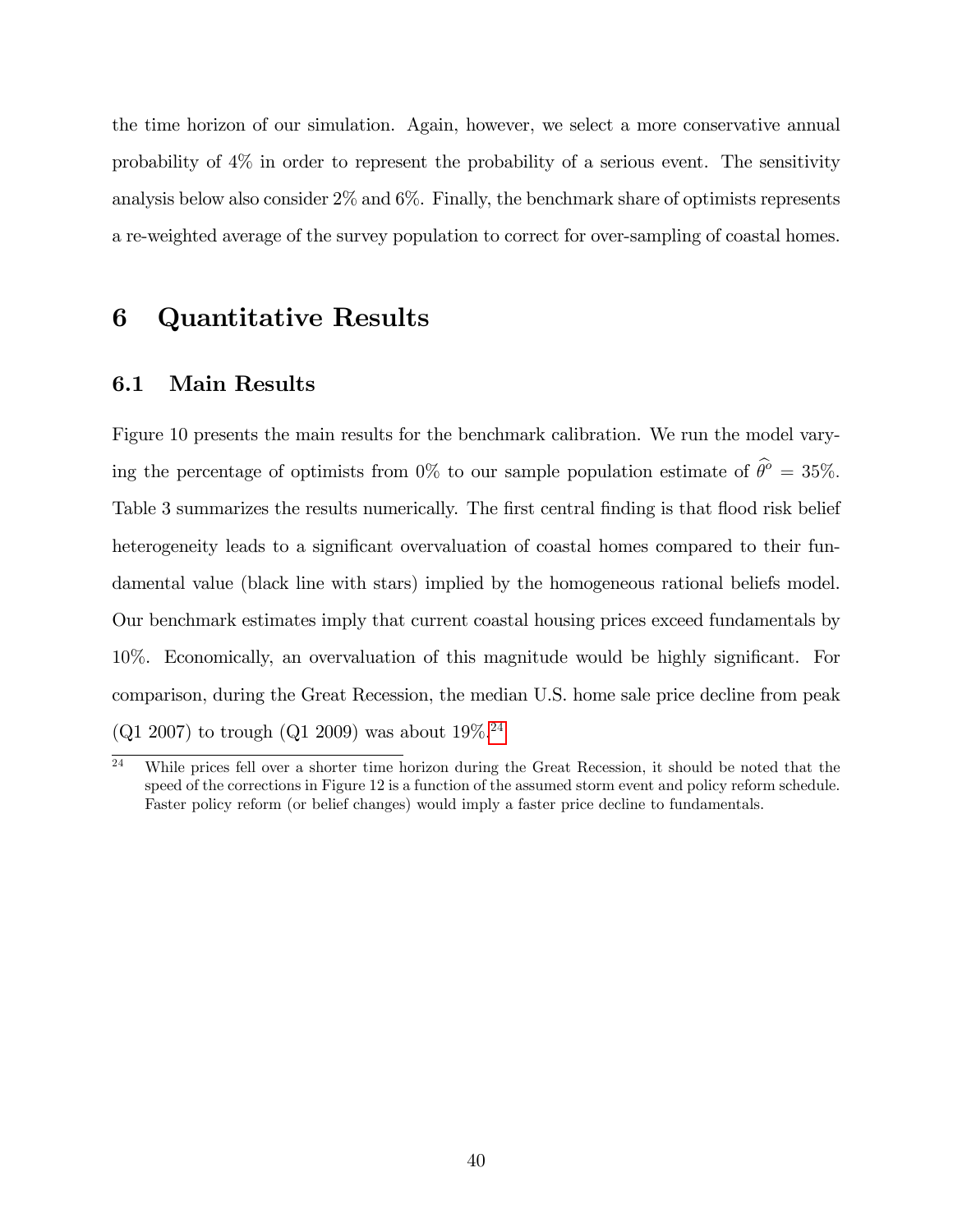

Figure 10

Figure 11 presents the main results under the alternative approach which effectively views current prices through the lenses of models with different belief assumptions. Under homogeneous rational beliefs (0% optimists), the present value of climate change impacts should have already capitalized into home prices, leaving only a modest *additional* decline  $(-3\%)$ over the next 25 years: In contrast, if 35% of the population are excessively optimistic, the remaining coastal home price decline more than quadruples to  $-13\%$ . While the total fundamental value loss induced by sea level rise is, of course, the same across belief scenarios, Figure 11 highlights that we may empirically underestimate this amount if we view home price data through the implicit lens of a rational homogeneous beliefs framework.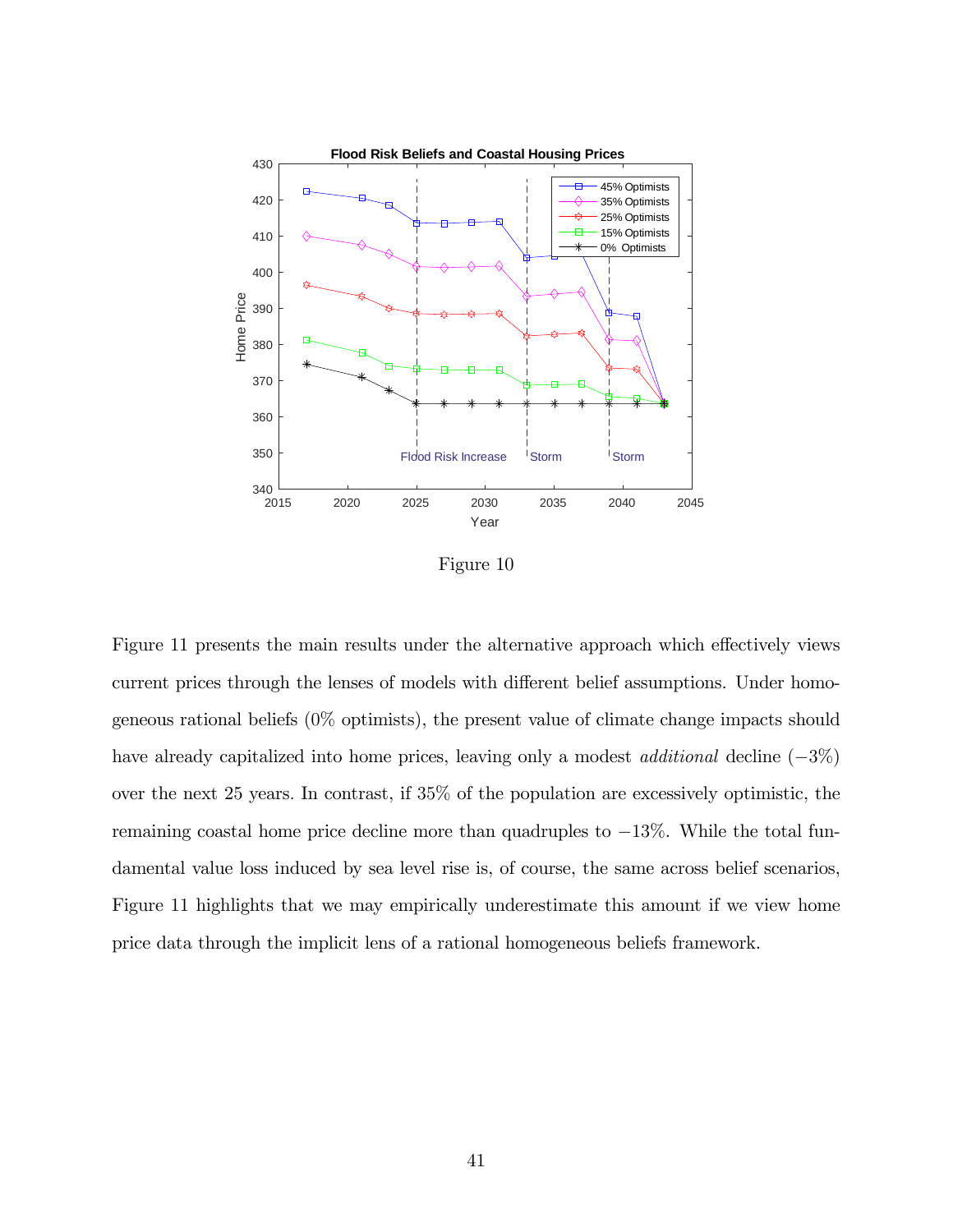

Figure 11

| Table 3: Benchmark Simulation Results |                                                      |                              |  |  |  |
|---------------------------------------|------------------------------------------------------|------------------------------|--|--|--|
| Scenario                              | Overvaluation                                        | <b>Future Price Change</b>   |  |  |  |
|                                       | $\frac{P_{2017}}{P_{2017}^{\mathrm{Fundamental}}}-1$ | $-\frac{P_{2017}}{P_{2043}}$ |  |  |  |
| $0\%$ Opt.                            |                                                      | $-3%$                        |  |  |  |
| 15% Opt.                              | $2\%$                                                | $-4\%$                       |  |  |  |
| 25% Opt.                              | $6\%$                                                | $-9.0\%$                     |  |  |  |
| 35% Opt.                              | 10%                                                  | $-13%$                       |  |  |  |
| 45% Opt.                              | 13%                                                  | $-17%$                       |  |  |  |

In sum, the results indicate that benchmark belief heterogeneity may be contributing to an economically significant overvaluation of coastal homes relative to their fundamental value, preventing housing assets from fully reflecting climatic risks. Giving credibility to these projections, our central quantitative estimate of 10% overvaluation aligns well with the empirical finding of Bernstein, Gustafson, and Lewis (2018) that the general owner-occupied segment of the housing market *lacks* the significant  $7\%$  sea level rise vulnerability discount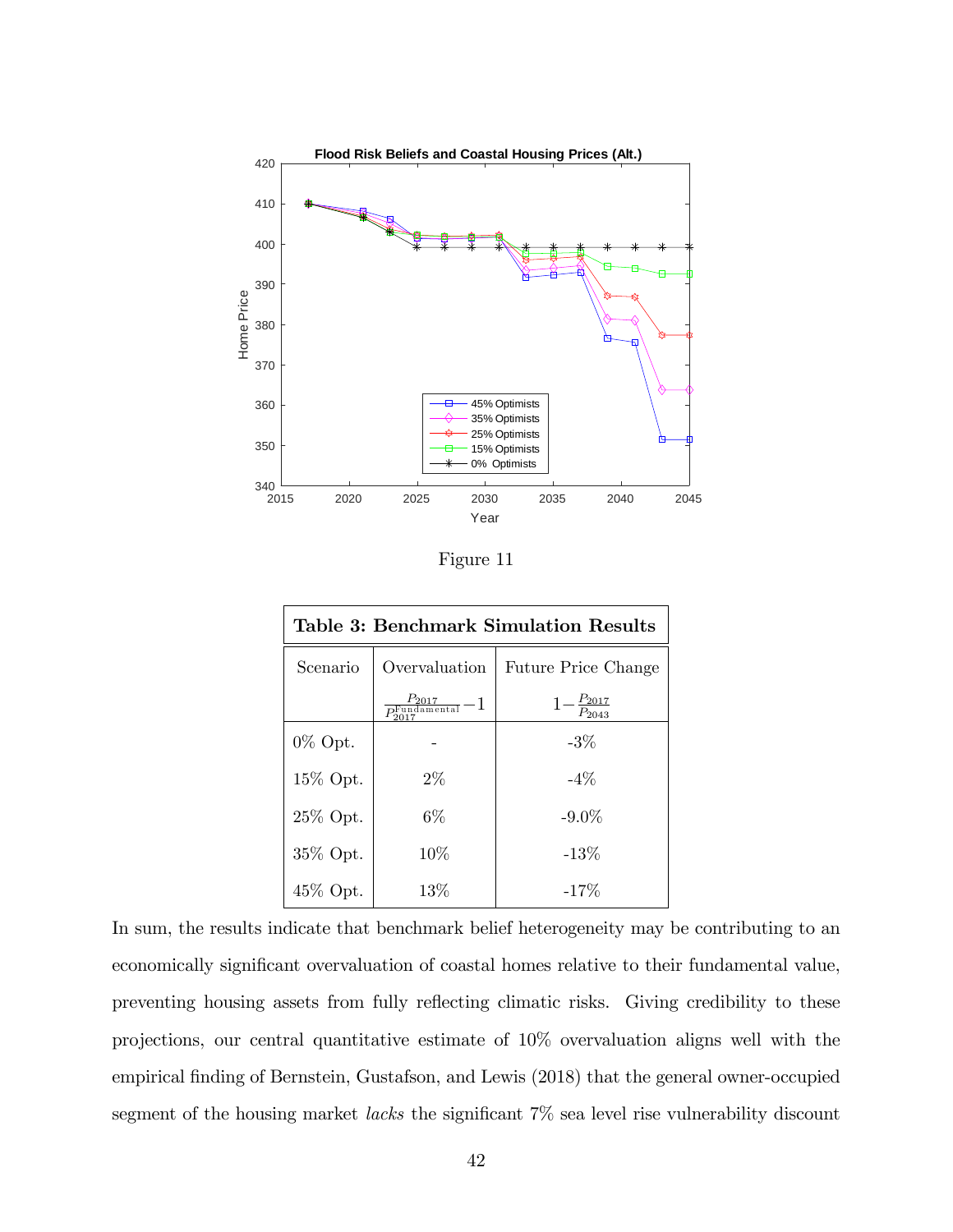found in the sophisticated (non-owner occupied) segment. In addition to formalizing and substantiating a mechanism accounting for this differential discount, our structural model further enables us to gauge the welfare costs of the allocative inefficiency induced by belief heterogeneity, and to simulate future coastal housing market scenarios under alternative belief and policy scenarios. Indeed, below we present extensive sensitivity checks for the main results, finding them to be broadly robust, including to consideration of evidence from a hedonic analyses specific to our empirical setting.

### 6.2 Allocative Inefficiency Costs

Within the context of our framework, the only efficiency cost associated with coastal home mispricings is the allocative inefficiency of realists with high amenity values being priced out of coastal markets. In reality, coastal mispricing is likely to create welfare costs through important additional channels. For example, if we modeled the mortgage process whereby optimists obtain loans using coastal properties as collateral, then the devaluation of those properties due to áood events or policy changes could lead to defaults, further asset value losses, and adverse effects on credit markets (see, e.g., Geanakoplos, 2010), thereby exacerbating market incompleteness. When coastal properties constitute an important source of local tax revenues, both fluctuations and permanent reductions in their value could create additional efficiency costs depending on the fiscal policy response. As our model does not incorporate these effects, the efficiency cost estimates represent a strictly lower bound.<sup>[25](#page-42-0)</sup>

A social planner would allocate coastal homes to the optimists and realists with the  $k_1$ highest valuations, equating the marginal buyers' valuations at the optimum  $({\bar{\xi}}^{o,*} = {\bar{\xi}}^{r,*} =$  $E(1 - k_1)$ ). In contrast, allocative inefficiency from belief heterogeneity occurs whenever the marginal realist's valuation exceeds that of the marginal optimist (i.e.,  $\bar{\xi}_t^r > \bar{\xi}^{r,*}$  and  $\overline{\xi}_t^o < \overline{\xi}^{o,*}$ ). Let  $q_t^i$  denote the quantity of coastal housing consumed by group i in period t,

<span id="page-42-0"></span>We also acknowledge existing literature on welfare implications of belief structure. For example, Brunnermeier, Simsek, and Xiong (2014) develop a welfare criterion, belief-neutral efficiency, in cases where beliefs are distorted and heterogeneous. However, a key difference from our work is that the future probabilities across the flood outcome are scientifically estimable rather than unknown.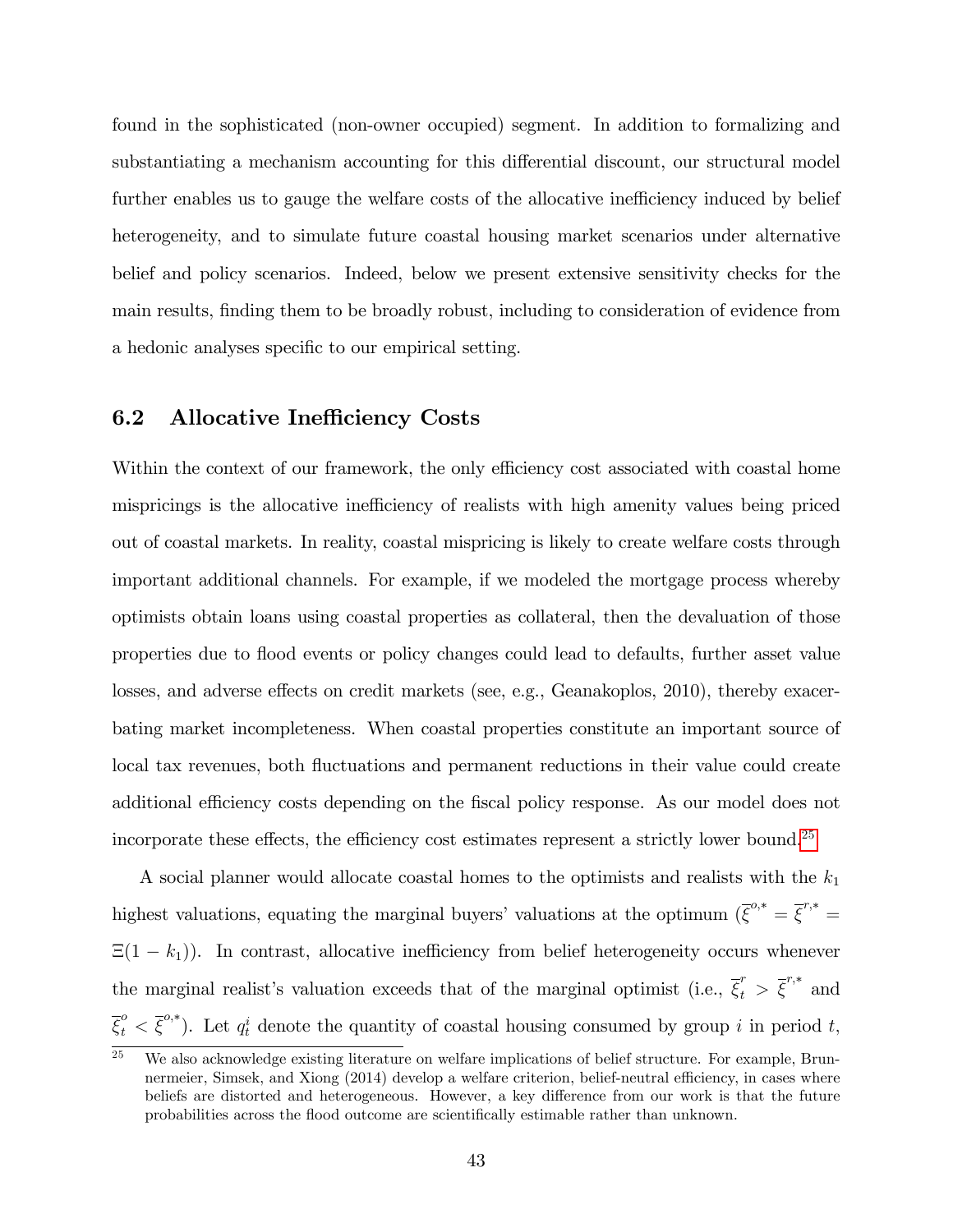which equals  $q_t^o = \frac{\theta^o}{\Xi}$  $\frac{\partial^o}{\partial \overline{z}}(\Xi-\overline{\xi}^o_t)$  $t<sup>o</sup>$ ) for optimists and  $q_t^r = \frac{(1-\theta^o)}{\Xi}$  $\frac{-\theta^o}{\Xi}(\Xi-\overline{\xi}_t^r)$  $t<sub>t</sub>$ ) for realists. The net loss in consumer surplus  $CS_t$  from coastal housing in period t due to belief heterogeneity is then given by:

<span id="page-43-0"></span>
$$
\Delta W_t \equiv CS_t^* - CS_t = \int_{q^{*,o}}^{q_t^o} \left[ \Xi - \frac{\Xi}{\theta^o} q \right] dq - \int_{q_t^r}^{q^{*,r}} \left[ \Xi - \frac{\Xi}{(1 - \theta^o)} q \right] dq \tag{29}
$$

Figure 12 illustrates the evolution of the marginal coastal optimist's and realist's respective amenity values  $(\bar{\xi}_t^o \text{ and } \bar{\xi}_t^r)$  $t<sub>t</sub>$ ) over time (right axis), as realists increasingly move out of coastal property markets (left axis).



Figure 12

As the flood risk increases and beliefs start to diverge, an increasing number of realists are projected to move out of coastal markets. This prediction is in line both with our survey finding that coastal residents who are more concerned about flooding are also significantly more likely to intend to sell their homes within the next five years (Figure 5), and with BGL's empirical result that transaction volumes of vulnerable homes increased after the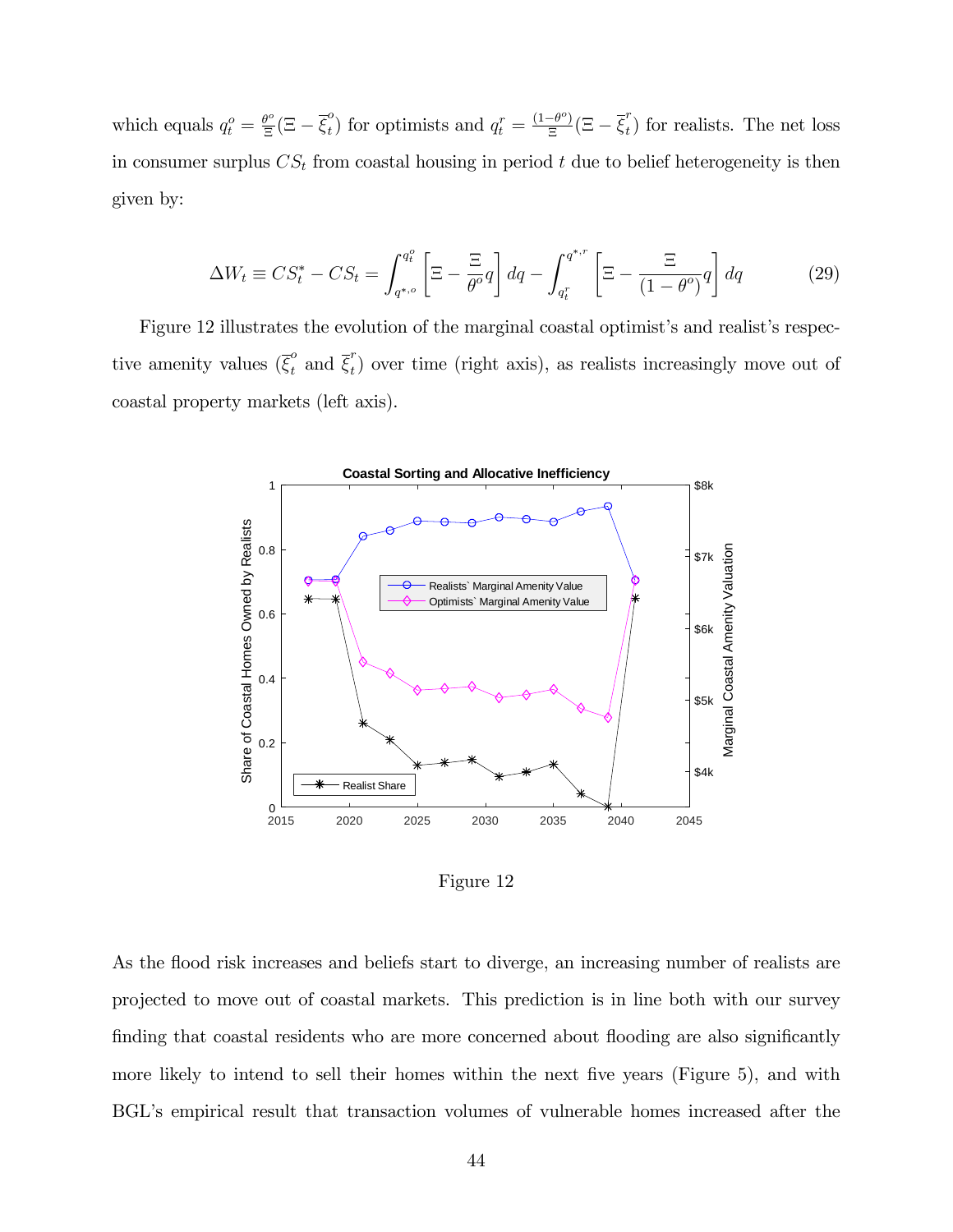release of worsening sea level rise projections. In our model, the first realists to move are the ones with relatively lower amenity values for coastal living, so that the remaining coastal realists' amenity values increase (blue line with circles). In turn, the departing realists are replaced by optimists with lower amenity values (pink line with diamonds). Only once the policy reform at time T enforces the internalization of real risk rates do prices adjust so that realists return to coastal housing markets, restoring allocative efficiency.

Table 4 summarizes the allocative inefficiency costs in our target housing market on a per household basis, computed specifically as the present value of the flow costs ([29](#page-43-0)) across the study period until policy reform. The benchmark costs are estimated at \$685 per household (\$2017) - a modest amount, although it should be noted that this is the average net cost across all households, not just those relocated due to belief heterogeneity. For the whole of Bristol County, RI, the projected welfare costs thus amount to around \$13.2 million. Alternative assumptions for the maximum coastal amenity value  $(\Xi)$  - set at either our hedonic regression estimate  $(\frac{4.9k}{yr}$ , see Section [6](#page-45-0).3), or at the 75th percentile of coastal residents in our survey  $(\frac{18.5k}{yr})$  - do not materially affect this estimate due to the fact that higher losses for realists are partly offset by higher gains for optimists. In contrast, the share of coastal homes  $(k_1)$  naturally has a large effect on the allocative inefficiency. Finally, enacting flood insurance reform sooner than in the benchmark (2033 vs. 2043) naturally reduces the allocative inefficiency as well.

| Table 4: Allocative Inefficiency Costs |                                    |                    |                         |  |  |  |
|----------------------------------------|------------------------------------|--------------------|-------------------------|--|--|--|
| Scenario                               | Per Household Net Costs   Scenario |                    | Per Household Net Costs |  |  |  |
| Benchmark \$685                        |                                    | $k_1 = 0.05$ \$137 |                         |  |  |  |
| $\Xi = \$4.9k$ \$609                   |                                    | $k_1 = 0.20$ \$862 |                         |  |  |  |
| $E = $8.5k$ \$648                      |                                    | $T = 2035$ \$374   |                         |  |  |  |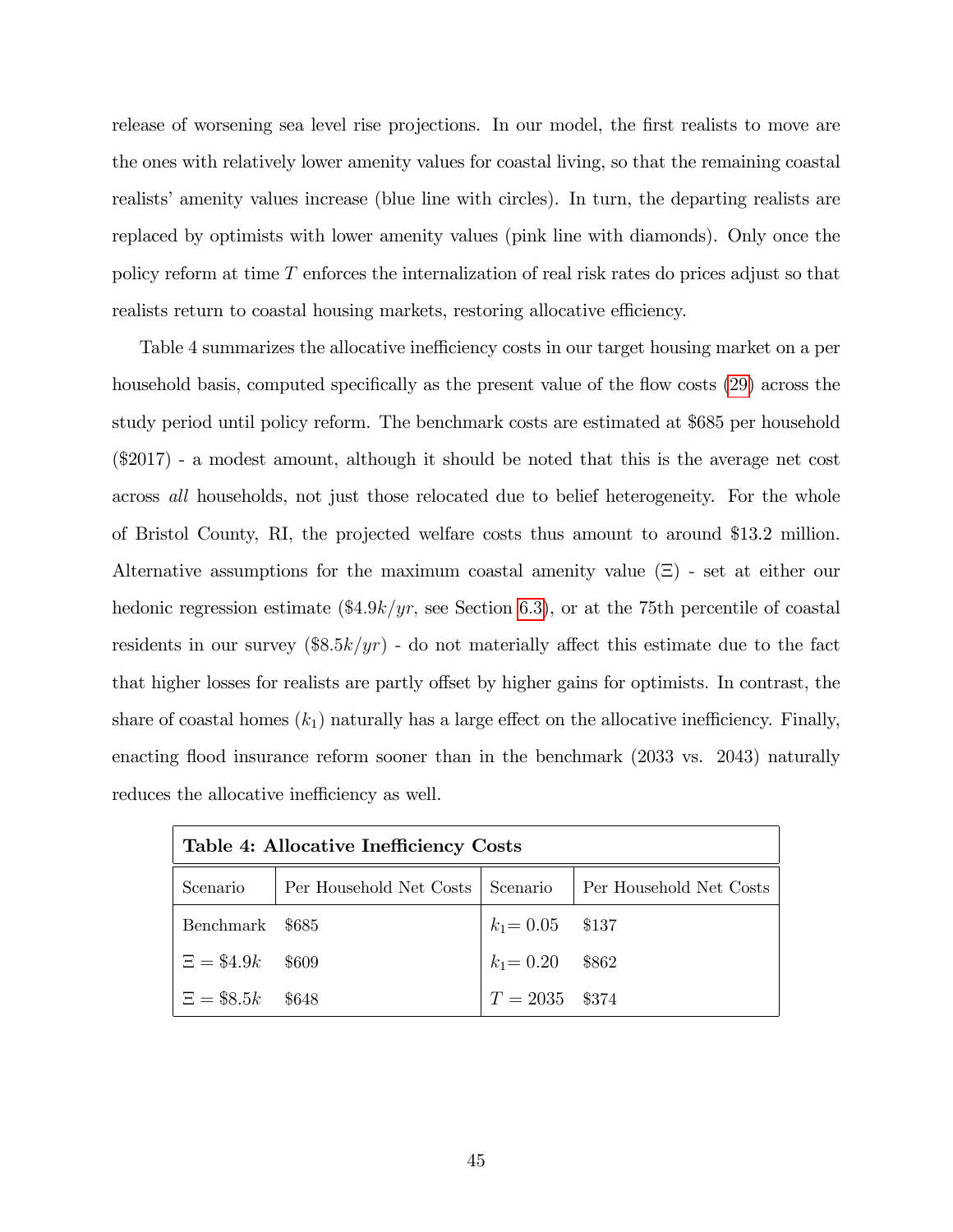#### <span id="page-45-0"></span>6.3 Robustness and Extensions

This section presents a robustness analysis for the benchmark model. We first consider alternative áood risk scenarios. Figure 13 plots the projected evolution of coastal home prices for flood risk increases from  $1\%$  to  $2\%$ ,  $4\%$  (benchmark), and  $6\%$  per year, comparing the homogeneous rational scenario with the benchmark optimist share of 35% in each case. Table 5 summarizes all sensitivity analysis results numerically. The extent to which current coastal housing prices are estimated to exceed fundamentals rises along with the future flood risk increase, up to 20% in the high risk scenario.



Figure 13

Our second sensitivity check introduces alternative assumptions for optimists' beliefs about the long-run risk rates enforced by policy as per ([27](#page-35-1)). The results indicate that even optimists' beliefs about very long-run flood insurance policy changes can significantly affect coastal housing prices in the present. Expectations of long-run availability of cheap insurance can greatly inflate property prices relative to their fundamental value, leading to an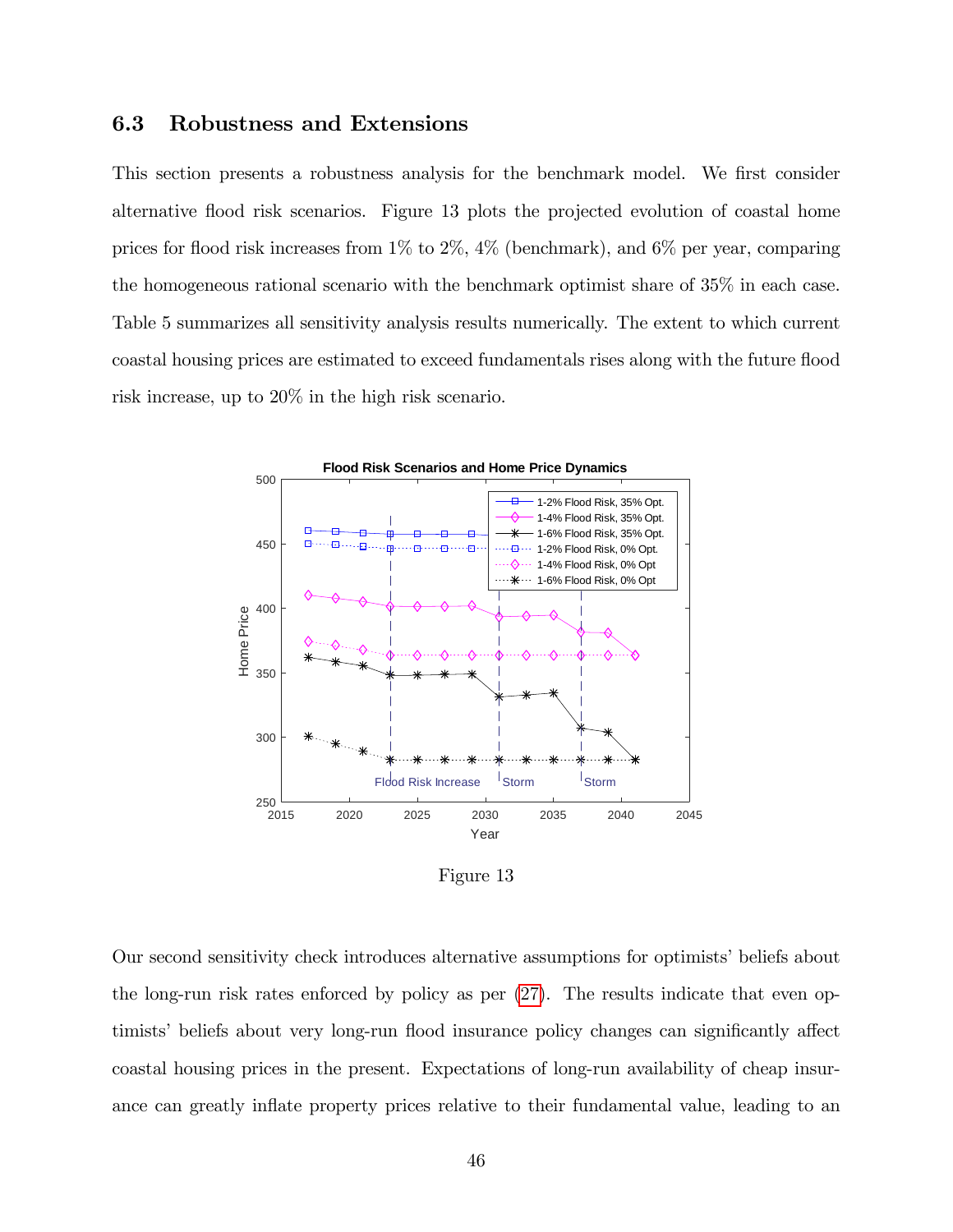estimated overvaluation of  $25\%$ . In contrast, if optimists expect to be forced to pay official risk rates eventually, overvaluation is significantly mitigated  $(2\%)$ .

Third, we consider sensitivity to a behavioral modification that allows optimists to "overreact" to flood events or the lack thereof. The motivation for this extension is that several empirical studies have found home prices and flood insurance demand to revert to baseline within only 5-10 years after flood events (Bin and Landry, 2013; Gallagher, 2014), a pace not matched by the baseline Bayesian framework. We thus incorporate an overreaction parameter  $\gamma$  into agents' updating rules as follows:<sup>[26](#page-46-0)</sup>

<span id="page-46-1"></span>
$$
\widetilde{q}_{t+1}^o|_{\text{Flood}=1} = \Pr(\pi^H|_{\text{Flood}=1}) = \frac{(\pi^H \cdot q_t^o) \cdot (1+\gamma)}{\pi^H q_t^o + (1-q_t^o)\pi^L}
$$
(30)  

$$
\widetilde{q}_{t+1}^o|_{\text{Flood}=0} = \Pr(\pi^H|_{\text{Flood}=0}) = \frac{((1-\pi^H) \cdot q_t^o) \cdot (1-\gamma)}{(1-\pi^H)q_t^o + (1-q_t^o)(1-\pi^L)}
$$

Even a modest degree of overreaction ( $\gamma = 10\%$ ) turns out to be sufficient for beliefs to revert back to baseline at a rate in line with these empirical studies (see Appendix Figure A2). While this overreaction increases the volatility of future coastal housing prices compared to rational Bayesian updating, it does not affect the estimated overvaluation or overall price decline levels, as shown in Table 5.

Another assumption which turns out not to affect the estimated level of coastal home price overvaluation is the number and timing of future flood events. Intuitively, this is because both the initial price and fundamental value depend only on *expectations* over flood events. The volatility of prices in the process of correcting to fundamentals does, however, depend on storm realizations, as they determine accumulated learning by the time policy reform is enacted. We also study sensitivity to the assumed timing of áood policy reform itself, which highlights an intuitive trade off: while faster reform could cut allocative inefficiency

<span id="page-46-0"></span><sup>&</sup>lt;sup>26</sup> Gallagher (2014) formally compares the rational Bayesian model to a modification with a discounting parameter that weights older flood events less in agents' updating rules. Our model is not strictly comparable both as he focuses on a Beta-Bernoulli model and because we focus on learning in the context of changing flood risk and sea level rise. We therefore consider  $(30)$  $(30)$  $(30)$  as an analogous modified updating rule to match the empirical evidence.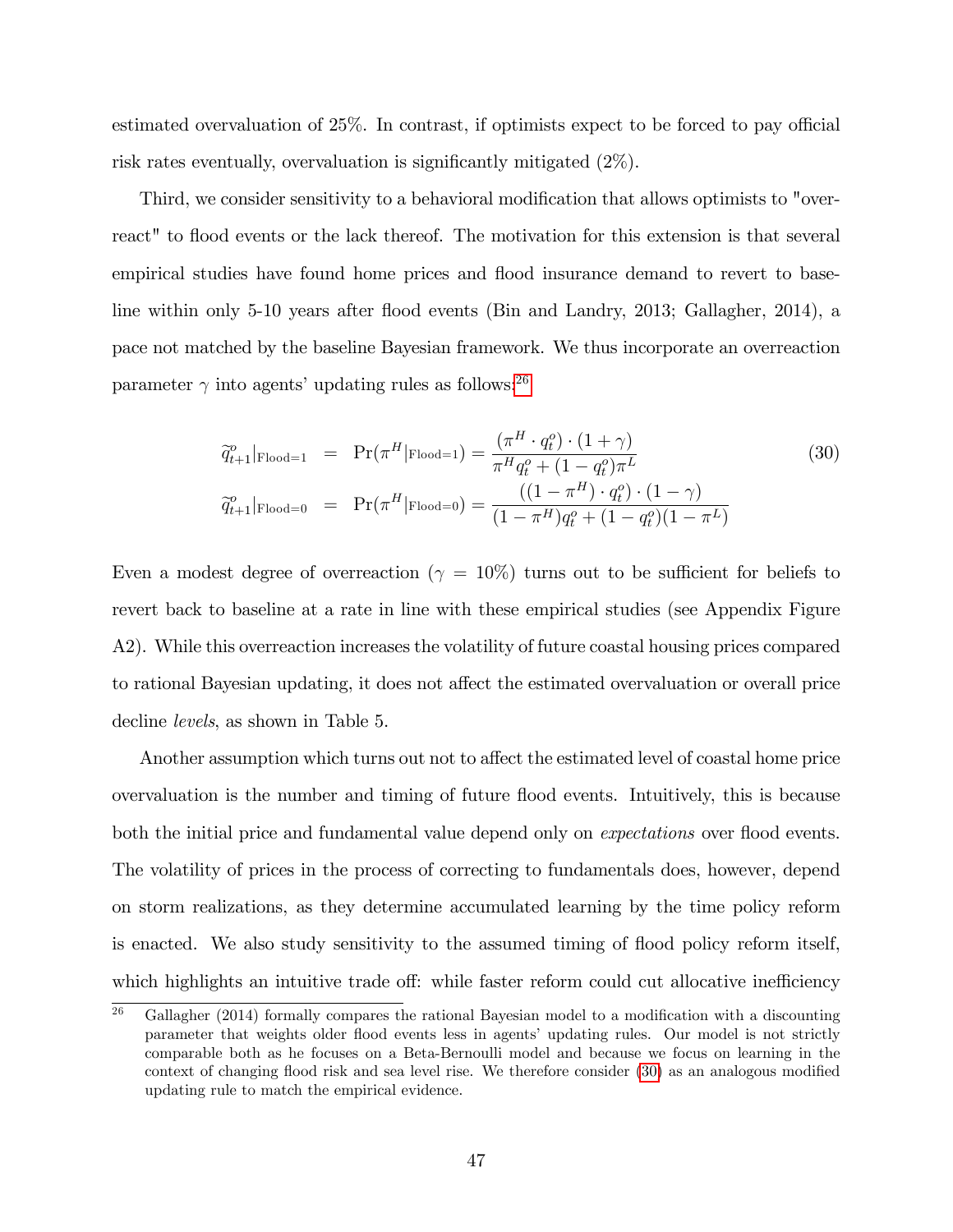| Table 5: Sensitivity Analysis                                                                           |               |                     |                   |                 |  |  |  |
|---------------------------------------------------------------------------------------------------------|---------------|---------------------|-------------------|-----------------|--|--|--|
| Scenario                                                                                                | Overvaluation | Future Price Change | $Var(\%\Delta P)$ | Re-scaled $e^h$ |  |  |  |
| Benchmark                                                                                               | 10%           | $-13\%$             | 2.4               | n/a             |  |  |  |
| High future flood risk $\pi^H = 6\%$                                                                    | 20%           | $-28%$              | 9.3               | $\times$        |  |  |  |
| Low future lood risk $\pi^H = 2\%$                                                                      | $2\%$         | $-3\%$              | 2.1               | $\times$        |  |  |  |
| Long-run optimism $E_t^o[\pi_T^*] = E_t^o[\pi_T^o]$                                                     | 25%           | $-28%$              | 18.1              | $\times$        |  |  |  |
| Long-run realism $E_t^o[\pi_T^*] = E_t^o[\pi_T^r]$                                                      | $2\%$         | $-5\%$              | 0.1               | $\times$        |  |  |  |
| Overreaction $\gamma = 10\%$                                                                            | $10\%$        | $-13%$              | 3.7               | n/a             |  |  |  |
| Flood events: 2030 only                                                                                 | $10\%$        | $-13%$              | 5.6               | n/a             |  |  |  |
| Flood events: 2040 only                                                                                 | $10\%$        | $-13%$              | 5.4               | n/a             |  |  |  |
| Flood events: none                                                                                      | $10\%$        | $-13%$              | 7.9               | n/a             |  |  |  |
| Policy Reform $T = 2033$                                                                                | $10\%$        | $-13%$              | 6.7               | $\times$        |  |  |  |
| Share coastal $k_1 = 0.05$                                                                              | $10\%$        | $-13%$              | 2.2               | $\times$        |  |  |  |
| Share coastal $k_1 = 0.05$                                                                              | $12\%$        | $-15%$              | 2.8               | $\checkmark$    |  |  |  |
| Share coastal $k_1 = 0.20$                                                                              | 10%           | $-13%$              | 2.5               | $\times$        |  |  |  |
| Share coastal $k_1 = 0.20$                                                                              | $9\%$         | $-12%$              | 2.1               | $\checkmark$    |  |  |  |
| Discount factor $\beta = .97$                                                                           | 8%            | $-13%$              | 2.1               | $\times$        |  |  |  |
| Discount factor $\beta = .99$                                                                           | 11\%          | $-12\%$             | 2.7               | $\times$        |  |  |  |
| Re-scaling of own-home utility value $e^{h}$ holds initial coastal home price constant at \$410k.       |               |                     |                   |                 |  |  |  |
| $Var(\% \Delta P)$ refers to variance of year-to-year growth rates in coastal housing prices 2017-2043. |               |                     |                   |                 |  |  |  |

costs in half (Table 4), it would also triple price volatility by enforcing a correction over a shorter time horizon. Table 5 presents two further sensitivity checks. One, we vary the share of coastal housing above and below the benchmark value of  $k_1 = 13.4\%$ , with and without a re-scaling of the flow value of home living to match the initial observed median coastal housing price of \$410k: Two, we vary the utility discount factor above and below the benchmark value of  $\beta = 0.98$ . The estimated degree of overvaluation remains in the 8-12% range across these simulations.

Finally, we consider an additional extension of the model to account for the possibility that coastal residents change their flood risk beliefs *differentially* after moving to the coast in order to rationalize their sorting choice ex-post. Details are presented in the Appendix. We argue that ex-post rationalization should not fundamentally alter the main results as long as there are optimistic agents among the potential marginal buyers of coastal homes, as is consistent with the survey results. That is, while ex-post rationalization may create a class of 'entrenched' coastal residents (who are less likely to become marginal sellers), mispricing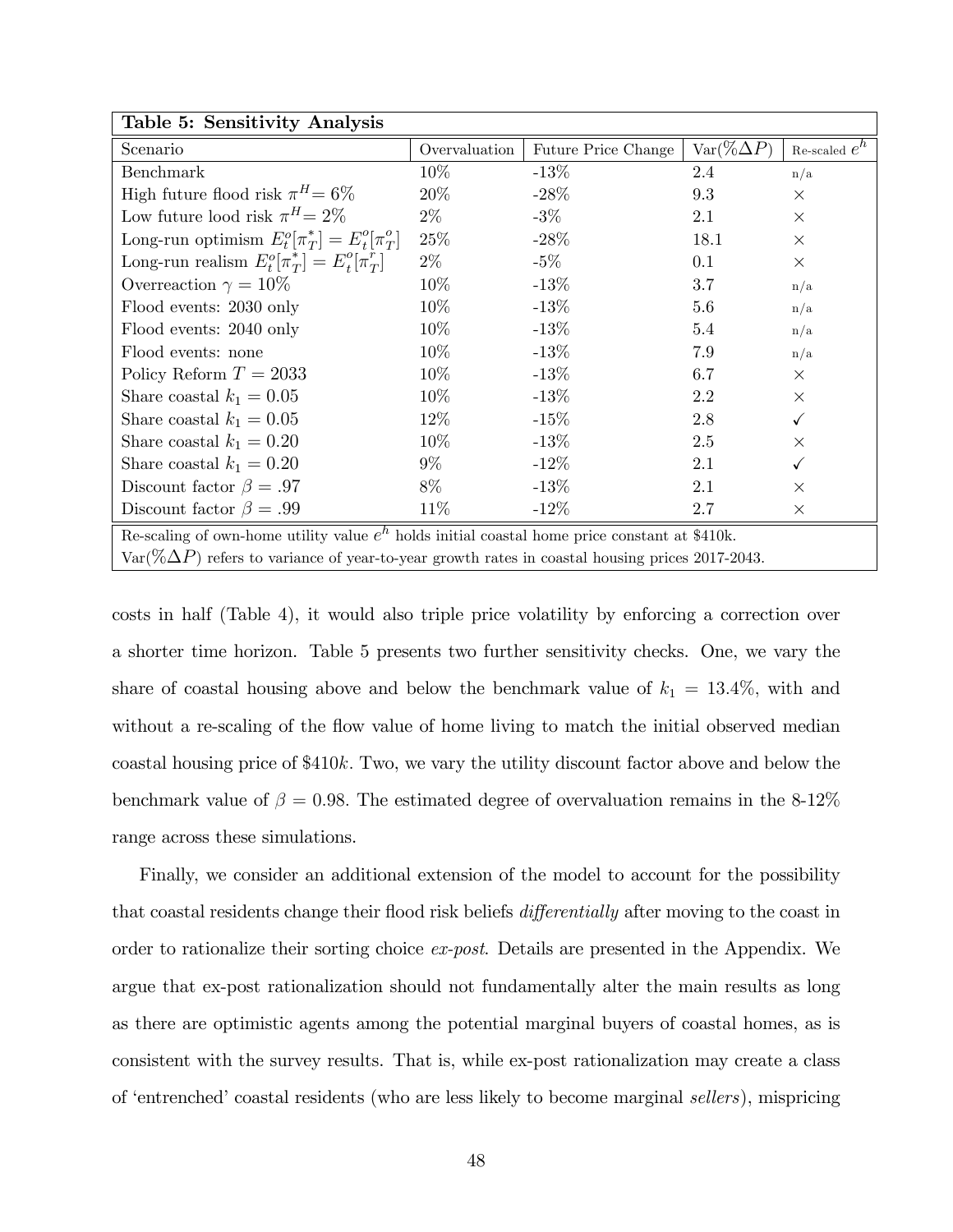of coastal homes that are being sold (e.g., by informed agents) will continue as long as there are optimists among the marginal buyers. The survey results suggest this to be the case: 30% of (currently) non-coastal residents in our sample are optimistic about coastal áood risks, and recent movers (who relocated from another town to their survey area within the past 3 years) show a similar spread in the áood belief distribution to the full sample.

### 6.4 Hedonic Estimation

This study relies in part on evidence from stated preference elicitation, a methodology with known shortcomings. For comparison, we thus present results from a hedonic analysis of housing prices in our empirical setting. We collect home sales transactions and characteristics data for Bristol County and North Smithfield, Rhode Island, from Tax Assessor records and merge these with a spatial layer to identify homes that are within 400 feet of the waterfront as well as in official NFIP-designated flood zones. The Appendix provides details on the data and estimation.

#### 6.4.1 Coastal Amenity Value

We first consider robustness in our estimated coastal amenity value. The survey methodology enables us to ask respondents speciÖcally about their valuation of the coastal amenity holding flood risk and other confounders constant. In contrast, hedonic regression can provide revealed preference estimates, but typically cannot cleanly disentangle the different components entering the observed coastal home price premium, as shown in Section [3](#page-10-0). The estimated coastal home premium is around  $+23\%$  and generally precisely estimated, as shown in Table A2. Given the median coastal home price in the data (\$424k), at a real interest rate of 5%, this estimate corresponds to an annual coastal value of \$4,876. For comparison, the survey results imply an annualized average coastal value of \$6,720 for the median coastal home price in our sample (\$410). While these figures are not strictly comparable, we cannot disentangle how much of the gap is due to structural differences (e.g., marginal versus av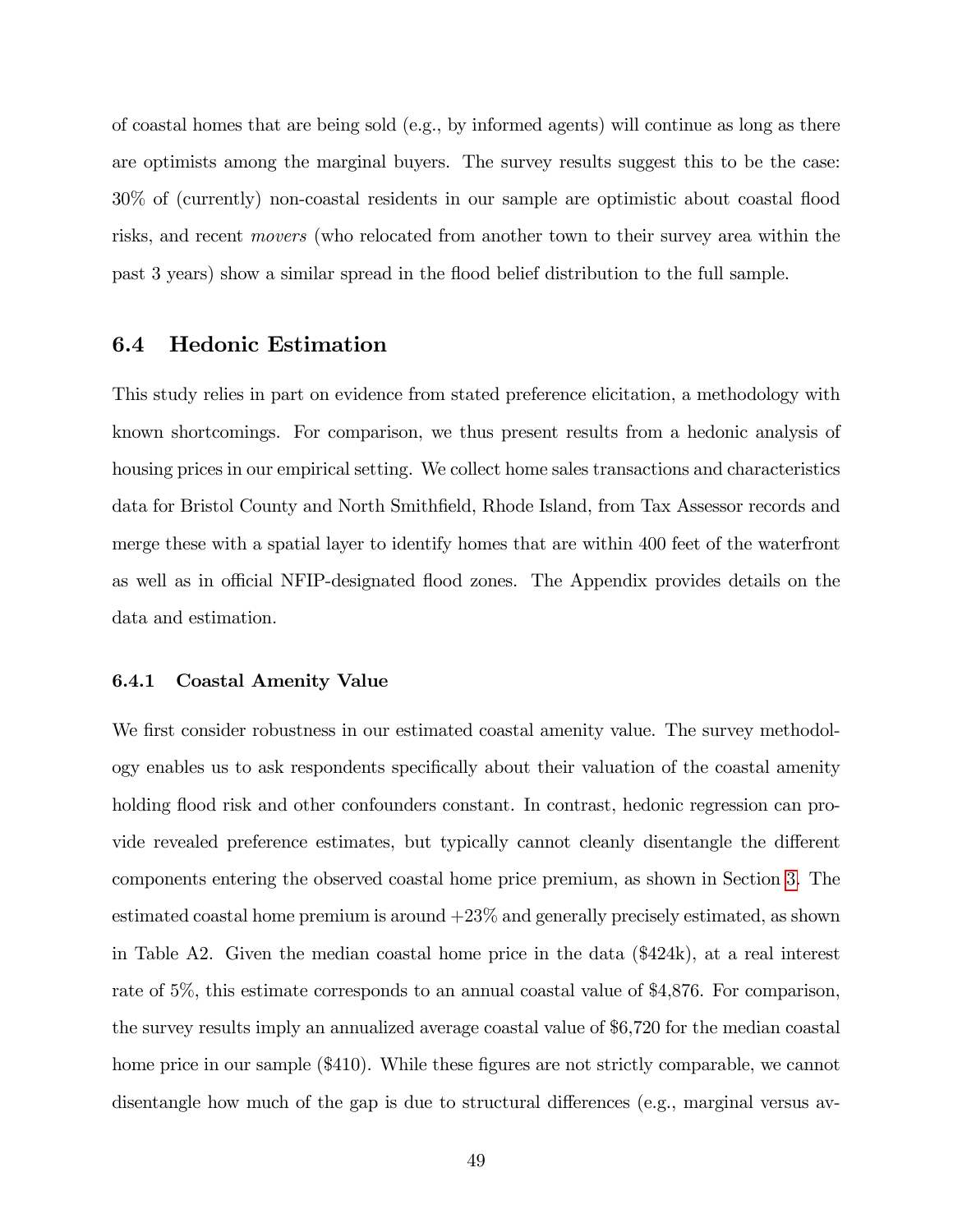erage coastal buyer valuation) versus methodological biases in stated preference elicitation (e.g., hypothetical bias). We address this concern through a sensitivity check replacing the survey-based estimate of  $\Xi$  in the model with the hedonic regression results. The results (Table 6) reveal that the extent of overvaluation is either larger  $(17\%)$  or unchanged  $(10\%)$ depending on whether the flow value of housing is re-scaled to match the initial coastal home price in the data.[27](#page-49-0)

| Table 6: Hedonic Estimate of Amenity Value |               |                     |                    |                 |  |  |
|--------------------------------------------|---------------|---------------------|--------------------|-----------------|--|--|
| Scenario                                   | Overvaluation | Future Price Change | $Var(\% \Delta P)$ | Re-scaled $e^h$ |  |  |
| <b>Benchmark</b>                           | $10\%$        | $-13\%$             | 2.38               | n/a             |  |  |
| Hedonic $\Xi = \$4.9k$ 17%                 |               | $-23.2\%$           | 7.14               | $\times$        |  |  |
| Hedonic $\Xi = \$4.9k$ 10%                 |               | $-13.2\%$           | 2.51               |                 |  |  |

#### 6.4.2 Flood Risk Capitalization

The second use of the hedonic analysis is to provide direct empirical evidence on the capitalization of flood risks in our empirical setting, connecting back to the basic question of whether housing price data support the use of a heterogeneous agent model as developed in this paper. First, we fail to detect a significant negative effect of FEMA flood zone status on housing prices (while controlling for close proximity to the coast), in line with both a number of other empirical studies and the models' predictions, as described in Sections [2](#page-4-0) and [3](#page-10-0): Second, the time horizon of our data enables us to gauge changes in the áood risk premium over time. As described in Section [3](#page-10-0); the homogeneous rational beliefs model would predict that the announcement of climate change should have lead to an immediate (absolute value) increase in the áood risk penalty, followed by a continual increase as sea level rise draws nearer. Bernstein, Gustafson, and Lewis (2018) fail to detect such a decline

<span id="page-49-0"></span> $\overline{27}$  A ceteris paribus decrease in the maximum coastal amenity value  $\Xi$  (from the benchmark to the hedonic results) lowers the predicted 2017 coastal home price from \$410k to \$206k, so that a given overvaluation amount appears as a larger percentage of the initial price. Re-scaling the flow home ownership value  $e^h$ to once again match the initial coastal home price of \$410 returns the overvaluation to the benchmark magnitude of 10%.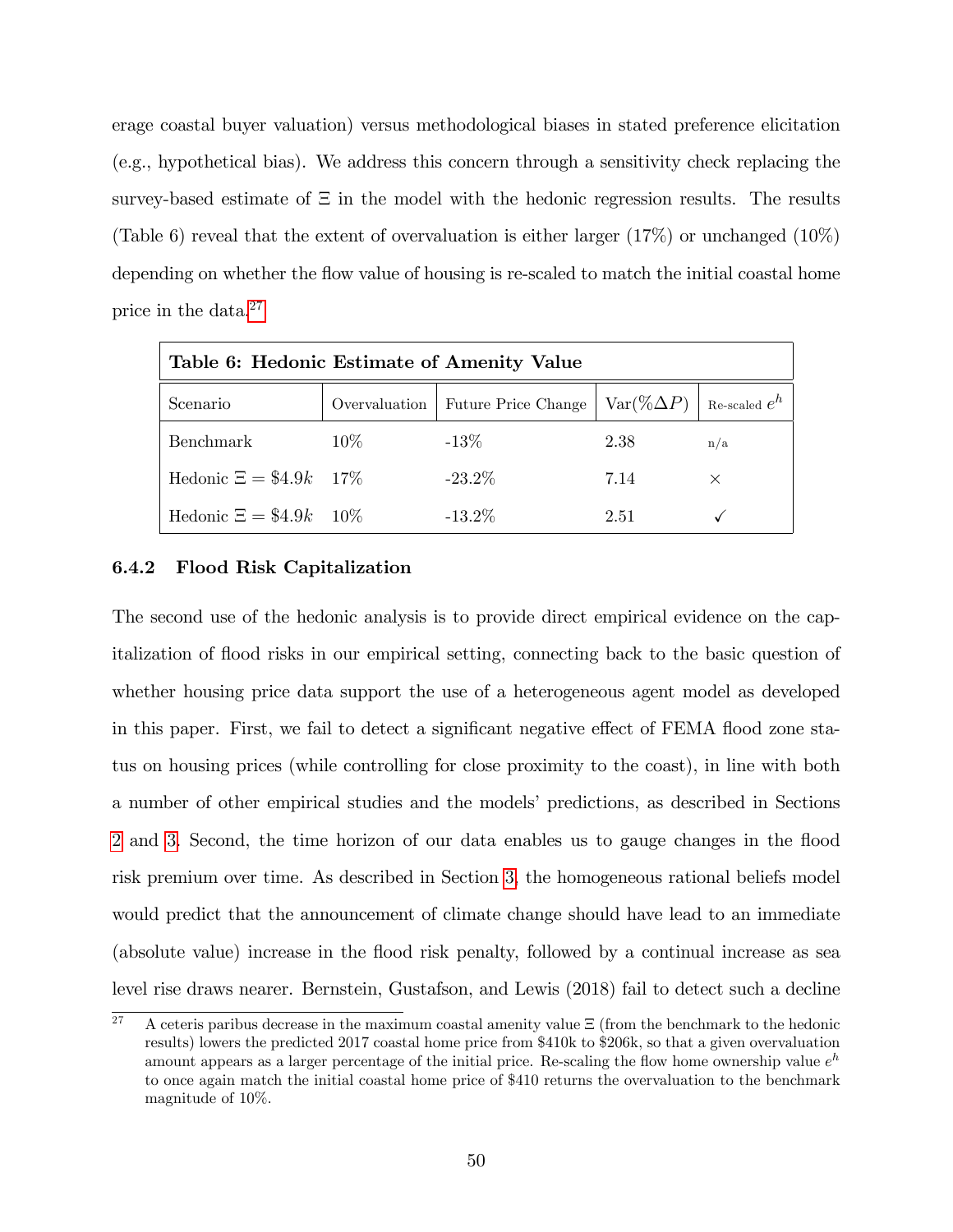for owner-occupied housing in a nation-wide analysis for 2007-2016. While our data cover only our empirical setting (Bristol County, Rhode Island), they include a longer time horizon (1970-2017) featuring many historic climate news milestones. Figure 14 plots the estimated hedonic flood zone premium across five year periods over this time horizon. (Estimation details are presented in the Appendix.)



Figure 14

We fail to detect the pattern predicted by the homogeneous rational beliefs model in our setting.<sup>[28](#page-50-0)</sup> Of course, these estimates are subject to numerous caveats both conceptually (see Section [3](#page-10-0)) and econometrically (see Appendix), and provide only suggestive evidence. Nonetheless, they are in line with both the varied Öndings of the empirical literature and the results of the model, which indicate that belief heterogeneity may be a critical factor preventing asset prices from accurately reáecting climatic risks in housing markets.

<span id="page-50-0"></span> $28$  In line with BGL, we do find that the flood risk premium appears to be more negative post-2014 compared to the 2005-2014 time period but that these differences are imprecisely estimated in the general sample dominated by owner-occupied housing. We also Önd that, over the longer time horizon in our sample, the current flood risk premium appears to be less negative than in the more distant past.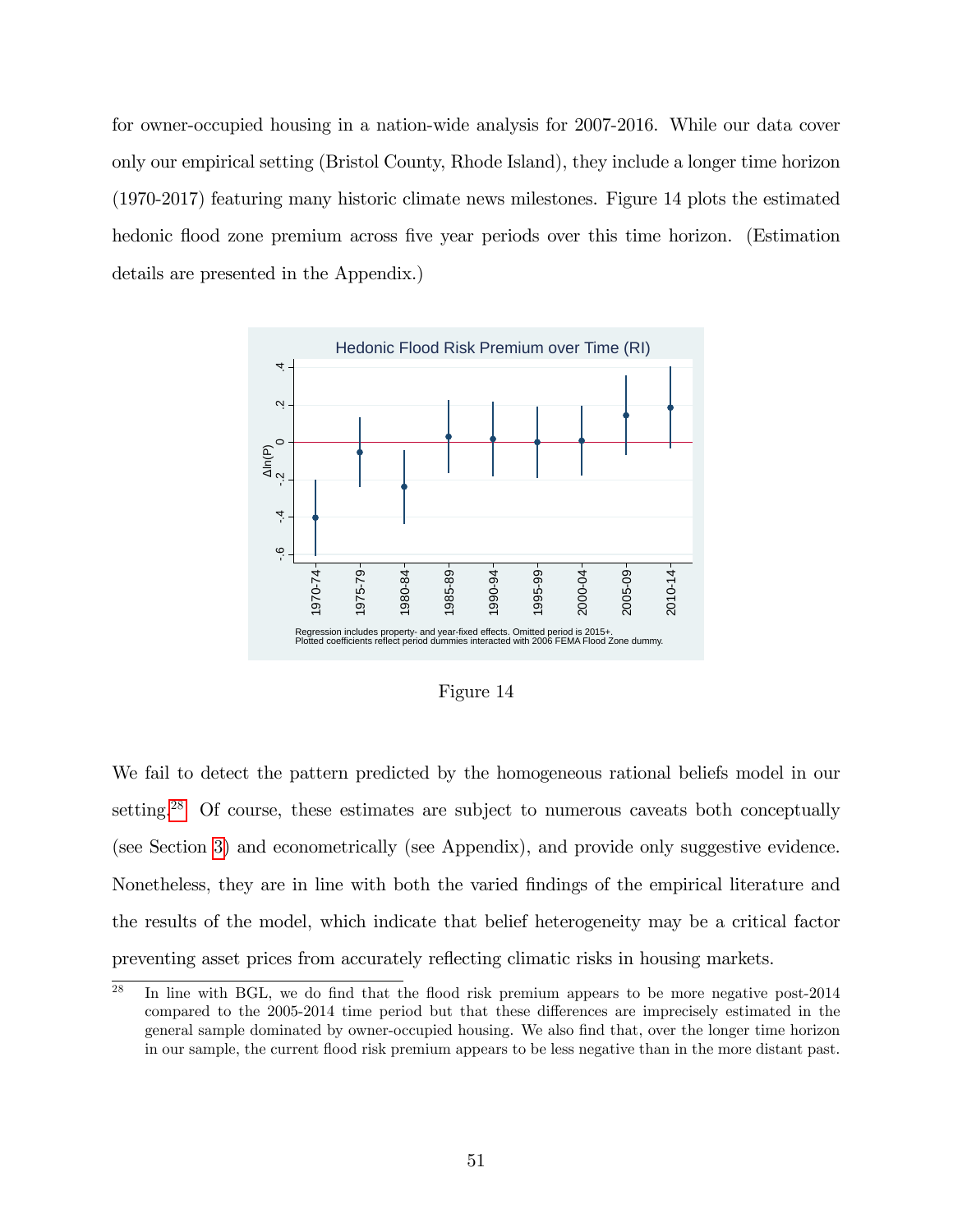## 7 Conclusion

To what extent do asset prices reflect climatic risks? This issue is of growing interest due not only to its policy importance (Anderson et al., 2018), but also as it speaks to the fundamental question of the empirical determinants of asset prices. Flooding has long been one of the costliest natural disasters in the United States (NOAA, 2017a), and risks are set to increase as sea levels rise over the coming decades. At the same time, however, a rich empirical literature has documented that capitalization of these risks into housing prices is often weak and variable across housing markets and segments (e.g., Bernstein, Gustafson, Lewis, 2018).

This paper has explored the role of flood risk belief heterogeneity in accounting for these present and potential future pricing dynamics in coastal U.S. housing markets. We provide both theoretical and empirical evidence through the combination of (i) a dynamic housing market model allowing for heterogeneity in home types, consumer preferences, and flood risk beliefs, (ii) a field survey campaign eliciting belief distributions among waterfront and inland residents of coastal communities in Rhode Island, and (iii) supplementary evidence from both the prior empirical literature and a hedonic analysis of housing prices in our sample setting.

The main results are threefold. First, we find that allowing for belief heterogeneity enables our model to reconcile the mixed empirical evidence on flood risk penalties as driven by *sorting* and different resulting equilibria across markets that may vary in the distributions of beliefs and housing stock attributes.

Second, consistent with these theoretical predictions, the survey results indicate that coastal flood zone residents have both significantly *lower* flood risk perceptions and higher waterfront amenity valuations than their inland counterparts. Close to 40% of flood zone residents indicate that they are "not at all" worried about flooding over the next decade. This lower degree of flood worry does not appear to be driven by different beliefs about flood damages, insurance payouts, or post disaster public aid.

Third, calibrating the model to these survey results and flood risk projections under sea level rise, we estimate that coastal housing prices exceed fundamentals by 10% in our setting.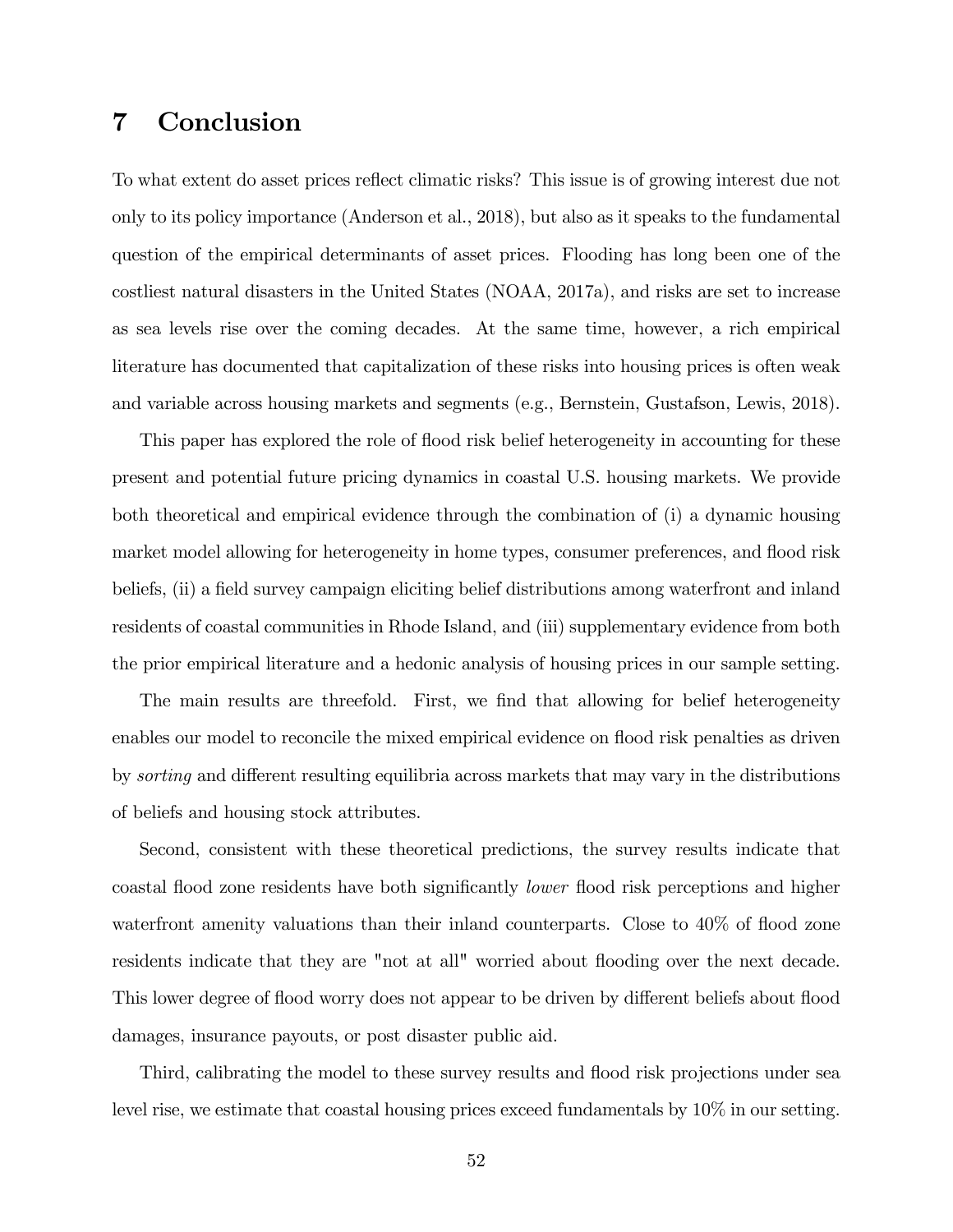We moreover find that viewing current housing prices through the lens of a homogeneous rational beliefs framework may lead modelers to underestimate the outstanding coastal home price declines over the next 25 years by a factor of four. These results are robust to a range of robustness checks, but sensitive to the extent of future áood risk increases and households' long-run flood policy beliefs, highlighting the potential power of policy expectations to mitigate - or exacerbate - current inefficiencies. While our model can only capture welfare effects in the form of allocative inefficiency, devaluations in at-risk markets may also be a significant policy concern due to their potential effects on mortgage and credit markets. A formalizations and quantification of these impact mechanism would arguably be a highly interesting topic for future work.

While our analysis focuses on Rhode Island, coastal flood risks affect large areas of the United States. Neumann et al. (2000) estimate that 1.6 feet of sea level rise - a plausible scenario by the middle of the century (USACE, 2017) - would result in substantial inundations plus a 7,000 square mile (38%) increase in U.S. áood zones. At the same time, household beliefs about these changes remain strongly heterogeneous, with 60% of respondents in a recent national survey indicating that they do not believe rising sea levels to be a 'very likely' consequence of climate change (Pew, 2016). The results of this paper highlight the potential of these beliefs to inhibit the efficient pricing of climate risks into housing assets, and the importance of accurate flood risk information and policy in ensuring the efficiency and stability of coastal housing markets moving forward.

## References

- [1] Abreu, Dilip, and Markus K. Brunnermeier. "Bubbles and crashes." Econometrica 71, no. 1 (2003): 173-204.
- [2] Alberini, Anna. "Optimal designs for discrete choice contingent valuation surveys: Single-bound, double-bound, and bivariate models." Journal of Environmental Economics and management 28, no. 3 (1995): 287-306.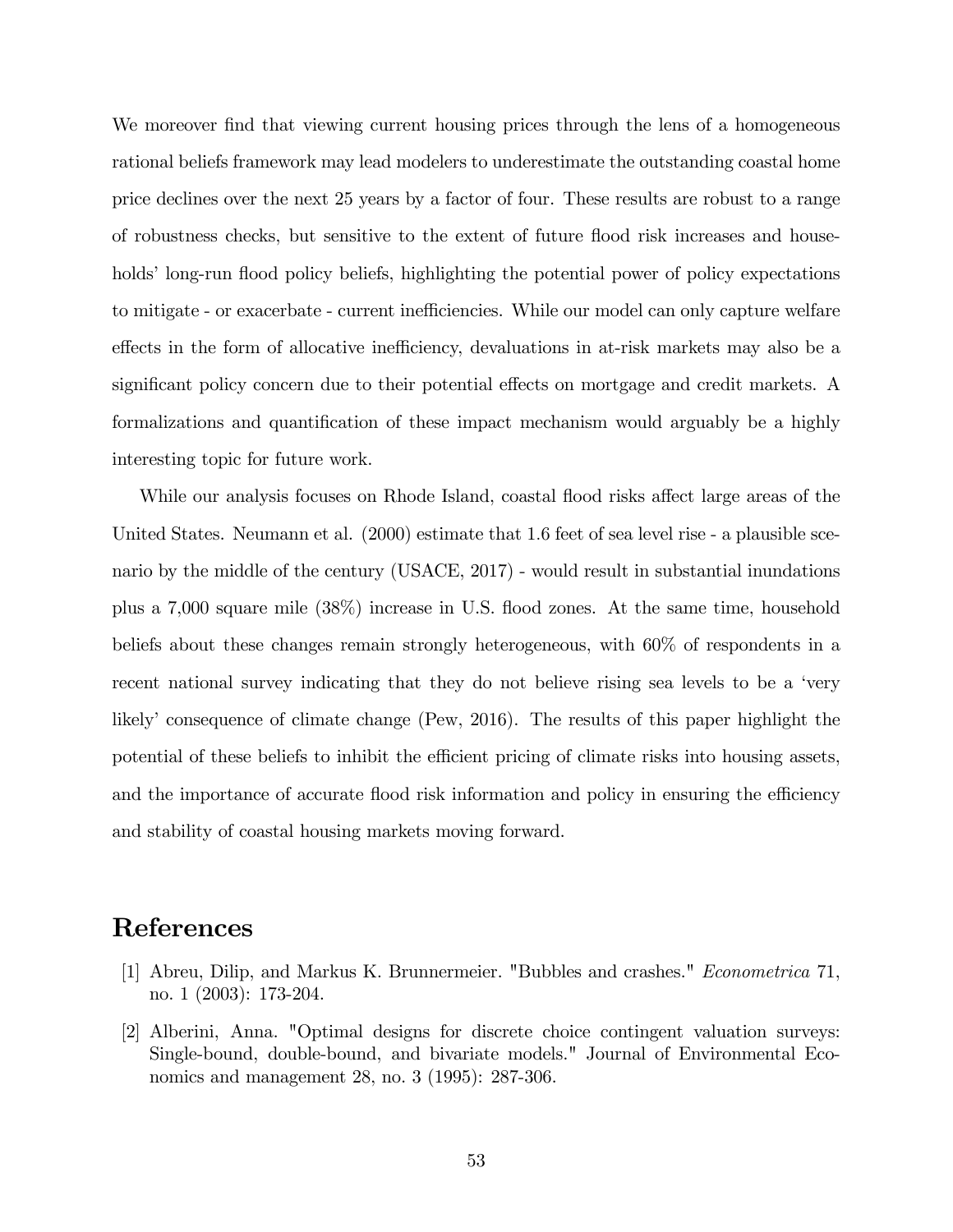- [3] Anderson, Sarah E., Terry L. Anderson, Alice C. Hill, Matthew E. Kahn, Howard Kunreuther, Gary D. Libecap, Hari Mantripragada, Pierre MÈrel, Andrew Plantinga, and V. Kerry Smith. The Critical Role of Markets in Climate Change Adaptation. No. w24645. National Bureau of Economic Research, 2018.
- [4] Arrow, Kenneth, Robert Solow, Paul R. Portney, Edward E. Leamer, Roy Radner, and Howard Schuman. "Report of the NOAA panel on contingent valuation." Federal register 58, no. 10 (1993): 4601-4614.
- [5] Atreya, Ajita, and Jeffrey Czajkowski. "Graduated flood risks and property prices in Galveston County." Real Estate Economics (2016).
- [6] Atreya, Ajita, and Susana Ferreira. "Seeing is believing? Evidence from property prices in inundated areas." Risk Analysis 35, no. 5 (2015): 828-848.
- [7] Atreya, Ajita, Susana Ferreira, and Warren Kriesel. "Forgetting the áood? An analysis of the flood risk discount over time." Land Economics 89, no.  $4$  (2013): 577-596.
- [8] Bayer, Patrick, Robert McMillan, Alvin Murphy, and Christopher Timmins. "A dynamic model of demand for houses and neighborhoods." Econometrica 84, no. 3 (2016): 893-942.
- [9] Beltrán, Allan, David Maddison, and Robert JR Elliott. "Is flood risk capitalised into property values?." Ecological Economics 146 (2018): 668-685.
- [10] Bernstein, Asaf, Matthew Gustafson, and Ryan Lewis. "Disaster on the horizon: The price effect of sea level rise."  $(2018)$ . Conditionally accepted at the Journal of Financial Economics.
- [11] Bin, Okmyung, Thomas W. Crawford, Jamie B. Kruse, and Craig E. Landry. "Viewscapes and flood hazard: Coastal housing market response to amenities and risk." Land economics 84, no. 3 (2008): 434-448.
- [12] Bin, Okmyung, and Jamie Brown Kruse. "Real estate market response to coastal áood hazards." Natural Hazards Review 7, no. 4 (2006): 137-144.
- [13] Bin, Okmyung, and Craig E. Landry. "Changes in implicit flood risk premiums: Empirical evidence from the housing market." Journal of Environmental Economics and management 65, no. 3 (2013): 361-376.
- [14] Blank, R., Lubchenco, J., & Dietrick, R. "Global sea level rise scenarios for the united states national climate assessment." (2012). NOAA Tech. Rep. OAR CPO, 1.
- [15] Brunnermeier, Markus K., Alp Simsek, and Wei Xiong. "A welfare criterion for models with distorted beliefs." The Quarterly Journal of Economics 129, no. 4 (2014): 1753- 1797.
- [16] Bunten, Devin, and Matthew E. Kahn. "Optimal real estate capital durability and localized climate change disaster risk." Journal of Housing Economics 36 (2017): 1-7.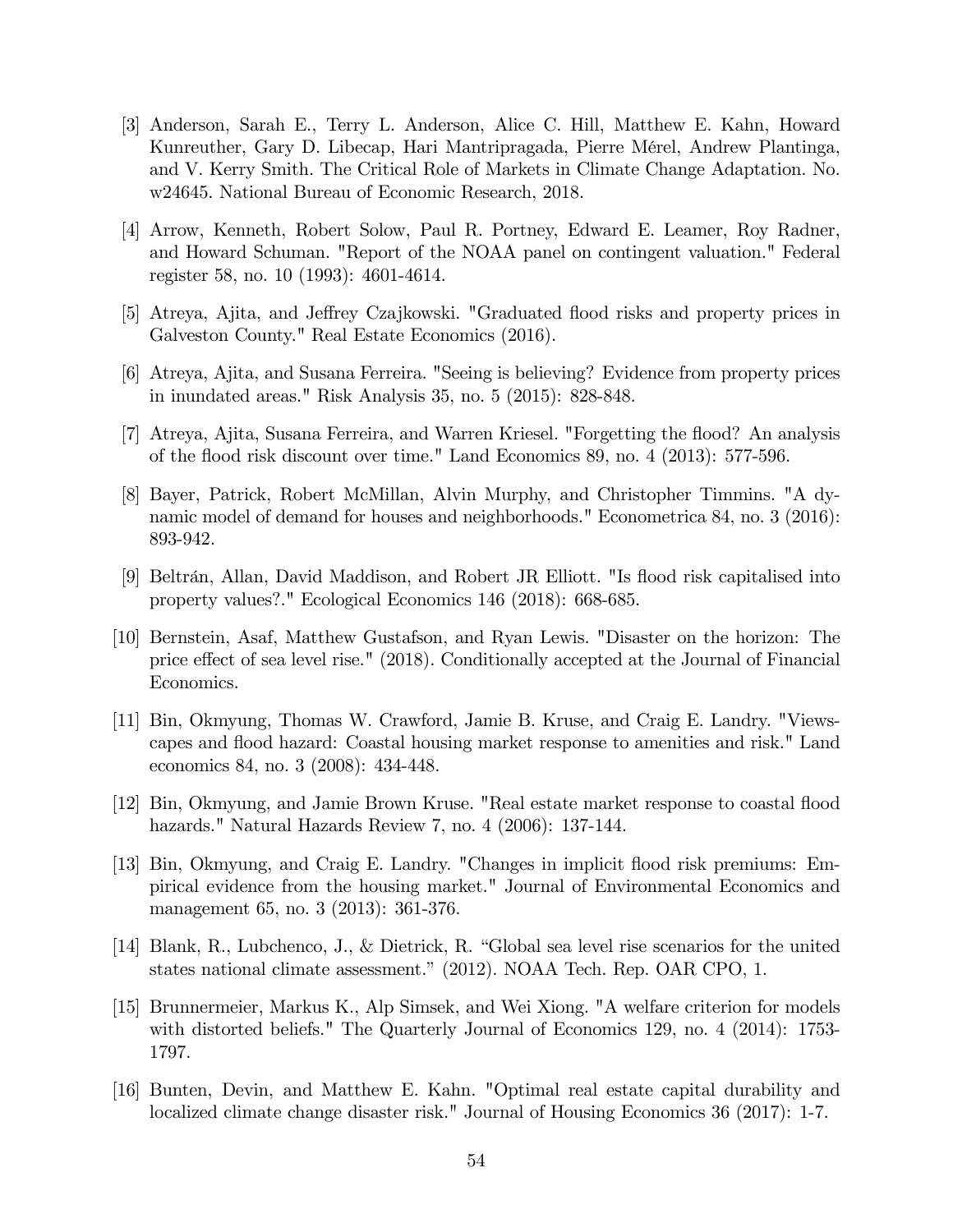- [17] Burnside, Craig, Martin Eichenbaum, and Sergio Rebelo. "Understanding booms and busts in housing markets." Journal of Political Economy 124, no. 4 (2016): 1088-1147.
- [18] Cameron, Trudy Ann, and Michelle D. James. "Efficient estimation methods for" closedended" contingent valuation surveys." The review of economics and statistics (1987): 269-276.
- [19] Campbell, John Y. "Household Önance." The journal of Önance 61, no. 4 (2006): 1553- 1604.
- [20] Carson, Richard T., and Robert Cameron Mitchell. "Sequencing and nesting in contingent valuation surveys." Journal of environmental economics and Management 28, no. 2 (1995): 155-173.
- [21] CBO. (2014) "Understanding FEMAís Rate-Setting Methods for the National Flood Insurance Program", URL: https://www.cbo.gov/sites/default/Öles/presentation/49441 femaratemethodsnfip.pdf
- [22] Daniel, Vanessa E., Raymond JGM Florax, and Piet Rietveld. "Flooding risk and housing values: An economic assessment of environmental hazard." Ecological Economics 69, no. 2 (2009): 355-365.
- [23] Davis, Morris A., and Stijn Van Nieuwerburgh. Housing, Önance and the macroeconomy. No. w20287. National Bureau of Economic Research, 2014.
- [24] DellaVigna, Stefano, John A. List, and Ulrike Malmendier. "Testing for altruism and social pressure in charitable giving." The quarterly journal of economics 127, no. 1  $(2012): 1-56.$
- [25] Dieckmann, Stephan. "Rare event risk and heterogeneous beliefs: The case of incomplete markets." Journal of Financial and Quantitative Analysis 46, no. 02 (2011): 459-488.
- [26] Emanuel, Kerry, Ragoth Sundararajan, and John Williams. "Hurricanes and global warming: Results from downscaling IPCC AR4 simulations." Bulletin of the American Meteorological Society 89, no. 3 (2008): 347-368.
- [27] Favara, Giovanni, and Zheng Song. "House price dynamics with dispersed information." Journal of Economic Theory 149 (2014): 350-382.
- [28] FEMA. (2013). Public Survey Findings on Flood Risk." Available online at https://www.fema.gov/public-survey-findings-flood-risk.
- [29] FEMA. (2017). "Policy & Claim Statistics for Flood Insurance." Available online at https :  $//www.fema.gov/policy - claim - statistics - flood - insurance.$
- [30] Gallagher, Justin. "Learning about an infrequent event: evidence from áood insurance take-up in the United States." American Economic Journal: Applied Economics (2014): 206-233.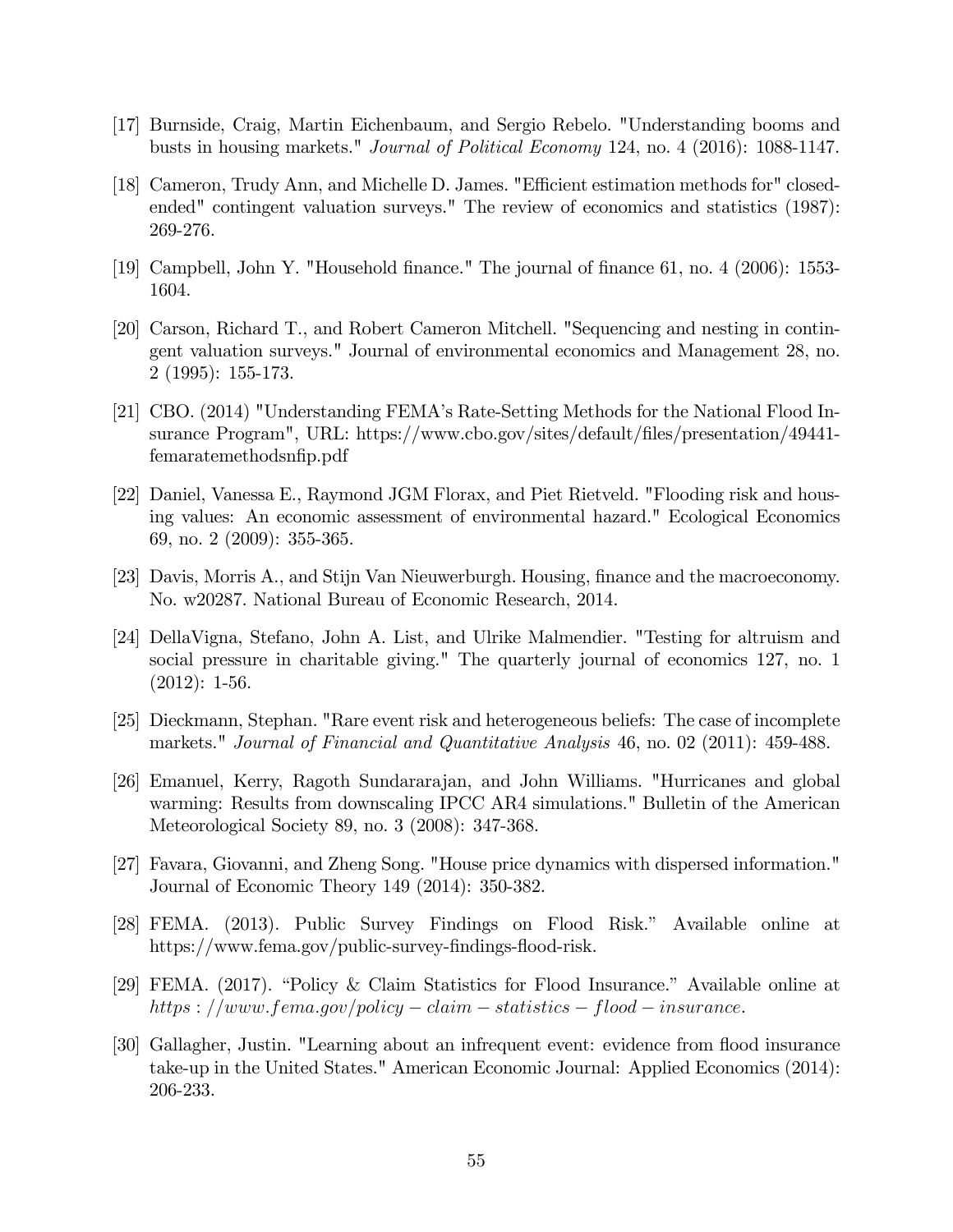- [31] GAO (2017). "Progress on Many High-Risk Areas, While Substantial Efforts Needed on Others," GAO-17-317.
- [32] GAO (2018a)."The Nationís Fiscal Health: Actions Is Needed to Address the Federal Governmentís Fiscal Future. Available online at: https://www.gao.gov/assets/700/693001.pdf.
- [33] GAO (2018b). "National Flood Insurance Program." Available online at: https://www.gao.gov/key\_issues/disaster\_assistance/national-flood-insuranceprogram.
- [34] Geanakoplos, John. "The Leverage Cycle." NBER Macroeconomics Annual 24, no. 1  $(2010): 1-66.$
- [35] Gibson, Matthew, Jamie T. Mullins, and Alison Hill. Climate change, flood risk, and property values: Evidence from New York City. Working Paper, 2017.
- [36] Glaeser, Edward L., Joseph Gyourko, and Raven E. Saks. "Urban growth and housing supply." Journal of economic geography 6, no. 1 (2005): 71-89
- [37] Glaeser, Edward L., and Charles G. Nathanson. Housing bubbles. No. w20426. National Bureau of Economic Research, 2014.
- [38] Green, Richard K., Stephen Malpezzi, and Stephen K. Mayo. "Metropolitan-specific estimates of the price elasticity of supply of housing, and their sources." American Economic Review 95, no. 2 (2005): 334-339.
- [39] Hallstrom, Daniel G., and V. Kerry Smith. "Market responses to hurricanes." Journal of Environmental Economics and Management 50, no. 3 (2005): 541-561.
- [40] Hanemann, W. Michael. "Valuing the environment through contingent valuation." Journal of economic perspectives 8, no. 4 (1994): 19-43.
- [41] Hanemann, Michael, John Loomis, and Barbara Kanninen. "Statistical efficiency of double-bounded dichotomous choice contingent valuation." American journal of agricultural economics 73, no. 4 (1991): 1255-1263.
- [42] Harrison, J. Michael, and David M. Kreps. "Speculative investor behavior in a stock market with heterogeneous expectations." The Quarterly Journal of Economics 92, no. 2 (1978): 323-336.
- [43] Harrison, David, Greg T. Smersh, and Arthur Schwartz. "Environmental determinants of housing prices: the impact of áood zone status." Journal of Real Estate Research 21, no. 1-2 (2001): 3-20.
- [44] Kahn, Matthew E., and Daxuan Zhao. "The impact of climate change skepticism on adaptation in a market economy." Research in Economics 72, no. 2 (2018): 251-262.
- [45] Kanninen, Barbara J. "Optimal experimental design for double-bounded dichotomous choice contingent valuation." Land Economics (1993): 138-146.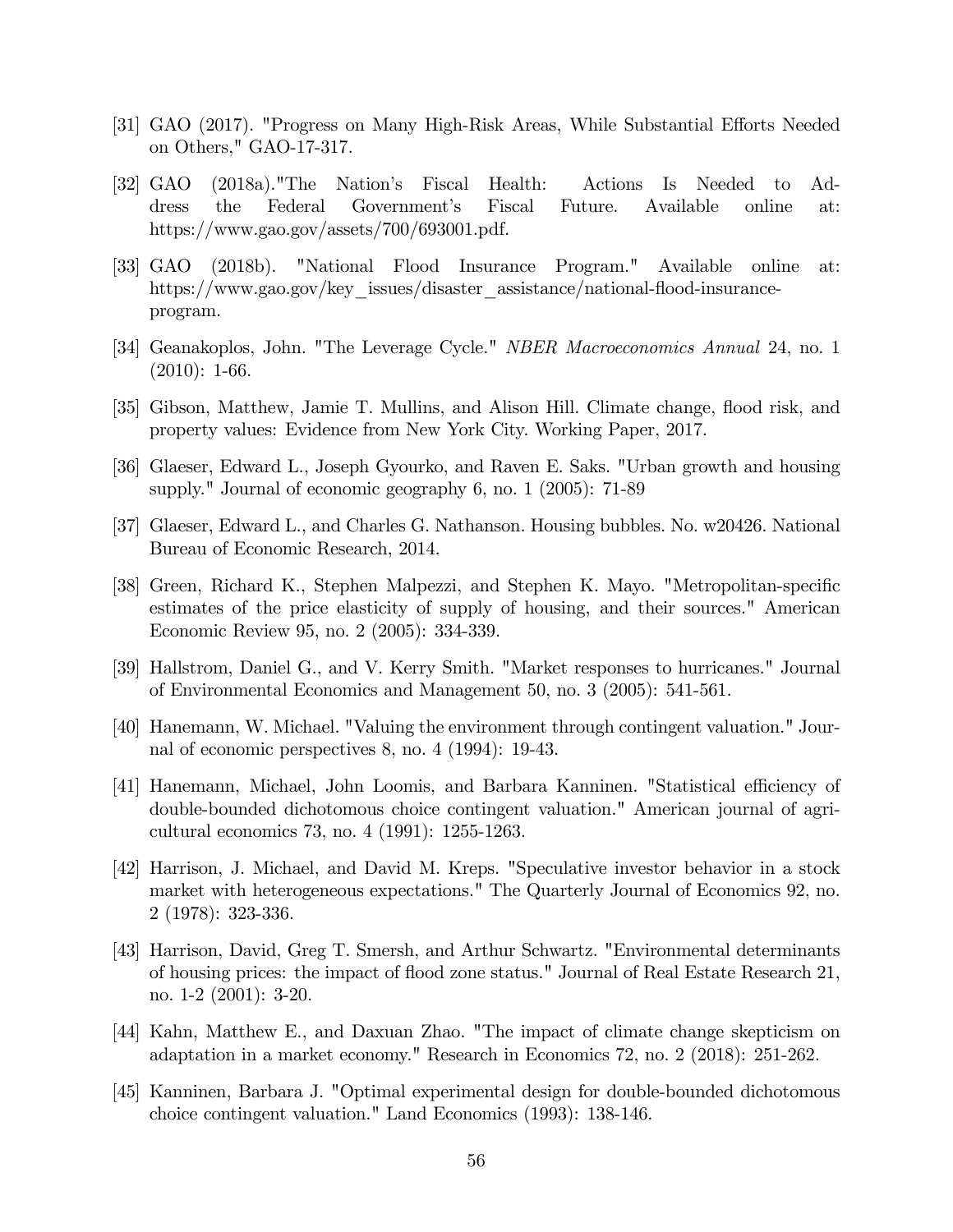- [46] Kellens, Wim, Teun Terpstra, and Philippe De Maeyer. "Perception and communication of flood risks: a systematic review of empirical research." Risk Analysis: An International Journal 33, no. 1 (2013): 24-49.
- [47] Knutson, Thomas R., John L. McBride, Johnny Chan, Kerry Emanuel, Greg Holland, Chris Landsea, Isaac Held, James P. Kossin, A. K. Srivastava, and Masato Sugi. "Tropical cyclones and climate change." Nature geoscience 3, no. 3 (2010): 157.
- [48] Kousky, Carolyn. "Learning from extreme events: Risk perceptions after the flood." Land Economics 86, no. 3 (2010): 395-422.
- [49] Kousky, Carolyn. "Facts about FEMA household disaster aid: examining the 2008 floods and tornadoes in Missouri." Weather, Climate, and Society 5, no. 4 (2013): 332-344.
- [50] Kousky, Carolyn, Howard Kunreuther, Brett Lingle, and Leonard Shabman. "The Emerging Private Residential Flood Insurance Market in the United States." (2018). Wharton Risk Management and Decision Processes Center Working Paper.
- [51] Kuminoff, Nicolai V., V. Kerry Smith, and Christopher Timmins. "The new economics of equilibrium sorting and policy evaluation using housing markets." Journal of Economic Literature 51, no. 4 (2013): 1007-1062.
- [52] Lindell, M. K., & Hwang, S. N. (2008). Householdsí perceived personal risk and responses in a multihazard environment. Risk Analysis: An International Journal, 28(2), 539-556.
- [53] Manski, Charles F. "Measuring Expectations." Econometrica 72, no. 5 (2004): 1329- 1376.
- [54] McCoy, Shawn J., and Xiaoxi Zhao. "A City under Water: A Geospatial Analysis of Storm Damage, Changing Risk Perceptions, and Investment in Residential Housing." Journal of the Association of Environmental and Resource Economists 5, no. 2 (2018): 301-330.
- [55] Mitchell, Robert Cameron, and Richard T. Carson. Using surveys to value public goods: the contingent valuation method. Ref Press, 2013.
- [56] Moore, D. (2017). "NFIP vs. Private Flood Insurance." Available online at  $http$ :  $1/www.davemooreinsurance.com/news-and-resources/nfip-us-private-flood$  $insure$ .
- [57] Neumann, J. E. (2000). "Sea-level rise & Global climate change: A review of Impacts to US Coasts (Vol. 4)." Pew Center on Global Climate Change.
- [58] NOAA National Centers for Environmental Information. (2017). "U.S. Billion-Dollar Weather and Climate Disasters." Available online at https :  $//www.ncdc.noaa.gov/billions/$ .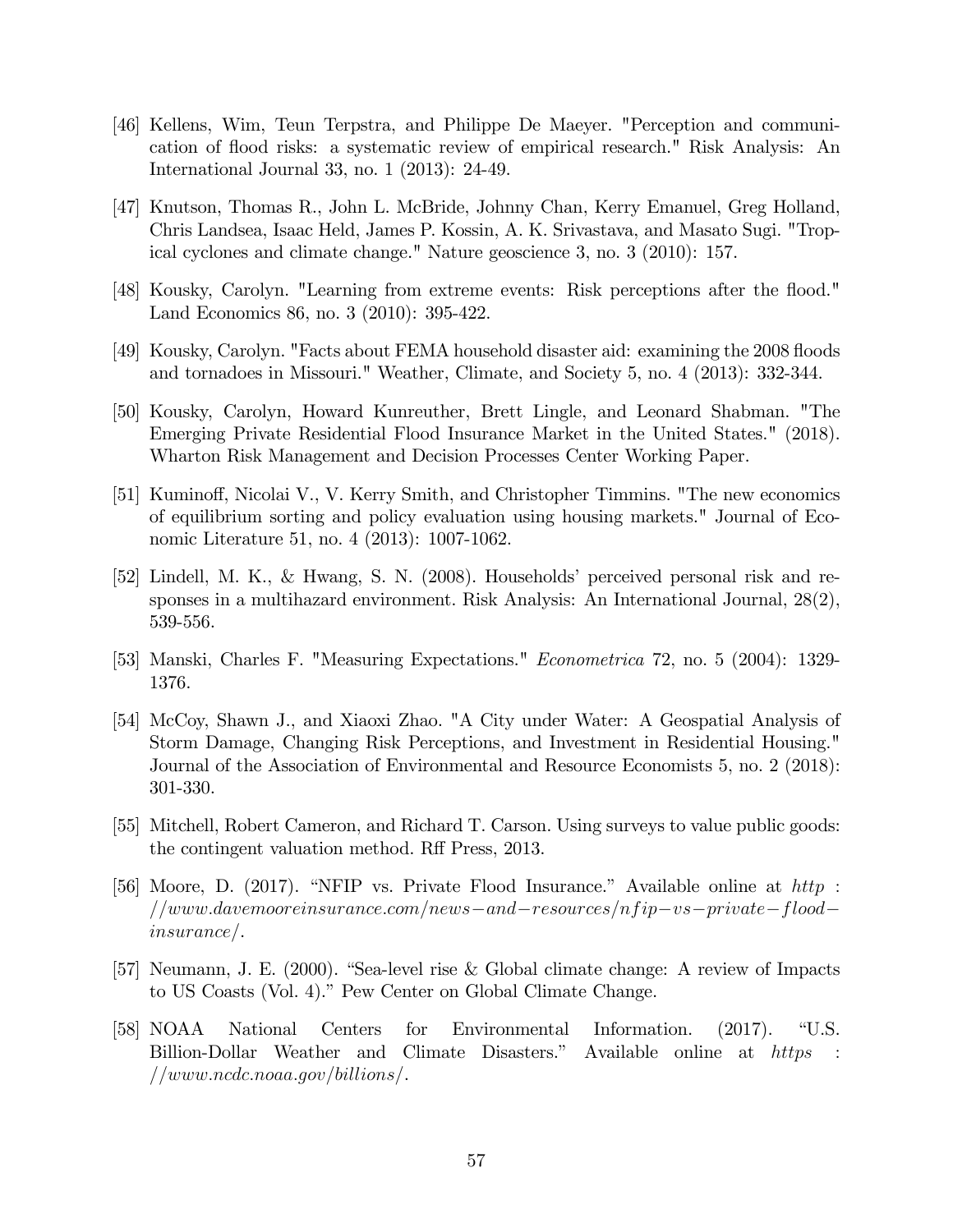- [59] Ortega, Francesc, and Süleyman Taspınar. "Rising Sea Levels and Sinking Property Values: Hurricane Sandy and New Yorkís Housing Market." Journal of Urban Economics (2018).
- [60] Pagneux, Emmanuel, Guðrún Gísladóttir, and Salvör Jónsdóttir. "Public perception of flood hazard and flood risk in Iceland: a case study in a watershed prone to ice-jam áoods." Natural hazards 58, no. 1 (2011): 269-287.
- [61] Pew Reserach (2016) "The Politics of Climate." Available online at http://www.pewinternet.org/2016/10/04/public-views-on-climate-change-and-climatescientists/
- [62] Piazzesi, Monika, and Martin Schneider. "Momentum Traders in the Housing Market: Survey Evidence and a Search Model." American Economic Review 99, no. 2 (2009): 406-11.
- [63] Rahmstorf, Stefan. "A semi-empirical approach to projecting future sea-level rise." Science 315, no. 5810 (2007): 368-370.
- [64] SAMP. (2017). "Derived Inundation Surfaces Scaled SLR." Available online at http://www.beachsamp.org/stormtools/.
- [65] Saiz, Albert. "The geographic determinants of housing supply." The Quarterly Journal of Economics 125, no. 3 (2010): 1253-1296.
- [66] Schade, Christian, Howard Kunreuther, and Philipp Koellinger. "Protecting against low-probability disasters: The role of worry." Journal of Behavioral Decision Making 25, no. 5 (2012): 534-543.
- [67] Scheinkman, Jose A., and Wei Xiong. "Overconfidence and speculative bubbles." Journal of political Economy 111, no. 6 (2003): 1183-1220.
- [68] Severen, Christopher, Christopher Costello, and Olivier Deschenes. "A Forward-Looking Ricardian Approach: Do land markets capitalize climate change forecasts?." Journal of Environmental Economics and Management 89 (2018): 235-254.
- [69] Simsek, Alp. "Belief disagreements and collateral constraints." Econometrica 81, no. 1 (2013): 1-53.
- [70] USACE United States Army Corps of Engineers. (2017). "Climate Change Adaptation: Comprehensive Evaluation of Projects with Respect to Sea-Level Change." Available online at  $http://www.corpsclimate.us/ccaceslcurves.cfm.$
- [71] Xiong, Weil. "Bubbles, Crises, and Heterogeneous Beliefs." in Handbook on Systemic Risk, edited by Jean-Pierre Fouque and Joseph A. Langsam, Cambridge University Press (2013): 663-713.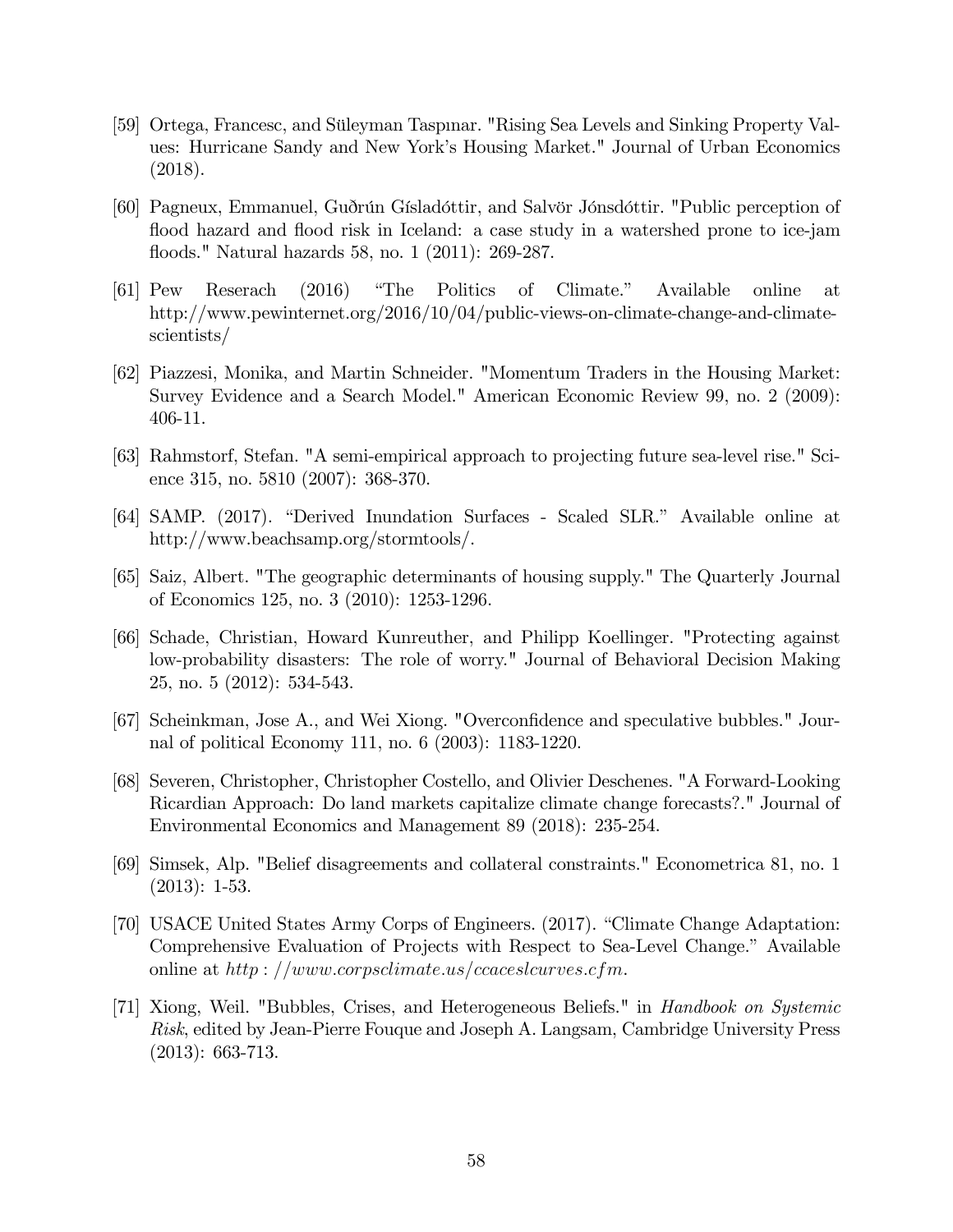# 8 Appendix

# 8.1 Tables and Figures

| Table A1: Coastal Amenity Willingness-to-Pay                           |             |          |  |  |  |
|------------------------------------------------------------------------|-------------|----------|--|--|--|
| DBDC Estimation on WTP for Coastal Amenity                             |             |          |  |  |  |
|                                                                        | <b>Beta</b> | Sigma    |  |  |  |
| ln(Est. Home Market Value)                                             | $410.3***$  |          |  |  |  |
|                                                                        | (150.5)     |          |  |  |  |
| Coastal                                                                | 339.5***    |          |  |  |  |
|                                                                        | (96.34)     |          |  |  |  |
| Income                                                                 | $-0.000322$ |          |  |  |  |
|                                                                        | (0.766)     |          |  |  |  |
| Age                                                                    | $-3.412$    |          |  |  |  |
|                                                                        | (2.812)     |          |  |  |  |
| Number in Household                                                    | $-27.72$    |          |  |  |  |
|                                                                        | (29.79)     |          |  |  |  |
| Education Index $(1-9)$                                                | 20.90       |          |  |  |  |
|                                                                        | (19.89)     |          |  |  |  |
| Caucasian                                                              | $207.4*$    |          |  |  |  |
|                                                                        | (125.7)     |          |  |  |  |
| <b>Property Square Footage</b>                                         | $-0.0149**$ |          |  |  |  |
|                                                                        | (0.00726)   |          |  |  |  |
| House $#$ Rooms                                                        | 24.50       |          |  |  |  |
|                                                                        | (30.95)     |          |  |  |  |
| Constant                                                               | $-2,358***$ | 277.4*** |  |  |  |
|                                                                        | (857.9)     | (59.82)  |  |  |  |
| Observations                                                           | 126         | 126      |  |  |  |
| Reports results of double-bounded dichotomous choice                   |             |          |  |  |  |
| estimation of WTP (non-coastal) or willingness to accept (coastal)     |             |          |  |  |  |
| for living within 400 feet of the waterfront. Starting bids randomized |             |          |  |  |  |
| from \$150, \$250, and \$350. Follow-up bids add/subtract \$75.        |             |          |  |  |  |

Standard errors in parentheses.  $(*** p<0.01, ** p<0.05, * p<0.1)$ .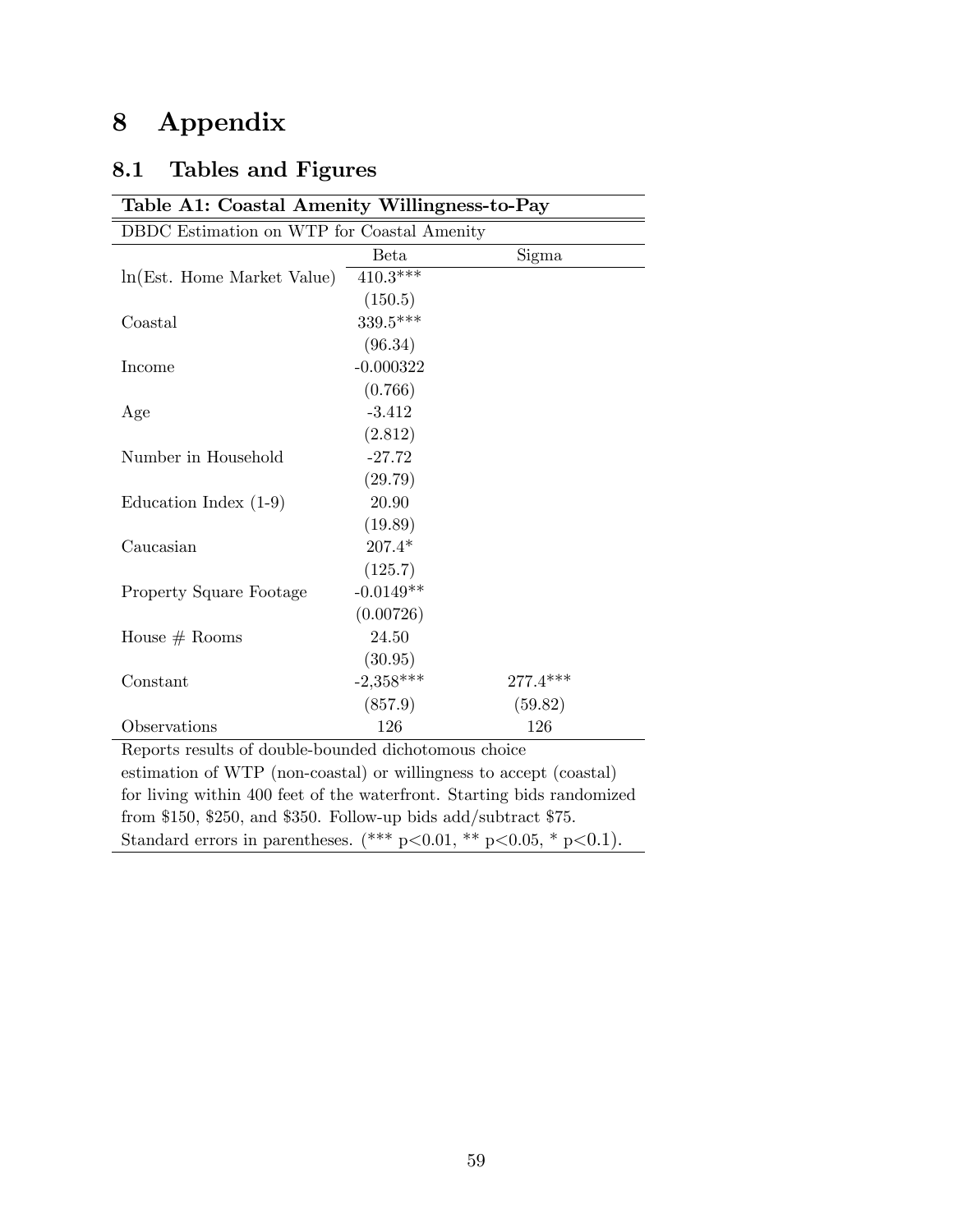

Figure A1



### 8.2 Ex-Post Rationalization vs. Ex-Ante Belief Heterogeneity

Our main analysis assumes that households' flood risk perceptions evolve principally based on the realization of flood events, or the lack thereof. One potential concern with interpreting observed flood risk belief heterogeneity in this way is that coastal residents could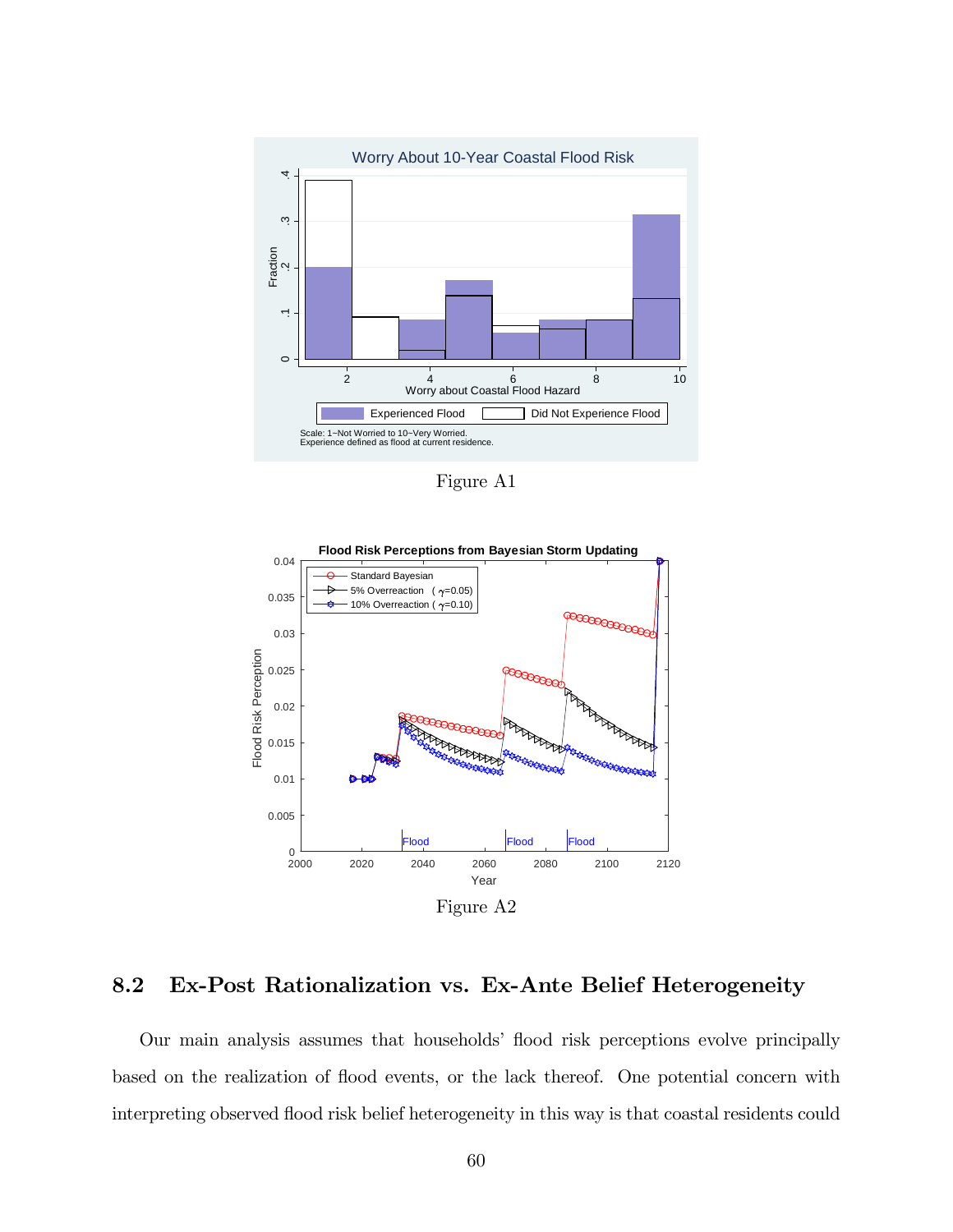also be changing their beliefs *differentially* after moving to the coast in order to rationalize their sorting choice ex-post. This section presents an illustrative extension of the model to showcase the potential effects of ex-post rationalization. For ease of illustration, assume that the world starts in a neutral state where nobody has yet purchased or rented a home, and all optimists *o* initially have common flood risk belief  $\pi_0^o$ . The initial sorting in period 0 is thus the same as in the benchmark model.

We focus on the most interesting and empirically relevant case where both optimists and realists are initially in the coastal home market. In period 0, the market-clearing coastal home price  $P_0$  equates both the marginal optimist's and realist's willingness to pay:

$$
P_0^* = \beta(e^h + \overline{\xi_0^r} - \pi^r \delta + E_0^r[P_1]) = \beta(e^h + \overline{\xi_0^o} - \pi_0^o \delta + E_0^o[P_1])
$$
\n(31)

If no storm occurs in period 0, both coastal and non-coastal Bayesian learners update their flood risk beliefs downward. Importantly, however, coastal residents may further change their beliefs *differentially* in response to having moved to the coast (ex-post rationalization). Specifically, let  $\pi_1^{\circ, C_{0,1}}$  denote the period 1 flood risk belief of optimists that lived on the coast from period 0 to 1  $(C_{0,1})$ , and  $\pi_1^{o, NC_{0,1}}$  analogously for optimists who did not live on the coast  $(NC_{0,1})$ . Beliefs evolve according to:

<span id="page-60-0"></span>
$$
\pi^r > \underbrace{\pi_0^o > \pi_1^{o, NC_{0,1}}}_{\text{Bayesian}} \underbrace{> \pi_1^{o, C_{0,1}}}_{\text{Equation}} \tag{32}
$$

Beliefs ([32](#page-60-0)) imply the following changes. First, the coastal home price valuation of optimists already living on the coast has increased more than other agents', indicating that they will retain the highest willingness to pay and remain in their coastal homes. Consequently, measure  $\frac{\theta^o}{\Xi}$  $\frac{\partial^{\circ}}{\partial \overline{z}}(\Xi - \overline{\xi^{\circ}}_0)$  of coastal homes remains occupied by their initial optimist residents. Second, the period 0 marginal optimist's contemporaneous coastal home price valuation has increased, i.e.:  $[\bar{\xi}_0^{\sigma} - \pi_1^{o, NC_{0,1}}]$  $\left[\frac{\partial N C_{0,1}}{\partial S}\right] > \left[\overline{\xi_0^o} - \pi_0^o \delta\right]$ . In contrast, the marginal realist's contempora-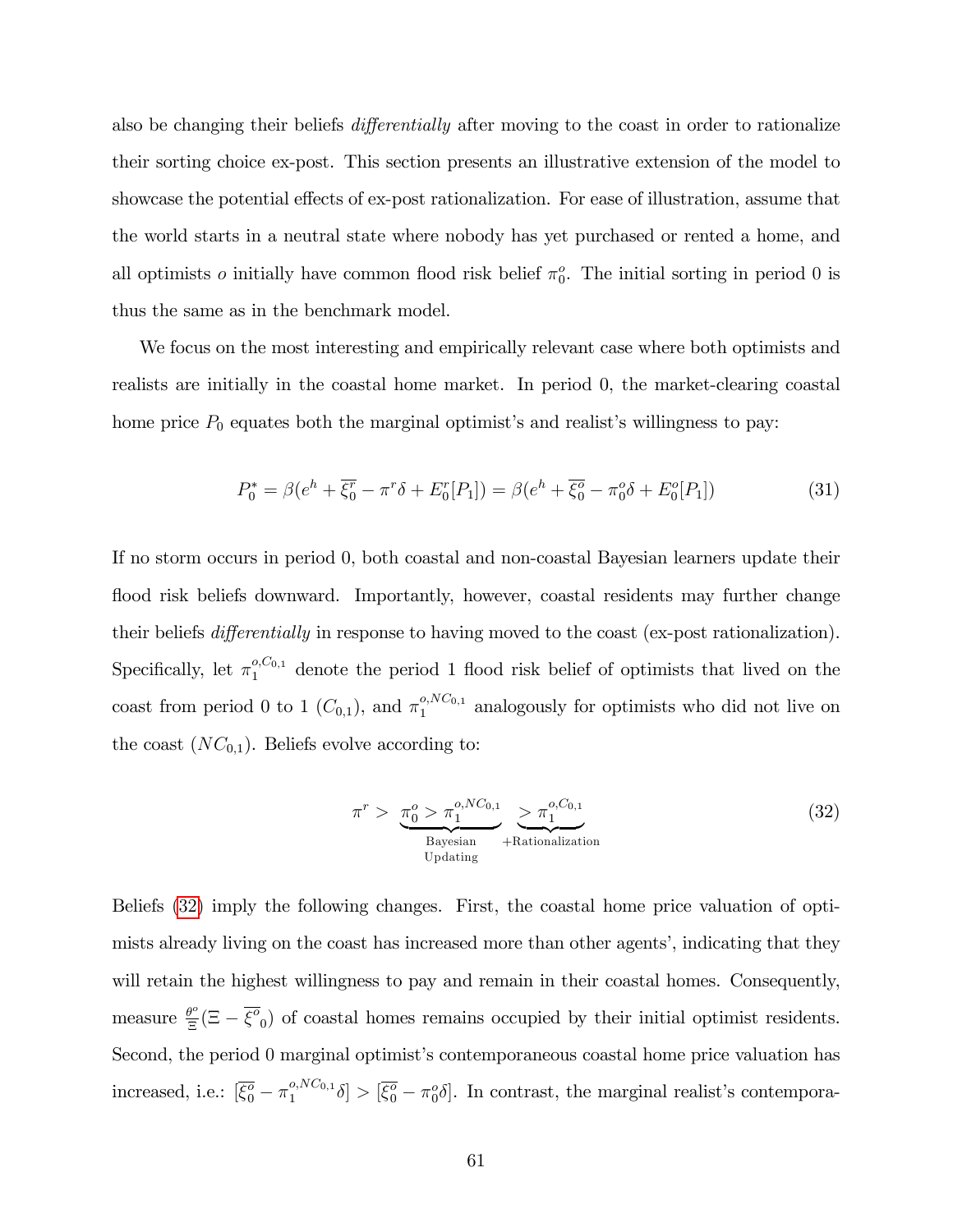neous valuation remains unchanged  $(\overline{\xi_0} - \pi^r \delta)$ . While a full characterization of the period 1 equilibrium would require us to take a stance on the full evolution of all agent's future price expectations  $E_1^r[P_2^{m_2}], E_1^{o, NC_{0,1}}[P_2^{m_2}], E_1^{o, C_{0,1}}[P_2^{m_2}], E_2^{o, NC_{0,2}}, [P_3^{m_3}], E_2^{o, NC_{0,1};C_{1,2}}[P_3^{m_3}],...$ including the extent to which each type of agent is aware of ex-post rationalization effects, how it colors their beliefs about others' beliefs, etc., a plausible scenario - in line with the structure of the baseline model - is that optimists' future price expectations at time 1 increase at least weakly more than realists' future price expectations in response to their updated beliefs ([32](#page-60-0)):  $E_1^{o, C_{0,1}}$  $\binom{P_0, C_{0,1}}{P_1}[P_2^{m_2}] \geq E_1^{o, NC_{0,1}}$  $\binom{p_1}{1} P_2^{m_1} \geq E_1^r[P_2^{m_2}] \geq E_0^r[P_1^{m_1}]$ . In that case, we would expect the period 1 equilibrium to unfold as follows: some measure of non-coastal optimists' valuations now exceed those of coastal resident realists, leading the former to buy coastal homes from the latter. Importantly, the *marginal buyers* are now the previously non-coastal optimists, whereas the marginal sellers are the realists.[29](#page-61-0) The equilibrium coastal home price in period 1 is thus determined by the interaction between these groups. More formally:

<span id="page-61-1"></span>
$$
P_1^* = \underbrace{\beta(e^h + \overline{\xi_1^r} - \pi^r \delta + E_1^r[P_2])}_{\text{Newly marginal coastal realists}} = \underbrace{\beta(e^h + \overline{\xi_1^o} - \pi_1^{o, NC_{0,1}} \delta + E_1^{o, NC_{0,1}}[P_2])}_{\text{Marginal new coastal Bayesian}} \tag{33}
$$
\n
$$
<\underbrace{\beta(e^h + \overline{\xi_0^o} - \pi_1^{o, Co, 1} \delta + E_1^{o, Co, 1}[P_2])}_{\text{Long-term coastal Bayesians}}
$$

With ex-post rationalization (or differential updating), the model thus predicts that long term coastal residentsí valuations of their homes will exceed the market price of coastal homes being sold. However, as long as there are marginal buyers of coastal homes that hold inaccurate flood risk beliefs  $\pi_1^{o, NC_{0,1}}$  $i_1^{0,N\text{C}_{0,1}}$ , the potential for mispricing remains robust.

Empirically, the key implication of ([33](#page-61-1)) is that optimistic beliefs should be calibrated based on a sample representing marginal buyers, which may not correspond to the full sample. That is, if (long-term) coastal residents are more optimistic about flood risks than the marginal Bayesians whose beliefs pin down prices, we might be concerned that combining

<span id="page-61-0"></span> $^{29}$  In the aftermath of a storm, coastal optimists could become marginal sellers as well, depending on how they update their beliefs.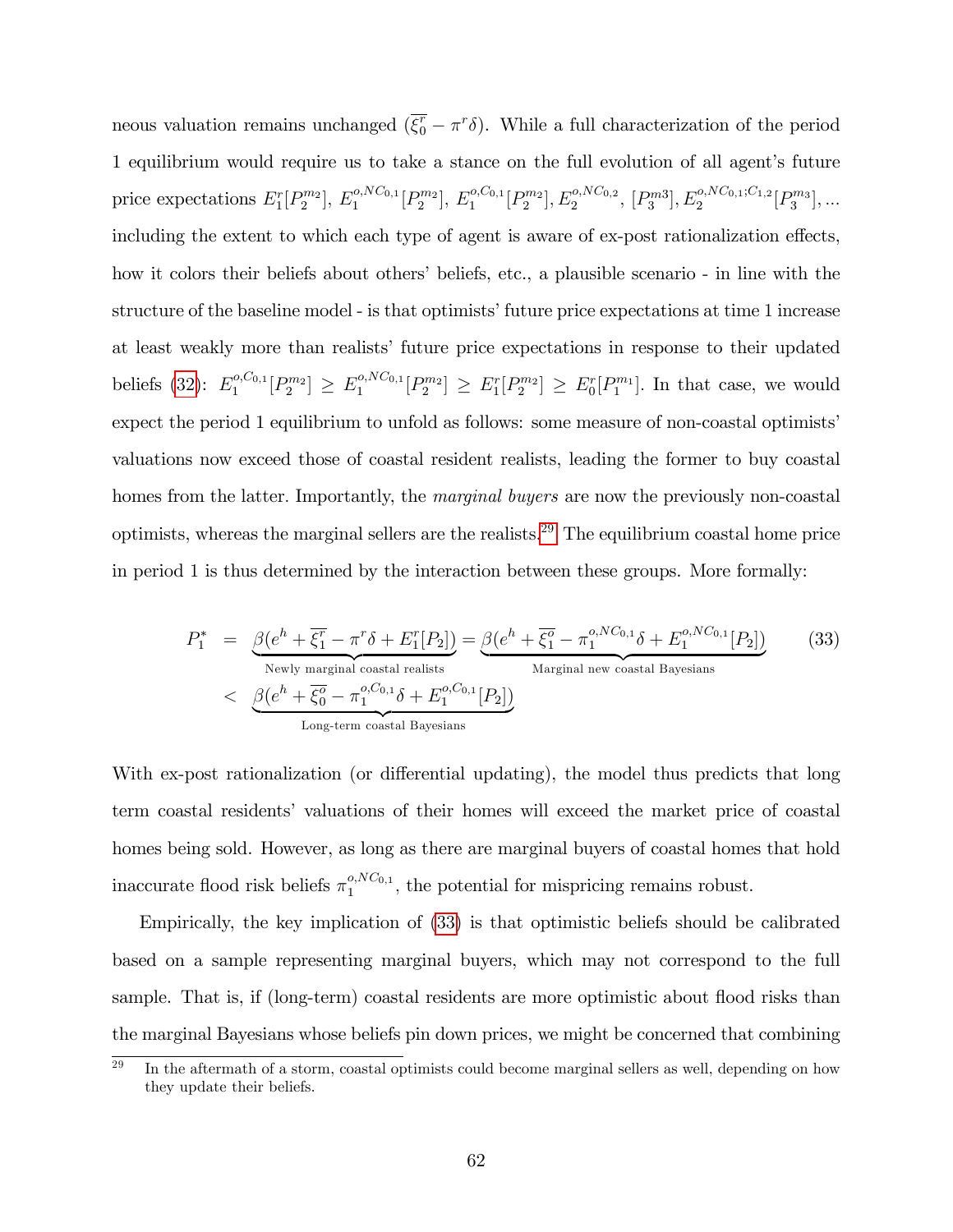survey responses from all residents leads to an overestimate of optimism compared to the relevant population. As noted in the main text, our survey results suggest that 30% of currently non-coastal residents are optimistic about coastal flood risks. We also find that new movers - defined as agents who moved from another town to their survey area within the past 3 years from other towns - exhibit a similar distribution including flood risk optimism, as shown in Figure A3. While the moving history questions were added to the survey late, thus limiting the sample size underlying Figure A3 to  $n = 26$ , the concept of out-of-town movers as having a 'fresh' distribution of flood risk beliefs is common in the literature (see, e.g., discussions in Gallagher, 2014).



Figure A3

In sum, the potential marginal buyers for coastal properties thus appear likely to underestimate áood risks in our sample and empirical setting, regardless of whether beliefs of established coastal residents are additionally affected by ex-post rationalization.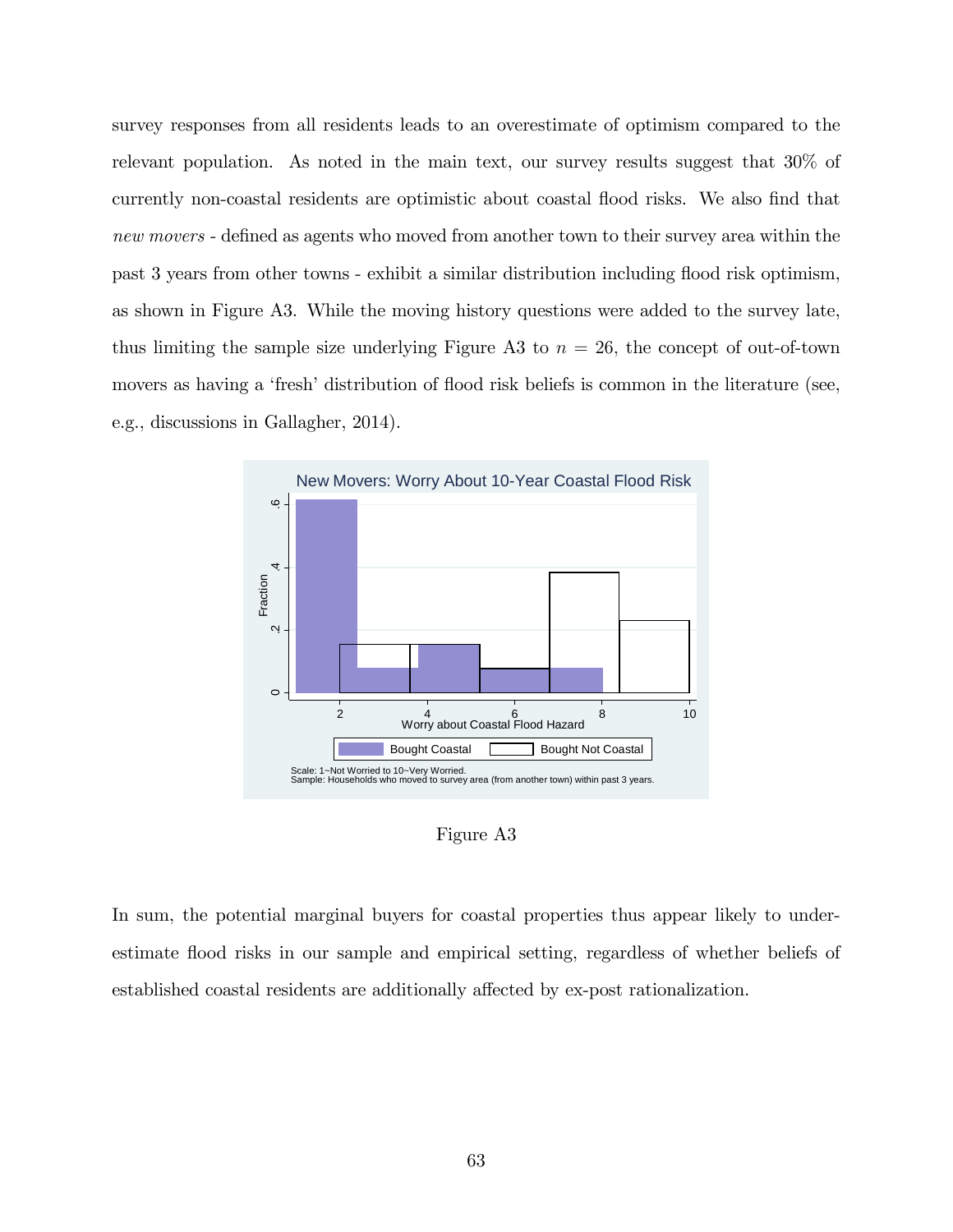#### 8.3 Empirical Comparison: Hedonic Estimation

This section describes the dataset and estimation for Section [6](#page-45-0):3. We scrape property data for the Rhode Island Bristol County towns of Barrington, Warren, and Bristol from Tax Assessor's records, including transactions histories and property characteristics from 2017. In addition, to allay concerns that potential homebuyers view Bristol County as a housing market, and therefore our control group of non-flood zone homes could be impacted through spillovers in housing market interactions, we also collect data for all of North Smithfield, Rhode Island, given that it has similar sociodemographic characteristics and proximity to Providence as Bristol Country. We locate buildings within a property using a GIS layer of all structures in Rhode Island originally compiled by the Rhode Island E-911 Uniform Emergency Telephone System and redistributed by the Rhode Island Geographic Information System (RIGIS, 2017). This layer geolocates all known structures in Rhode Island to the latitude and longitude of the center of the building. We obtain official flood map information from FEMA's Map Services Center and older flood maps from RIGIS. Finally, to map shorelines, we obtain the Rhode Island Continually Updated Shoreline Product from RIGIS  $(RIGIS, 2016)$ . We add a 400 foot buffer to the shoreline in order to select coastal properties. In addition, we obtain the spatial extent of Superstorm Sandy surge inundation from STORMTOOLS (SAMP, 2017). We match individual property structures to their flood zone, coastal/non-coastal designation, and Sandy inundation status. We then match properties with Tax Assessor data including building structure information and the history of property transactions including sales price (which we ináation-adjust to 2015 \$USD using the BLS Consumer Price Index) and deed type. In order to control for potentially confounding áood policy events, we also categorize property sales as before or after: the Biggert-Waters Act passage (July 6, 2012), the Homeowner Flood Insurance Affordability Act passage (March 21, 2014) and introduction (October 29, 2013).

We trim our transactions data to exclude the bottom and top 1% of annualized price changes between sales, and, for the recent analysis (2010-2016), observations for which the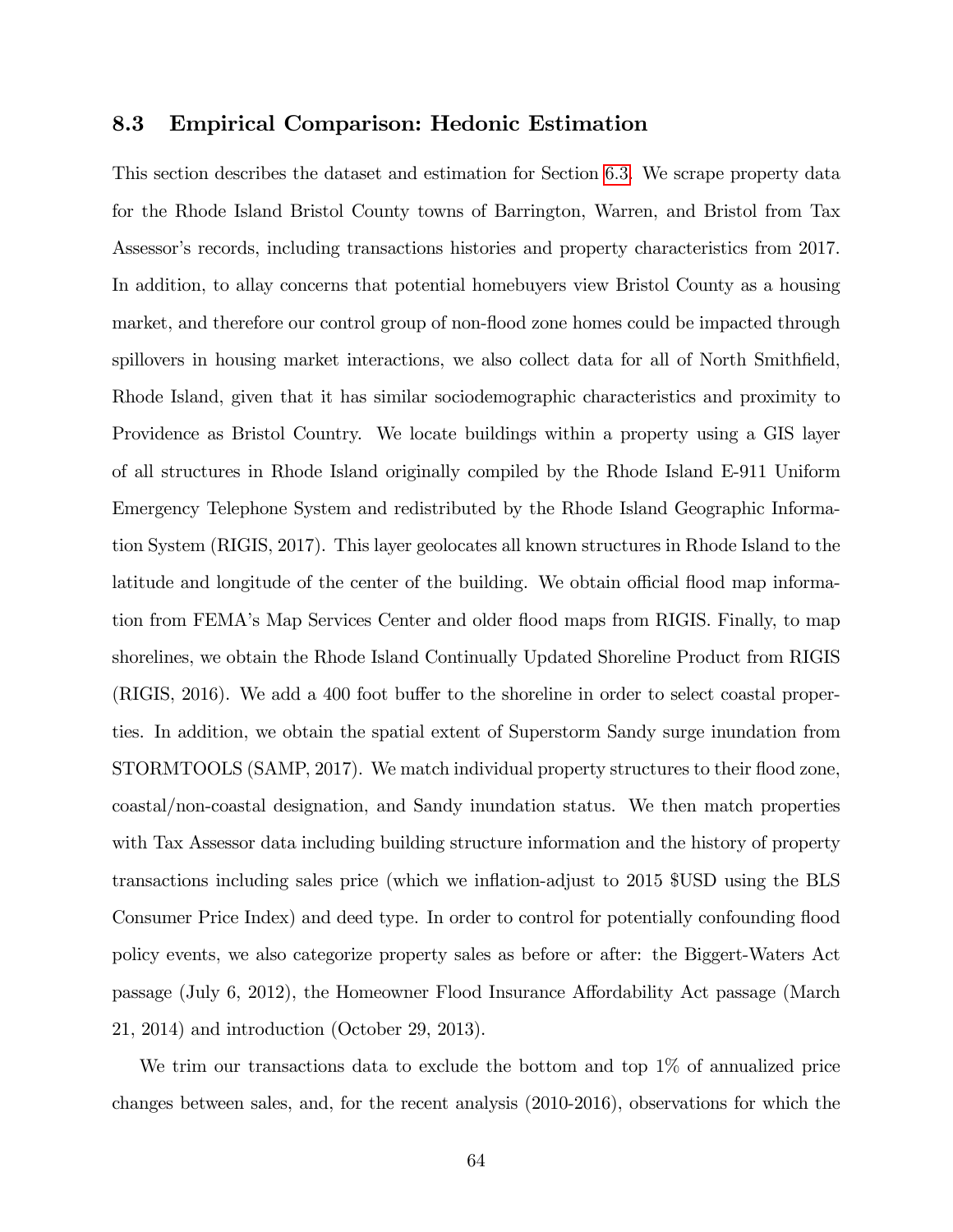sales price is more than 50% below the 2017 tax assessor value, in order to remove non-armís length deals. We also trim non-standard properties in terms of bedrooms (those with more than 10 bedrooms) and bathrooms so as to exclude apartment buildings, nursing homes, etc. We also drop observations where multiple deeds are recorded with different sales prices on the same date. Finally, we also consider a restriction to "Warranty" deed types, omitting deeds such as Quit Claims more likely to be associated with non-market sales.

We conduct two estimation exercises. The first focuses on recent post-crisis years (2010-2014) since several important variables are only available for the past decade or 2017 (e.g., property characteristics, tax assessor values, active áood maps, etc.). The second focuses on a longer time horizon (1970-2017) but has to use a fixed effects specification and is subject to more measurement error, as described below.

First, we estimate the following specification for 2010-2014:

<span id="page-64-0"></span>
$$
ln P_{it} = \beta_0 + \gamma_i X_i + \delta c_i + \beta_1 f_i + \beta_2 BW_{it} + \beta_3 f_i * BW_{it} + \alpha_c + \theta_t d_{Yt} + \varepsilon_{it}
$$
(34)

Here, we regress the log of house sales price (2015 \$USD) on a vector of home characteristics  $(X_i)$ , an indicator for a coastal home (within 400 feet of the coastline;  $c_i$ ), an indicator for being in a flood zone  $(f_i)$ , an indicator for a house sold after the passage of the Biggert-Waters Act (and before its partial repeal in 2014;  $BW_{it}$ ), the interaction between the flood zone and Biggert-Waters status  $(f_i * BW_{it})$ , as well as Census tract fixed effects  $(\alpha_c)$  and year fixed effects  $(d_{Yt})$ . The first column presents results including property sales between 2010 and 2017 that were not directly impacted by Sandy and whose flood designation did not change over the time period. Columns  $(3)-(4)$  and  $(5)$  further restrict the sample to the time before the HFIAA was passed and introduced, respectively.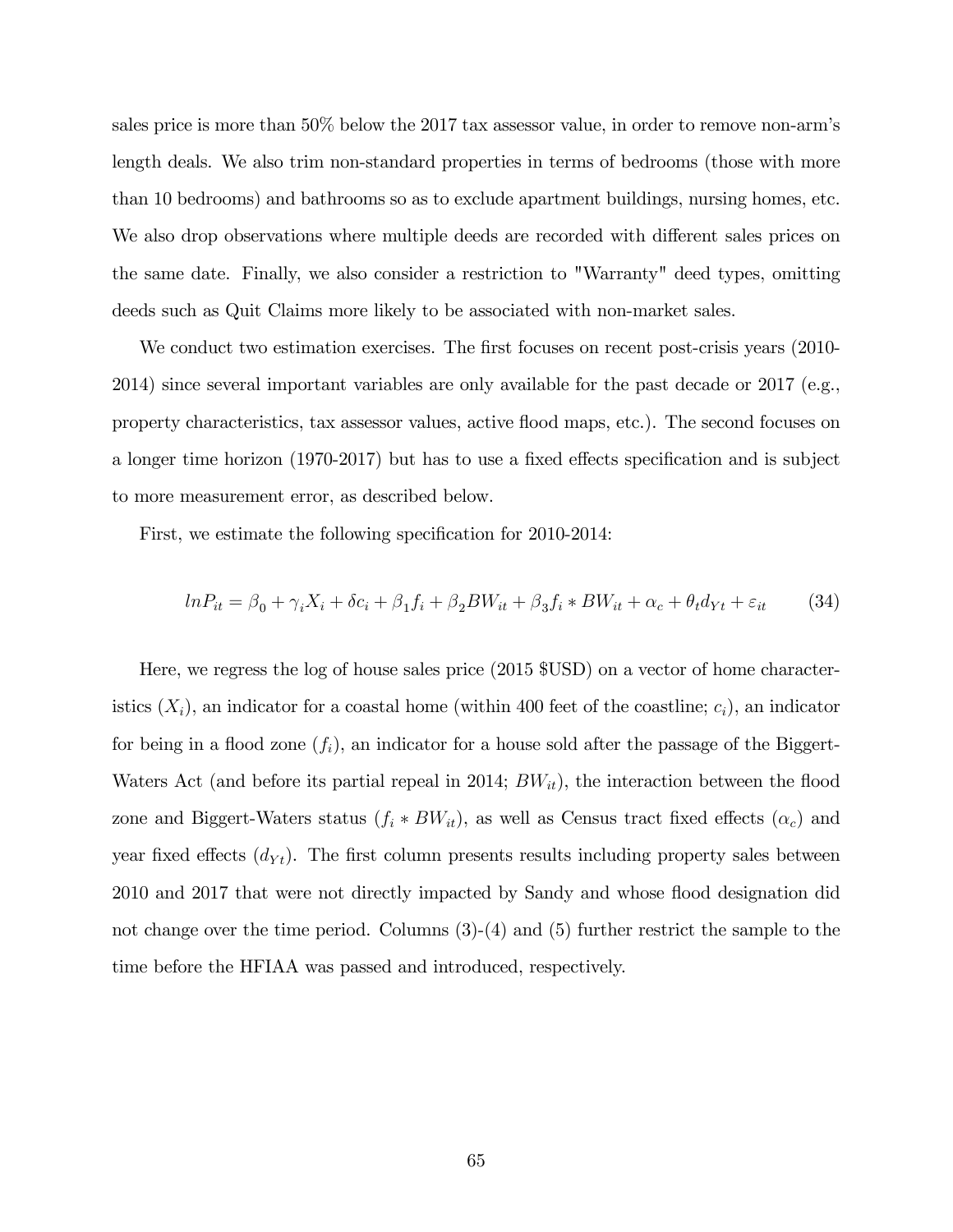|                                                    | Table A2: Hedonic Home Price Estimation |               |                        |              |               |  |  |
|----------------------------------------------------|-----------------------------------------|---------------|------------------------|--------------|---------------|--|--|
| Dependent Variable: Log(Real Sales Price) (\$2015) |                                         |               |                        |              |               |  |  |
|                                                    | (1)                                     | (2)           | (3)                    | (4)          | (5)           |  |  |
| Land Area (Acres)                                  | $0.220***$                              | $0.256***$    | $0.164**$              | $0.254***$   | $0.184**$     |  |  |
|                                                    | (0.0607)                                | (0.0400)      | (0.0607)               | (0.0648)     | (0.0696)      |  |  |
| Age                                                | $-0.00428***$                           | $-0.00371***$ | $-0.00526***$          | $-0.00336**$ | $-0.00557***$ |  |  |
|                                                    | (0.000838)                              | (0.00101)     | (0.00139)              | (0.00106)    | (0.00133)     |  |  |
| Age <sup>2</sup>                                   | $1.61e-05***$                           | $1.48e-05**$  | $2.25e-05**$           | $1.19e-05*$  | $2.43e-05**$  |  |  |
|                                                    | $(4.39e-06)$                            | $(6.06e-06)$  | $(7.74e-06)$           | $(5.72e-06)$ | $(7.87e-06)$  |  |  |
| #Bathrooms                                         | $0.224***$                              | $0.239***$    | $0.226***$             | $0.243***$   | $0.230***$    |  |  |
|                                                    | (0.0224)                                | (0.0175)      | (0.0297)               | (0.0232)     | (0.0265)      |  |  |
| #Bedrooms                                          | $-0.00219$                              | $0.0115\,$    | $-0.0199$              | $-0.00101$   | $-0.0310$     |  |  |
|                                                    | (0.0265)                                | (0.0241)      | (0.0331)               | (0.0285)     | (0.0360)      |  |  |
| Coastal (w/in 400 feet)                            | $0.229***$                              | $0.176***$    | $0.242***$             | $0.169**$    | $0.229***$    |  |  |
|                                                    | (0.0672)                                | (0.0554)      | (0.0681)               | (0.0624)     | (0.0602)      |  |  |
| FEMA Flood zone                                    | $-0.0413$                               | $-0.0127$     | $-0.0409$              | 0.0152       | $-0.0346$     |  |  |
|                                                    | (0.0723)                                | (0.0742)      | (0.0909)               | (0.0965)     | (0.0927)      |  |  |
| During Biggert-Waters Act                          | $0.104*$                                | 0.0683        | $0.0794**$             | 0.0561       | $0.0782**$    |  |  |
|                                                    | (0.0538)                                | (0.0552)      | (0.0312)               | (0.0351)     | (0.0299)      |  |  |
| Flood zone*Biggert-Waters                          | $-0.00924$                              | $-0.0500$     | $-0.0582$              | $-0.0728$    | $-0.0378$     |  |  |
|                                                    | (0.0723)                                | (0.0638)      | (0.0583)               | (0.0871)     | (0.0749)      |  |  |
| Constant                                           | 12.36***                                | $12.29***$    | $12.36^{\ast\ast\ast}$ | $12.20***$   | $12.48***$    |  |  |
|                                                    | (0.131)                                 | (0.110)       | (0.156)                | (0.116)      | (0.214)       |  |  |
| Observations                                       | 2,328                                   | 1,838         | 955                    | 686          | 1,040         |  |  |
| R-squared                                          | 0.626                                   | 0.661         | 0.615                  | 0.662        | 0.604         |  |  |
| Adj.R-sq.                                          | 0.621                                   | 0.656         | 0.606                  | 0.650        | 0.595         |  |  |
| "Warranty" Deeds only                              |                                         | $\checkmark$  |                        | $\checkmark$ |               |  |  |

Table A2: Hedonic Home Price Estimation

 $\overline{a}$ 

Reports results of OLS regression of log(Real Sales Price) on indicated variables plus Census tractand year fixed effects. Standard errors clustered at the census tract level and in parentheses.

Our second specification seeks to gauge changes in the flood zone premium over a longer time horizon  $(1970-2017)$ . Here, we utilize a fixed effects specification (since we do not observe property characteristics in a panel) to utilize only price variation within properties over time to identify the treatment effects of interest.<sup>[30](#page-65-0)</sup> We also restrict the specification to

<span id="page-65-0"></span> $\overline{30}$  A remaining identification concern would be if flood zone properties are differentially likely to receive renovations than non-flood zone properties, which could bias our estimated flood zone coefficient trend downward (to be more negative over time). Since our central finding is the *absence* of such a downward trend, however, this potential source of bias is not a concern for spuriously driving our result. It should be noted that McCoy and Zhao (2018) find a positive effect of Hurricane Sandy on investment rates at damaged buildings inside but not outside the áood zone in New York City. Column (2) thus excludes all properties damaged by Hurricane Sandy to avoid this potential confounder in damage repairs. We also note that other time periods with large statewide flood events (e.g.,  $1980-85$ ) we find differentially more negative flood risk premia, suggesting that differentially positive investment in flood zones is unlikely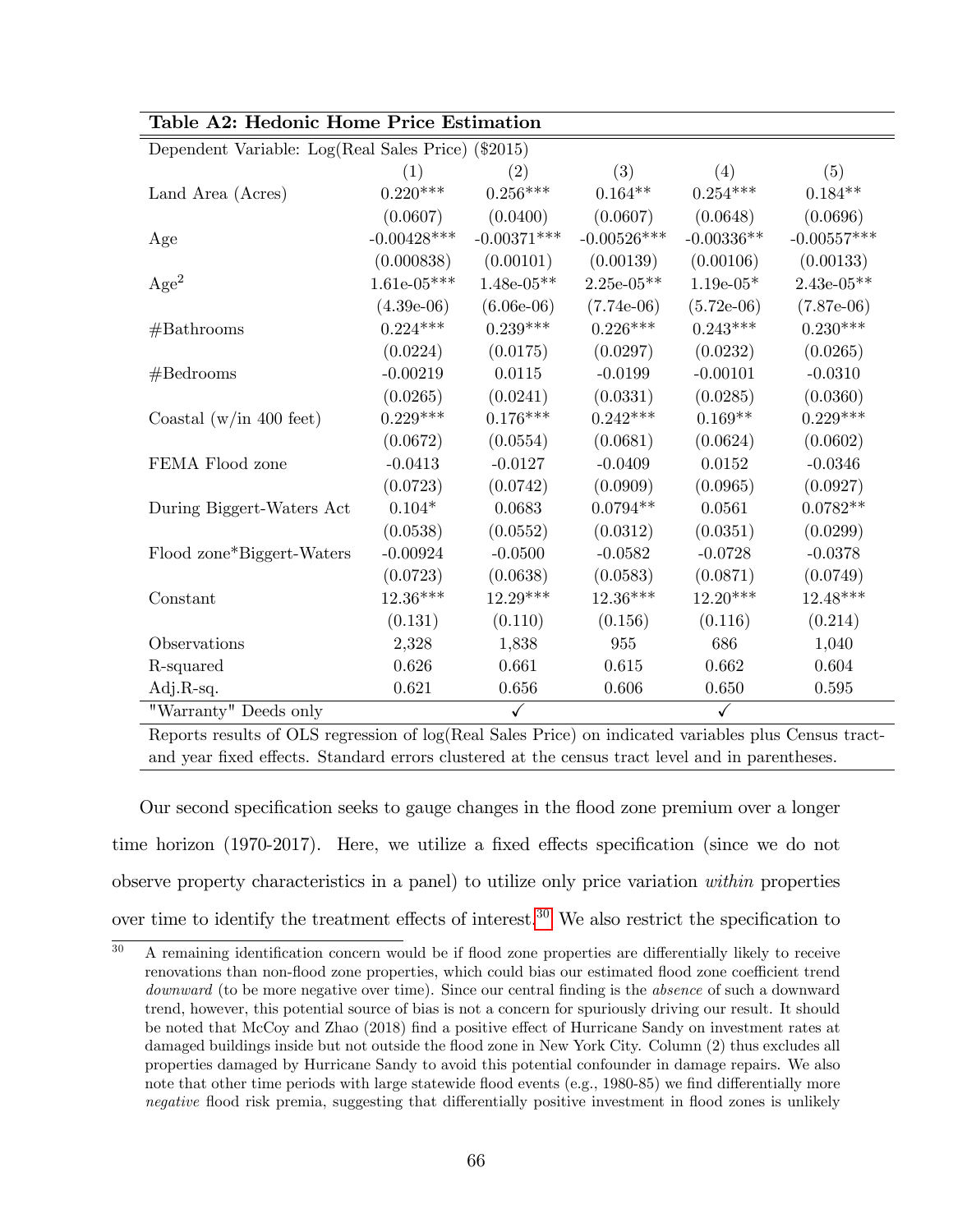"Warranty" deeds since we do not observe historical tax assessor valuations, and thus cannot control for non-armís length sales based on a price-to-assessor-value criterion as above.

The second specification thus includes property fixed effects  $\alpha_i$ , year dummies  $d_{Yt}$ , and flood zone dummies  $f_i$  interacted with five-year time period dummies  $\delta_{i,\tau}$ :

$$
ln P_{it} = \beta_0 + \alpha_i + \theta_t d_{Yt} + \sum_{\tau=1970-74}^{2010-14} \theta_i f_i * \delta_{i,\tau} + \varepsilon_{it}
$$
 (35)

Table A3 shows the results of estimating ([34](#page-64-0)). Column (1) is the benchmark; Column (2) clusters standard errors at the property level; Column  $(3)$  excludes properties affected by Hurricane Sandy, and Column (4) clusters standard errors at the Census tract level to allow for arbitrary correlations of shocks within Census tracts.

to be a significant confounder in our setting.